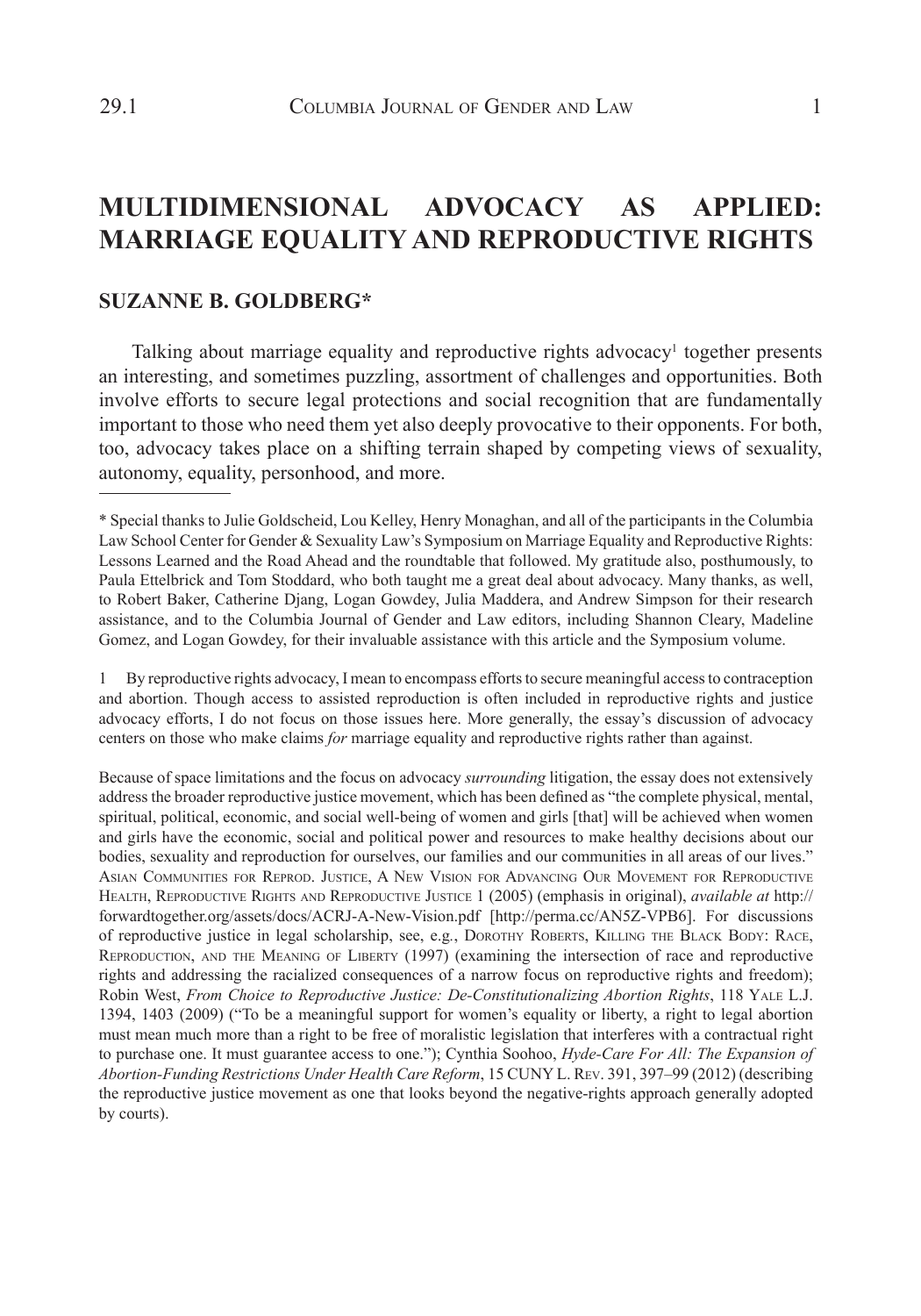Yet the two advocacy efforts have experienced very different receptions over time. Just over two decades ago, the Supreme Court expressly affirmed that women have a constitutional right to seek an abortion and rejected an effort by abortion adversaries to have the Court overturn *Roe v. Wade*. 2 Marriage equality, by contrast, seemed almost like a pipe dream. Although the Hawaii Supreme Court's recognition of same-sex couples' marriage rights claim the following year<sup>3</sup> seemed to hold promise, the federal government and many states rushed to pass "defense of marriage" acts (DOMAs) to short-circuit similar claims throughout the country.4

During the 1980s, the pattern was similar, with the prospects for reproductive rights seeming far more secure than the hopes for marriage equality. In the same term that the Supreme Court invalidated another Pennsylvania law restricting access to abortion,<sup>5</sup> the Court also rejected a gay man's constitutional claim against Georgia's sodomy law, observing that it was "at best, facetious."6 Popular views about homosexuality generally, and marriage rights for same-sex couples in particular, were also overwhelmingly negative, while roughly half of Americans supported a woman's right to choose an abortion.7

More recently, though, the trajectories appear to have crossed. Public opinion and legal

<sup>2</sup> Planned Parenthood v. Casey, 505 U.S. 833 (1992). To be sure, the Court sustained some restrictions and announced a new, more lenient "undue burden" standard by which it would evaluate abortion restrictions, but it did not overturn *Roe* as the state, and many amici, had asked. *Id.* at 853.

<sup>3</sup> *See* Baehr v. Lewin, 852 P.2d 44 (Haw. 1993) (rejecting the state's motion to dismiss the couples' sex discrimination claim, which had been brought under the Hawaii Constitution's Equal Rights Amendment in a suit seeking the right to marry).

<sup>4</sup> *See* Steve Sanders, *Mini-DOMAs As Political Process Failures: The Case for Heightened Scrutiny of State Anti-Gay Marriage Amendments*, 109 Nw. U. L. Rev. Online 12, 14–16 (2014) (providing a brief history of so-called mini-DOMAs passed by states); *see also* Andrew Koppelman, *Interstate Recognition of Same-Sex Marriages and Civil Unions: A Handbook for Judges*, 153 U. Pa. L. Rev. 2143, 2165–94 (2005) (collecting state laws banning marriage and marriage recognition for same-sex couples).

<sup>5</sup> Thornburgh v. Am. Coll. of Obstetricians & Gynecologists, 476 U.S. 747 (1986).

<sup>6</sup> Bowers v. Hardwick, 478 U.S. 186, 194 (1986).

<sup>7</sup> Views on abortion have stayed at roughly 50% support/opposition for many years while the numbers on gay issues until the past decade, or even more recently, were well below that. *Compare Gay and Lesbian Rights*, Gallup (2014), http://www.gallup.com/poll/1651/gay-lesbian-rights.aspx [http://perma.cc/GK7X-2W97] (showing support for "homosexual relations" around 35% in the 1980s (before 1989)) *with Abortion*, Gallup (2014), http://www.gallup.com/poll/1576/abortion.aspx [http://perma.cc/PTC8-SJWC] (showing support for abortion rights just above 50% in the 1980s).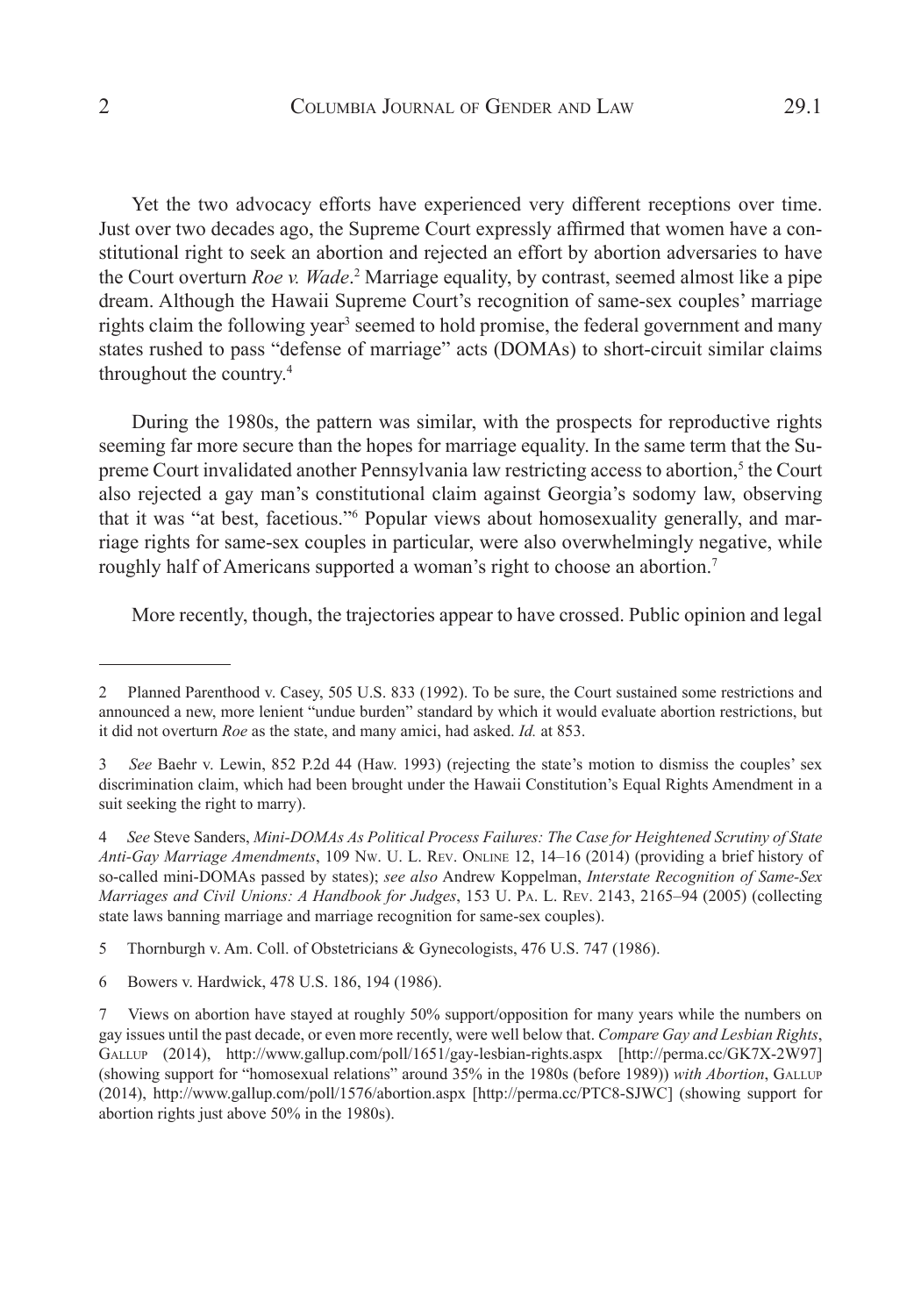developments have moved sharply in favor of marriage equality.<sup>8</sup> By contrast, during the same period, both case law and legislation have increasingly rejected advocates' claims and circumscribed access to abortion.<sup>9</sup>

This Essay aims to understand how advocacy strategies—particularly advocacy that is outside the courtroom but linked to litigation on a related issue—have contributed to these shifts in trajectories and helped to shape the environment in which courts are deciding cases.10 In particular, my focus is on the role of lawyers in contributing to and guiding that environment-shaping process.

I examine these efforts through the lens of what I call multidimensional advocacy.11

9 According to the Guttmacher Institute, between 2011 and 2013, more abortion restrictions were enacted than in any previous decade. At the very same time, marriage for same-sex couples enjoyed a rise in positive public opinion. *See More State Abortion Restrictions Were Enacted in 2011-2013 Than in the Entire Previous*  Decade, GUTTMACHER INST. (Jan. 2, 2014), http://www.guttmacher.org/media/inthenews/2014/01/02/index.html [http://perma.cc/8T8K-REHC].

10 At the same time, advocacy related to education and legislative change has also been an important feature of both movements. *See, e.g.*, Brigitte Amiri, *The* Hobby Lobby *Amicus Effort*, 29 Colum. J. Gender & L. 104 (2015); Jessica González-Rojas, *Bold, Brave, and Proactive: Advocacy and Organizing at the Intersection of Reproductive Justice and LGBTQ Liberation*, 29 Colum. J. Gender & L. 156 (2015); Evan Wolfson, *Freedom*  to Marry's Ladder of Clarity: Lessons from a Winning Campaign (That is Not Yet Won), 29 COLUM. J. GENDER & L. 236 (2015). Numerous organizations focus their efforts on non-litigation advocacy as well. *See, e.g.*, Nat'l Latina Inst. for Reprod. Health, http://latinainstitute.org/ [http://perma.cc/E5VF-W94B] (last visited Aug. 3, 2014); NARAL Pro-Choice Am., http://www.naral.org/ [http://perma.cc/Z896-JBUN] (last visited Aug. 3, 2014); Freedom to Marry, http://www.freedomtomarry.org/ [http://perma.cc/TN6B-EL64] (last visited Aug. 3, 2014).

11 I have been working with this framework formally since 2006 in the Columbia Law School Sexuality and Gender Law Clinic, which I founded and direct, and have presented about the framework in numerous forums since that time. *Cf.* Suzanne B. Goldberg, Multidimensional Advocacy: A Clinical Teaching and Strategic Lawyering Framework (Sept. 15, 2010) (unpublished manuscript) (on file with the *Columbia Journal of Gender and Law*). I also developed aspects of this framework while directing the Women's Rights Clinic at Rutgers School of Law-Newark from 2001–06. My observations about and commitment to a multidimensional advocacy framework derive from nearly a decade spent as a Lambda Legal staff attorney (1991–2000) working on LGBT/HIV advocacy, supplemented by years of working on sexuality and gender law advocacy with

<sup>8</sup> *See Gay and Lesbian Rights*, Gallup (2014), http://www.gallup.com/poll/1651/gay-lesbian-rights. aspx [http://perma.cc/GK7X-2W97] (showing increasing support for legal recognition of same-sex couples' relationships); Adam Liptak, *Supreme Court Delivers Tacit Win to Gay Marriage*, N.Y. Times (Oct. 7, 2014), http://www.nytimes.com/2014/10/07/us/denying-review-justices-clear-way-for-gay-marriage-in-5-states.html [http://perma.cc/V8TD-X4XV] (indicating in early October 2014 that thirty states were likely to recognize same-sex couples' marriages, up from nineteen, after the Supreme Court denied review of petitions from several circuits).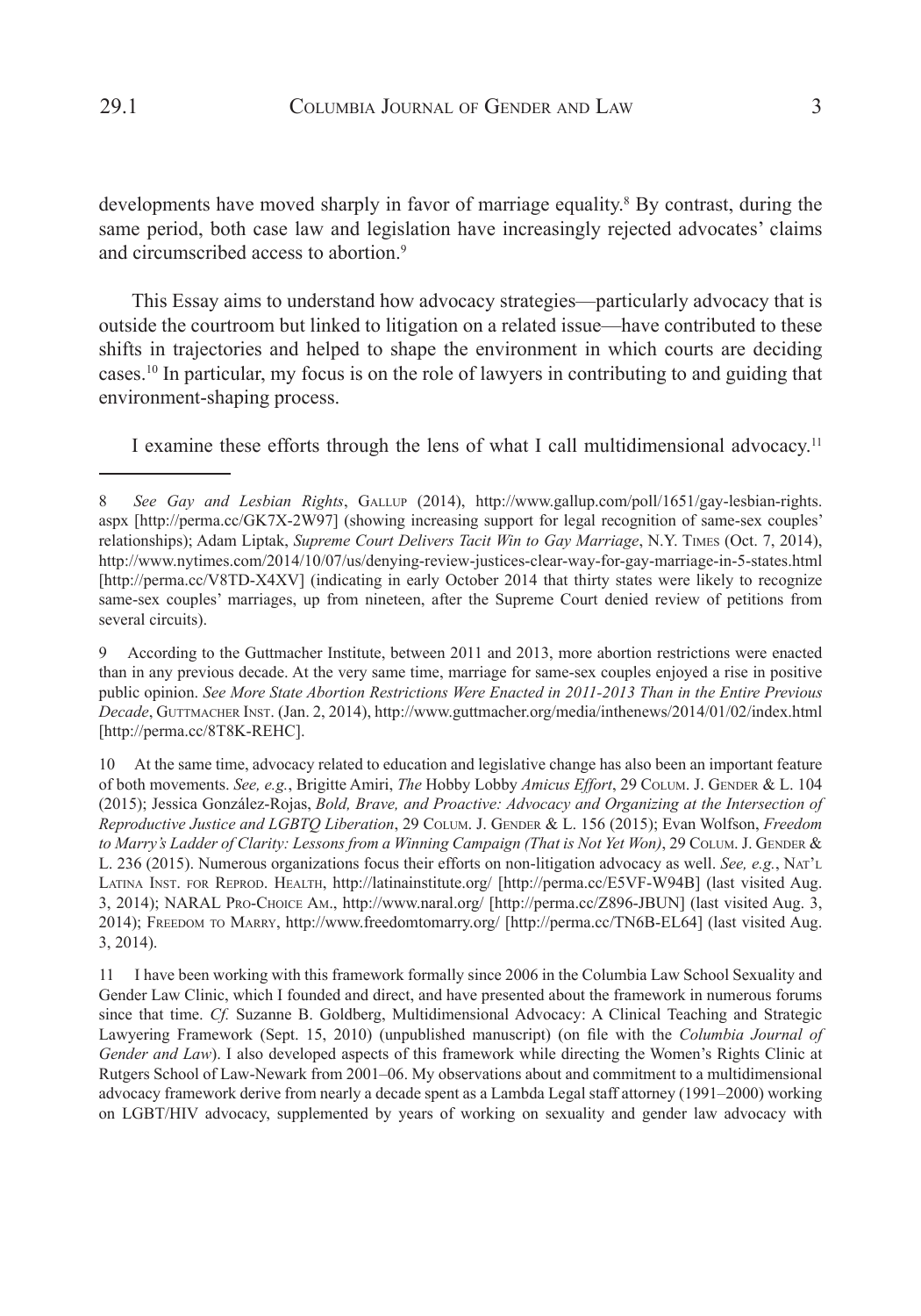This framework, which is at once theoretical and strategic, calls attention to the multiple and often mutually-reinforcing strategies that can be implemented to change perceptions, conversations, and ultimately, outcomes related to particular laws or policies.12 It calls attention, too, to the central role that public perceptions can play in the likelihood of litigation success: when the end goal of a social change lawsuit seems plausible in the surrounding society, the legal claims are likely to be better received by judges.13

The multidimensional advocacy framework thus highlights both the responsibility of advocates to generate that social and judicial receptivity as well as the practices—including community engagement and media outreach, among others—advocates use for that purpose. With respect to responsibility, one might even say that it is advocacy malpractice not to work in a multidimensional fashion on most issues. In both public and private law settings, the best lawyers routinely advocate on many fronts, understanding that engaging with perceptions of their claims and their clients can be critical to success. As George Washington put the point, in an admittedly different context, "the truth is, the people must *feel* before they will *see*."14 When advocates engender feelings receptive to their claims outside of court, they enhance the likelihood that decisionmakers will similarly feel—and see—their way to the desired outcome.

The Essay's first part elaborates the multidimensional advocacy framework, particularly in the context of advocacy related to litigation aimed at changing extant laws and policies.15 Part II turns to marriage equality and reproductive rights advocacy and considers some of the similarities and differences in doctrine and popular reactions that shape the landscape in which advocates do their work. Part III uses the multidimensional advocacy

Columbia Law students through the Clinic. For more on the Clinic's multidimensional advocacy methodology, see Sexuality and Gender Clinic, http://web.law.columbia.edu/sexuality-gender-clinic/ [http://perma.cc/ RDD8-4QTQ] (last visited Oct. 17, 2014).

<sup>12</sup> Multidimensional advocacy has been described elsewhere as "advocacy across different domains (courts, legislatures, media), spanning different levels (federal, state, local), and deploying different tactics (litigation, legislative advocacy, public education)." Scott L. Cummings & Douglas NeJaime, *Lawyering for Marriage Equality*, 57 UCLA L. Rev. 1235, 1242 (2010).

<sup>13</sup> For elaboration of this point in the context of marriage equality arguments for same-sex couples, see Suzanne B. Goldberg, *Risky Arguments in Social-Justice Litigation: The Case of Sex Discrimination and Marriage Equality*, 114 Colum. L. Rev. 2087 (2014).

<sup>14</sup> JOHN MARSHALL, THE LIFE OF GEORGE WASHINGTON 79 (1807) (emphasis in original).

<sup>15</sup> Again, multidimensional advocacy strategies are also important for achieving non-law-related change, but extended discussion of this point is beyond the scope here.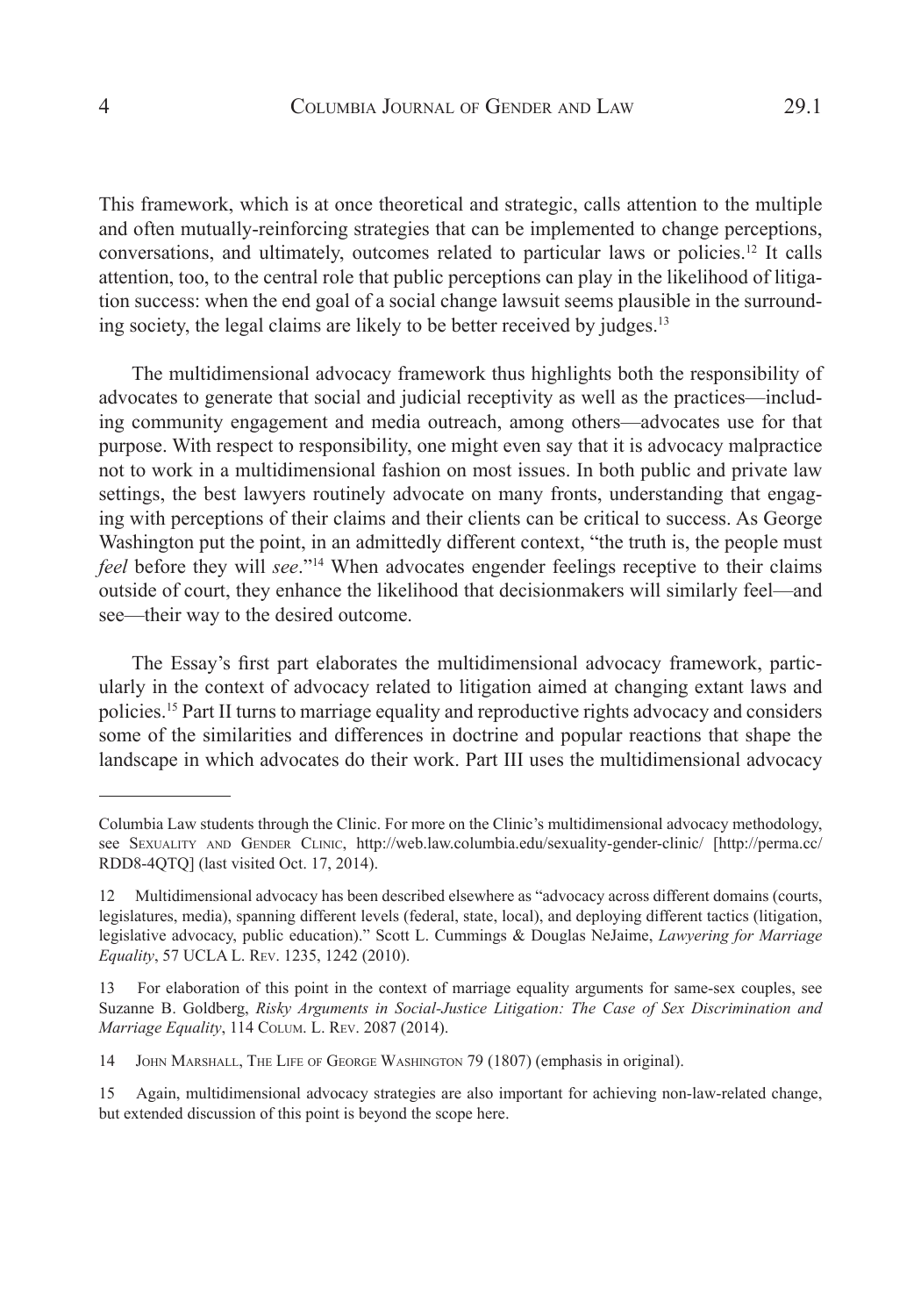framework to identify several strategies deployed in connection with litigation that have helped shift perceptions in each area. Part IV then discusses an additional strategy that generated support for litigation and other efforts amidst great hostility in the early days of marriage equality advocacy and considers whether it might be adjusted to serve the aims of reproductive rights advocates today. Part V concludes.

One caveat is essential before going further. The literatures on both abortion and marriage are rich and extensive,<sup>16</sup> and they engage many important issues that cannot be ad-

There is also an important body of literature that addresses advocacy for marriage rights and abortion access. *See, e.g.*, Cummings & NeJaime, *supra* note 12, at 1235 (challenging the backlash thesis and reviewing the work of legal advocates for marriage equality in California); William N. Eskridge, Jr., *Backlash Politics: How Constitutional Litigation Has Advanced Marriage Equality in the United States*, 93 B.U. L. Rev. 275 (2013) [hereinafter Eskridge, Jr., *Backlash Politics*] (rejecting claims that marriage equality advocacy automatically produces backlash and reviewing ways in which movement advocates have countered potential challenges);

<sup>16</sup> *See, e.g.*, William Eskridge & Darren R. Spedale, Gay Marriage: For Better or for Worse?: What WE'VE LEARNED FROM THE EVIDENCE (2006) (examining data regarding the effects of marriage recognition on society); LINDA GREENHOUSE & REVA B. SIEGEL, BEFORE ROE V. WADE: VOICES THAT SHAPED THE ABORTION DEBATE Before the Supreme Court's Ruling (2012) (discussing the history of abortion's politicization prior to *Roe v. Wade*); KRISTIN LUKER, ABORTION AND THE POLITICS OF MOTHERHOOD (1984) (examining data about individuals' beliefs regarding abortion); Mark Philip Strasser, Legally Wed: Same-Sex Marriage and the Constitution (1997) (examining and refuting legal arguments against marriage equality); ANDREW SULLIVAN, SAME-SEX Marriage: Pro and Con (2009) (offering multiple perspectives on marriage for same-sex couples); Laurence H. TRIBE, ABORTION: THE CLASH OF ABSOLUTES (1992) (examining the national struggle over abortion rights); Jack M. Balkin, *Abortion and Original Meaning*, 24 CONST. COMMENT. 291 (2008) (arguing for abortion rights based on the Constitution's original meaning); Carlos A. Ball, *Moral Foundations for a Discourse on Same-Sex Marriage: Looking Beyond Political Liberalism*, 15 Geo. L.J. 1871 (1997) (developing a theoretical defense of marriage equality for same-sex couples); Jennifer Gerarda Brown, *Competitive Federalism and the Legislative Incentives to Recognize Same-Sex Marriage*, 68 S. Cal. L. Rev. 745 (1995) (examining advantages to states that recognize same-sex couples' marriages); Barbara J. Cox, *Same-Sex Marriage and Choice-of-Law: If We Marry in Hawaii, Are We Still Married When We Return Home?*, 1994 Wis. L. Rev. 1033 (1995) (addressing cross-border recognition for same-sex couples' marriages); David B. Cruz, *"Just Don't Call it Marriage": The First Amendment and Marriage as an Expressive Resource*, 74 S. Cal. L. Rev. 925 (2001) (evaluating marriage as a First Amendment-protected expressive resource); Ruth Bader Ginsburg, *Some Thoughts on Autonomy and Equality in Relation to* Roe v. Wade, 63 N.C. L. Rev. 375 (1985) (considering whether *Roe v. Wade* prompted increase in abortion restrictions); Andrew Koppelman, *Dumb and DOMA: Why the Defense of Marriage Act is Unconstitutional*, 83 Iowa L. Rev. 1 (1997) (advancing arguments against the federal Defense of Marriage Act); Nancy D. Polikoff, *We Will Get What We Ask For: Why Legalizing Gay and Lesbian Marriage Will Not "Dismantle the Legal Structure of Gender in Every Marriage"*, 79 Va. L. Rev. 1535 (1993) (arguing against the position that same-sex couples marrying is likely to undermine traditional marital gender roles); Robert Post & Reva Siegel, *Roe Rage: Democratic Constitutionalism and Backlash*, 42 Harv. C.R.-C.L. L. Rev. 373 (2007) (revisiting the fear of backlash related to *Roe v. Wade)*; Reva Siegel, *Reasoning from the Body: A Historical Perspective on Abortion Regulation and Questions of Equal Protection*, 44 Stan. L. Rev. 261 (1992) (considering contemporary restrictions in light of 19th century initiatives to criminal abortion).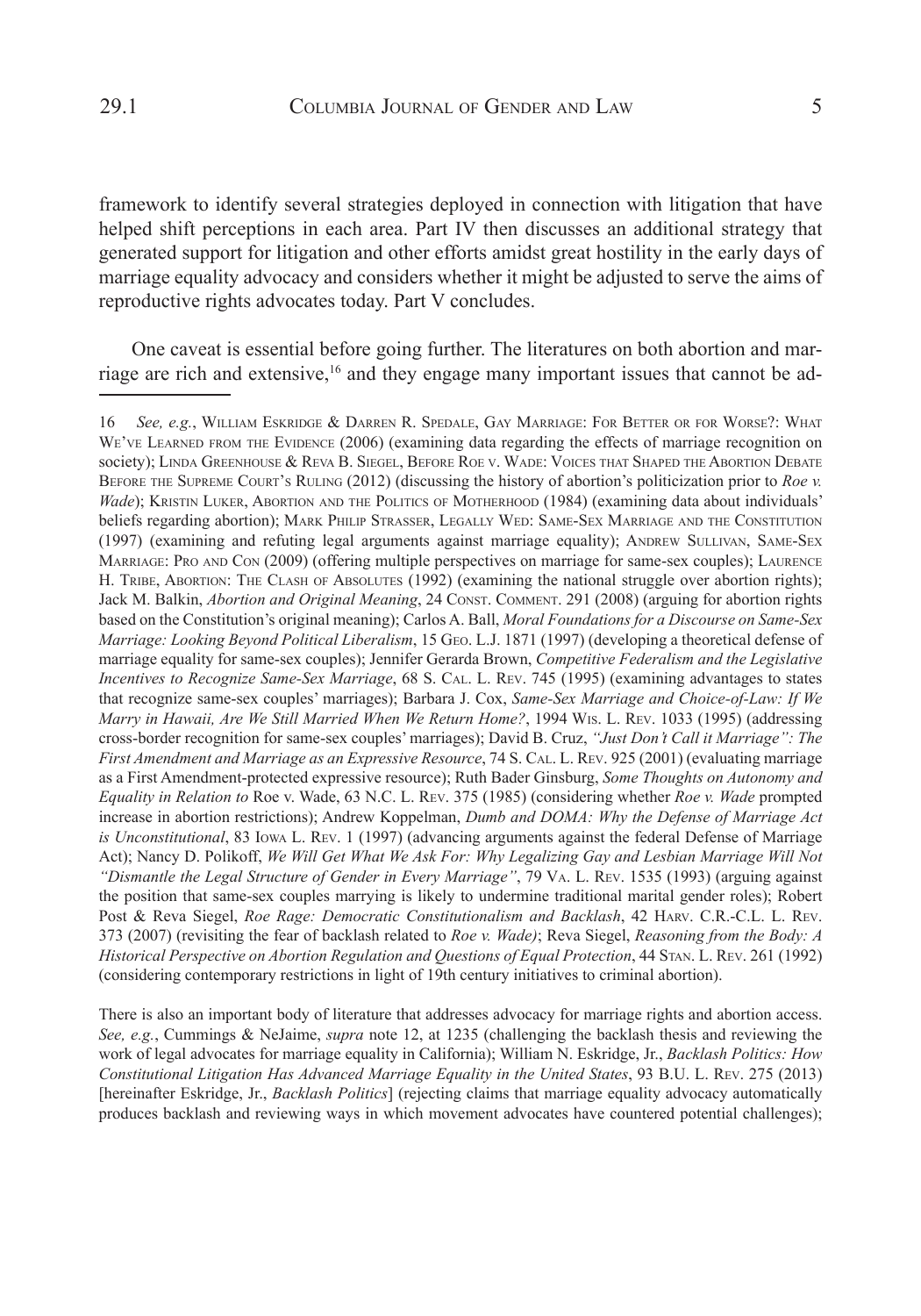dressed in an essay of this scope. My ambition, instead, is to add to the discussion in the spirit of the Marriage Equality and Reproductive Rights Symposium of Columbia Law School's Center for Gender & Sexuality Law, where the idea for this Essay was first conceived during a strategy meeting of advocates. There, lawyers and others who work on lesbian, gay, bisexual, and transgender (LGBT) and reproductive rights issues debated the reasons why marriage equality and reproductive rights access—particularly including abortion—seemed to be heading in such different directions, with successes on the marriage front piling up at the same time as reproductive rights advocates faced an onslaught of hostile courts and legislatures and a group of advocates against them that seemed far more effective than the adversaries of marriage equality.<sup>17</sup>

By pairing the issues and considering advocacy strategies of both groups as multidimensional efforts to change national and local perceptions of these issues, I hope to illuminate some additional factors that either constrain or enable the doctrinal, conceptual, and theoretical shifts that are the legal literature's primary focus.

One other preliminary point—the law and public opinion discussed here are in the

Linda Greenhouse & Reva B. Siegel, *Before (and After)* Roe v. Wade*: New Questions About Backlash*, 120 YALE L.J. 2028 (2011) (suggesting that conflicts regarding abortion rights had escalated before *Roe v. Wade* and were not caused by that litigation); Jane S. Schacter, *Courts and the Politics of Backlash: Marriage Equality Litigation, Then and Now*, 82 S. Cal. L. Rev. 1153 (2009) (considering the backlash prompted by earlier decisions favorable to marriage equality and contrasting that response with the lack of backlash toward the California Supreme Court's invalidation of an anti-miscegenation law); Priscilla J. Smith, *Give Justice Ginsburg What She Wants: Using Sex Equality Arguments to Demand Examination of the Legitimacy of State Interests in Abortion Regulation*, 34 HARV. J.L. & GENDER 377 (2011) (urging the use of sex equality arguments in abortion rights advocacy) [hereinafter Smith, *Using Sex Equality Arguments*]; Deborah A. Widiss, Elizabeth L. Rosenblatt & Douglas NeJaime, *Exposing Sex Stereotypes in Recent Same-Sex Marriage Jurisprudence*, 30 Harv. J.L. & GENDER 461, 464–75 (2007) (considering the use of sex discrimination arguments in marriage litigation). For additional articles, see the annual bibliography published by the *Cardozo Journal of Law &*  Gender. See, e.g., *Annotated Legal Bibliography on Gender*, 19 CARDOZO J.L. & GENDER 301-24, 659-82, 1019–41 (2013).

<sup>17</sup> *See, e.g.*, Bebe Anderson, *Litigating Abortion Access Cases in the Post-Windsor World*, 29 Colum. J. Gender & L. 143 (2015); Jay Michaelson, *Ten Reasons Women Are Losing While Gays Keep Winning*, DAILY BEAST (July 6, 2014), http://www.thedailybeast.com/articles/2014/07/06/ten-reason-women-are-losingwhile-gays-keep-winning.html [http://perma.cc/CR4W-VGGR] (comparing "anti-gay zealots," with "[t]heir cartoonish exaggerations of LGBT people" that "play well to the base, but alienate moderates" and "the inability of all but a few conservatives to articulate a non-religious, non-bigoted-seeming objection to homosexuality" to the "sophisticated" and "smart and methodical" adversaries of abortion who "are winning incremental battles under the pretense of health regulations and parental consent"); Mark Joseph Stern, *Why are Women Losing While Gays Win? It's All About Sex*, Slate (July 7, 2014), http://www.slate.com/blogs/outward/2014/07/07/ feminism\_loses\_while\_gay\_equality\_wins\_and\_it\_s\_all\_about\_sex.html [http://perma.cc/7W6E-46SX].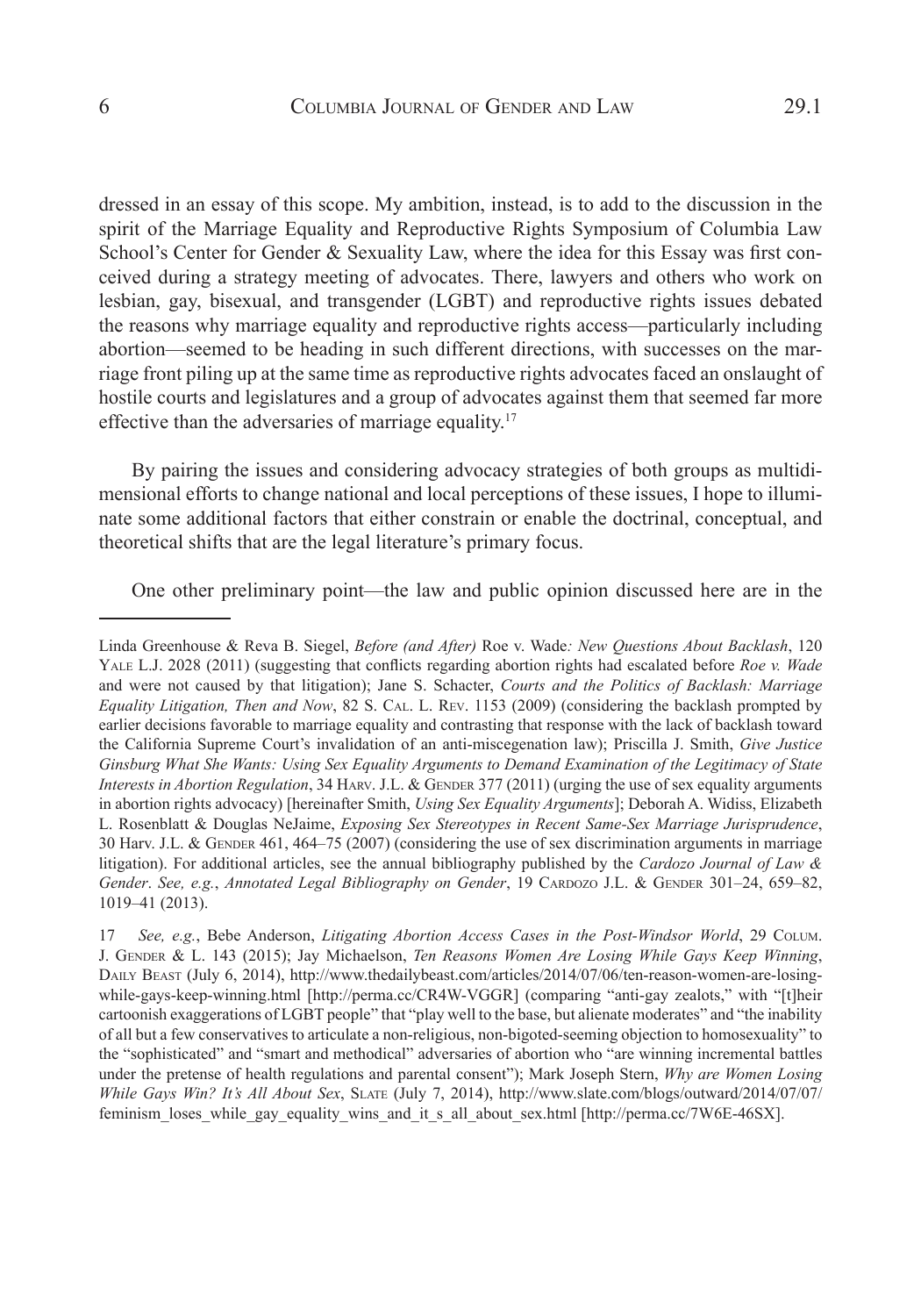midst of serious contestation, and I do not intend to characterize the trajectories just described as either fixed or absolute. Indeed, the Supreme Court's broad exemption of faithbased, closely held corporations from the Affordable Care Act's contraception provisions in *Burwell v. Hobby Lobby*, <sup>18</sup> as well as the rapidly changing landscape on marriage,19 is a signal reminder that the road ahead for both marriage equality and reproductive rights is hardly predictable. Instead, the Essay's aim is to learn from advocacy strategies that have been engaged thus far and to consider how they might be used to anticipate and respond to some of the challenges ahead.

## **I. The Multidimensional Advocacy Framework**

The point of a multidimensional advocacy framework is to focus attention on the array of strategies available to advocates seeking to create change, the possible interaction among those strategies, and the choices advocates make at different points in time.20 Critical to this analysis is the understanding that when litigation is pursued, advocates must think strategically not only about the litigation itself but also about how engagement with the surrounding environment might facilitate success or, at least, minimize the consequences of a loss. This commitment to a capacious view of advocacy surrounding litigation is particularly important for those seeking to address a traditionally sticky problem, such as restrictions on marriage for same-sex couples or reproductive rights that implicate abortion.<sup>21</sup>

Thus, relative to political opportunity theory, which suggests that social movements

20 Put more simply, a multidimensional advocacy strategy will take a problem in the world and ask what might be done about it. In my Sexuality and Gender Law Clinic, for example, I often ask students whether, if their focus is on reducing harassment of lesbian, gay, bisexual, and transgender youth, they should file a lawsuit or try to have their client featured by a major media source. The point of the exercise is that lawyers, in particular, should not get caught up in thinking that conventional legal strategies are the only, or the best, means of achieving a goal. For extended discussion of the role of lawyers as problem solvers, see generally, e.g., Susan P. Sturm, *From Gladiators to Problem-Solvers: Connecting Conversations About Women, the Academy, and the Legal Profession*, 4 DUKE J. GENDER L. & POL'Y 119 (1997) (developing an analysis of lawyers as problemsolvers as distinct from an aggressively adversarial model of lawyering).

21 This is particularly the case when a legal challenge is unlikely to succeed unless deeply held or longstanding frames of a problem are destabilized. I have written elsewhere on this point. *See* Suzanne B. Goldberg, *Sticky Intuitions and the Future of Sexual Orientation Discrimination*, 57 UCLA L. Rev. 1375 (2010).

<sup>18 134</sup> S. Ct. 2751 (2014).

<sup>19</sup> Within just the first year after the Supreme Court struck down the federal DOMA's prohibition against federal recognition of same-sex couples' marriages, courts decided more than twenty cases in favor of marriage equality. *See* James Esseks, *Op-ed: In the Wake of Windsor*, Advocate (June 26, 2014, 4:00 AM), http://www. advocate.com/commentary/2014/06/26/op-ed-wake-windsor [http://perma.cc/6AXQ-9L77].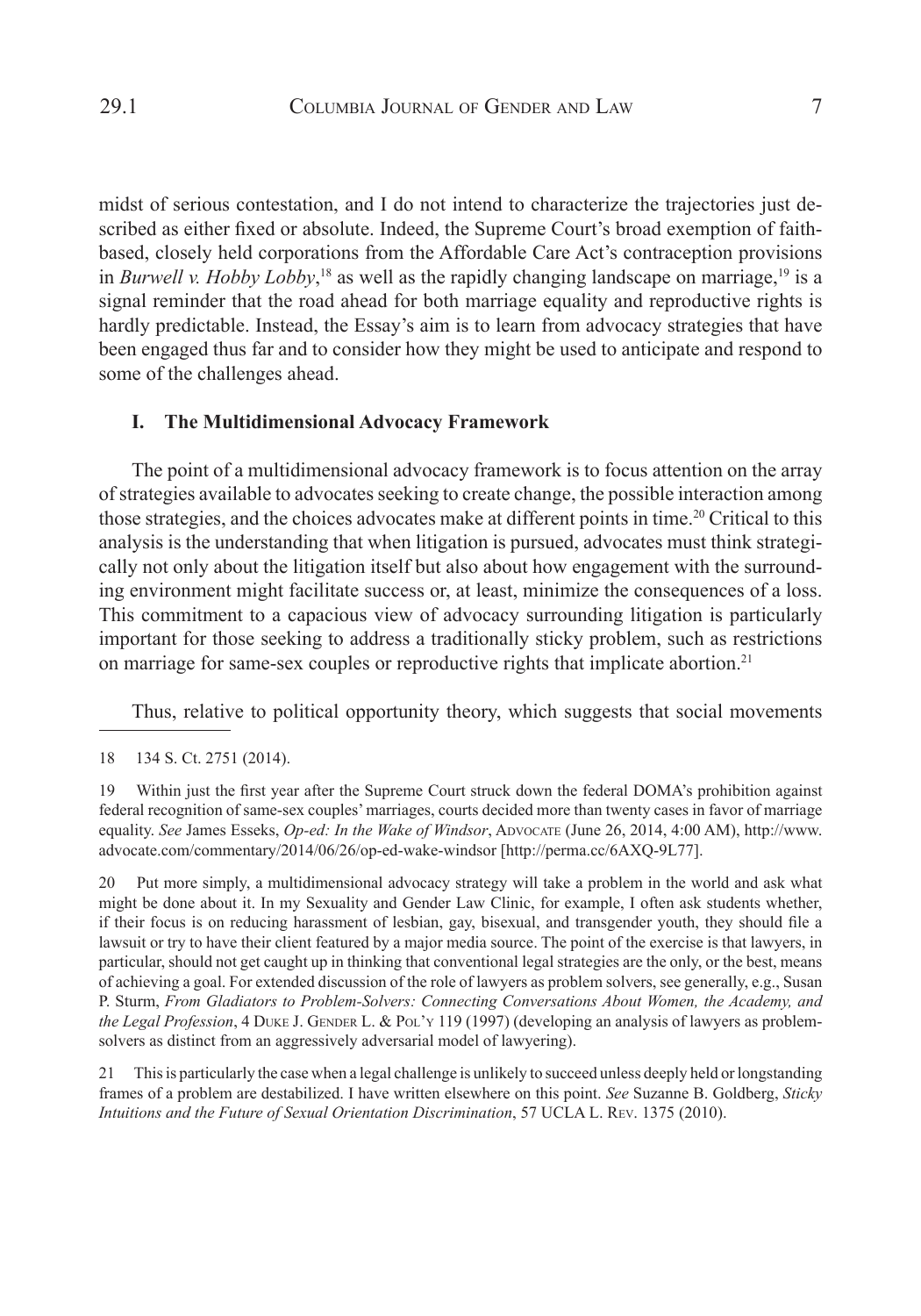are shaped by the political opportunities available to them at a given time, $2<sup>2</sup>$  one might say that multidimensional advocacy's focus is on identifying and then changing those opportunities as needed to achieve a particular goal.

There is nothing necessarily law-focused about the framework; any type of change effort can be examined through this lens. Still, for purposes of this Essay, and its focus on marriage and abortion-related advocacy, I will develop the framework primarily as applied to efforts to invalidate or otherwise oppose statutes and constitutional amendments.<sup>23</sup> Even in this law-focused context, though, multidimensional advocacy is not the exclusive province of lawyers. While legal training is required for litigation,<sup>24</sup> it is hardly essential for developing expertise in communications, politics, organizing, arts and culture, corporate relations, event planning, and more, all of which are arguably necessary for fully multidi-

<sup>22</sup> *See, e.g.*, Doug McAdam, Sidney Tarrow & Charles Tilley, Dynamics of Contention (2001) (identifying dynamics in contentious political environments and exploring political opportunity theory); SIDNEY TARROW, Power in Movement 71–90 (1998) (same); Peter K. Eisinger, *The Conditions of Protest Behavior in American Cities*, 67 Am. Pol. Sci. Rev. 11 (1973) (exploring the political environments in which protests take place); David S. Meyer, *Protest and Political Opportunities*, 30 Ann. Rev. Soc. 125 (2004) (examining and applying political opportunity theory). Ellen Anderson introduced the idea of legal opportunity structure in connection with legal advocacy work related to sexual orientation discrimination. ELLEN ANN ANDERSON, OUT OF THE Closets and Into the Courts: Legal Opportunity Structure and Gay Rights Litigation (2004) [hereinafter Anderson, Out of the Closets].

<sup>23</sup> In light of my own experience doing LGBT-related work, more of the illustrations in the discussion to come arise from the marriage equality context, though many are from the reproductive rights contexts as well. For related discussions that focus primarily on reproductive rights, see, e.g., Bebe Anderson's essay in this volume, *supra* note 17. *See also* Sarah London, *Reproductive Justice: Developing a Lawyering Model*, 13 Berkeley J. Afr.-Am. L. & Pol'y 71 (2011) (elaborating a "lawyering model" for reproductive justice advocacy); Lynn M. Paltrow, *Missed Opportunities in* McCorvey v. Hill*: The Limits of Pro-Choice Lawyering*, 35 N.Y.U. Rev. L. & Soc. Change 194 (2011) (developing and recommending strategies to broaden arguments related to abortion and reproductive rights); Rachel Rebouché, *Parental Involvement Laws and New Governance*, 34 Harv. J.L. & GENDER 175 (2011) (urging strategic intervention related to laws mandating parental involvement in their minor children's decisions regarding abortion).

<sup>24</sup> Notwithstanding the need for legal training, many have offered support for client control of strategic choices even within litigation. *See, e.g.*, Nancy D. Polikoff, *Am I My Client? The Role Confusion of the Lawyer-Activist*, 31 Harv. C.R.-C.L. L. Rev. 443 (1996) (exploring ideas of client-centered lawyering); William H. Simon, *Lawyer Advice and Client Autonomy: Mrs. Jones's Case*, 50 Mp. L. Rev. 213 (1991) (same); Lucie E. White, *Subordination, Rhetorical Survival Skills and Sunday Shoes: Notes on the Hearing of Mrs. G.*, 38 Buff. L. Rev. 1 (1990) (same). For discussion of the role that members of an organization's constituent community should play in connection with litigation priorities, see, e.g., Gabriel Arkles, Pooja Gehi & Elana Redfield, *The Role of Lawyers in Trans Liberation: Building a Transformative Movement for Social Change*, 8 Seattle J. for Soc. Just. 579 (2010).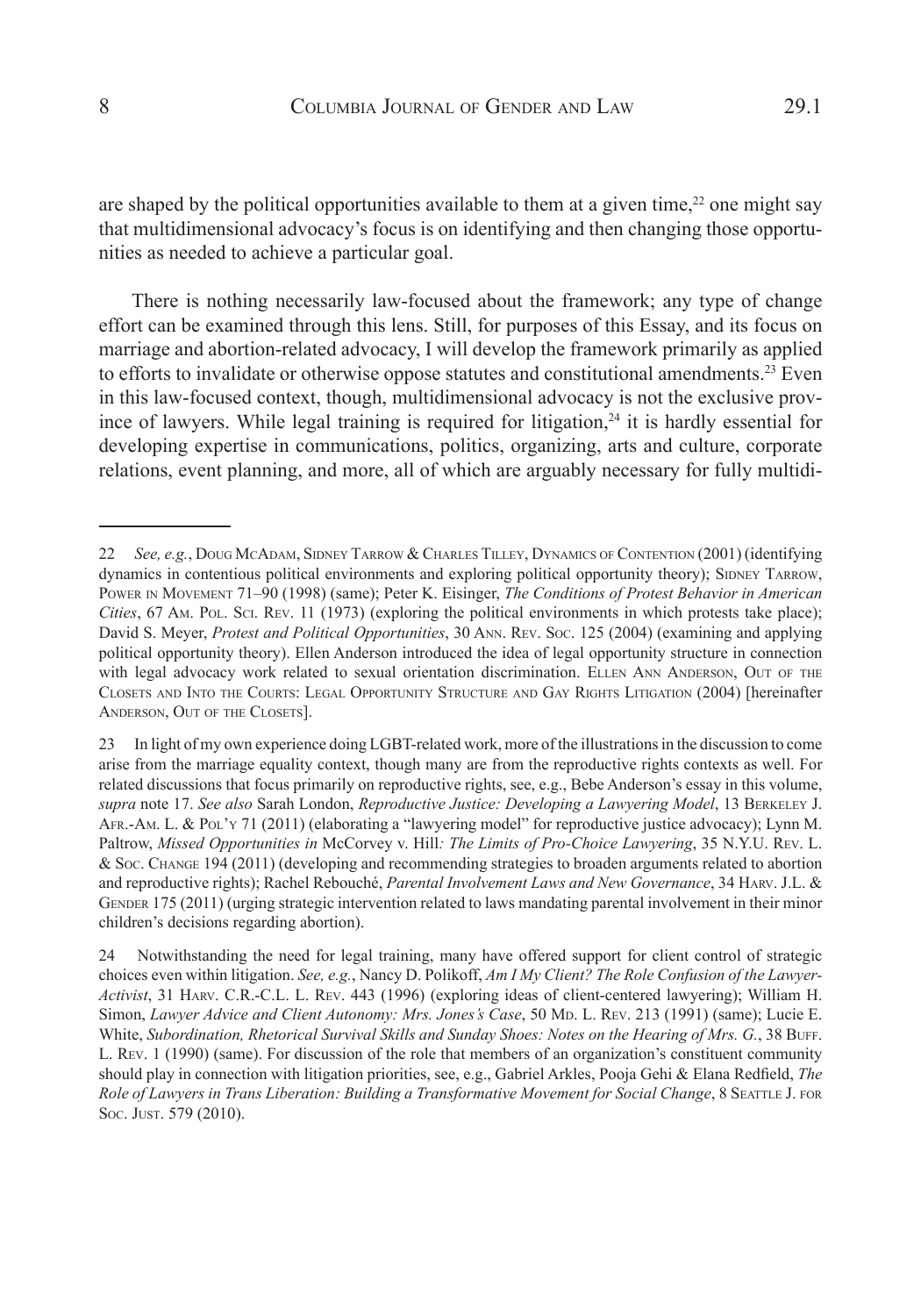mensional advocacy.25 At the same time, because litigation has been so important to securing marriage equality and reproductive rights, strategies aimed at shaping the environment in which cases are litigated have been, and are likely to continue to be, central to work on both issues, with lawyers continuing to play a significant role in their development and

## **A. Basic Considerations**

Indeed, notwithstanding the substantial scholarship devoted to questioning the value of litigation as a social change strategy,<sup>26</sup> impact litigators have long advocated outside as well as within the courtroom, informed by the conviction that achieving litigation success involves not only developing legal theories, but also learning and responding to the sociopolitical landscape in which the case will be decided.<sup>27</sup> Consequently, public education and community outreach tend to be standard practices, either by legal organizations themselves

implementation.

<sup>25</sup> For discussion of some of these skills as used in legislative advocacy campaigns, see Chai Rachel Feldblum, *The Art of Legislative Lawyering and the Six Circles Theory of Advocacy*, 34 McGeorge L. Rev. 785 (2003). For a more practical, skills-oriented guide to legislative advocacy, see MATTHEW A. COLES, TRY THIS AT HOME: A DO-IT-YOURSELF GUIDE TO WINNING LESBIAN AND GAY CIVIL RIGHTS (1996).

Some have observed that legal training can also interfere with effective advocacy. One lawyer, reflecting on her advocacy for immigrant laborers who were confined in a factory then detained by immigration authorities after they escaped, wrote, "I am convinced that we succeeded in getting the workers released [from Immigration and Naturalization Services detention] in just over a week in part because we did not know the rules . . . . It was an important lesson that our formal education might, at times, actually make us less effective advocates for the causes we believe in and for the people we care about." Julie A. Su, *Making the Invisible Visible: The Garment Industry's Dirty Laundry, 1 J. GENDER RACE & JUST. 405, 408 (1998) (footnote omitted).* 

<sup>26</sup> The classic in this field is Gerald Rosenberg's book, *The Hollow Hope: Can Courts Bring About Social Change?* (1991). More recently, Michael Klarman has argued that marriage litigation has likewise caused a backlash that outweighs the benefits it has brought. MICHAEL KLARMAN, FROM THE CLOSET TO THE ALTAR: COURTS, Backlash, and the Struggle for Same-Sex Marriage (2012). For literature discussing advocacy strategies in the contexts at issue here, see *supra* note 16.

<sup>27</sup> *See, e.g.*, Mary Bonauto & James Esseks, *Marriage Equality Advocacy from the Trenches*, 29 Colum. J. GENDER & L. 117 (2015). While the challenge to California's Proposition 8, which barred same-sex couples from marrying, was brought by a private firm rather than an impact litigation organization, it was conceived by a non-lawyer advocate and a multidimensional advocacy strategy was in place throughout the case. For an extended discussion of the case, see Jo BECKER, FORCING THE SPRING: INSIDE THE FIGHT FOR MARRIAGE EQUALITY (2014). For sharp criticism of Becker's rendering of the litigation and related advocacy, see, e.g., Adam Goodheart, *A Fight for Marriage Equality, and Over History*, N.Y. Times (Apr. 30, 2014), http://www.nytimes. com/2014/05/01/books/forcing-the-spring-by-jo-becker.html [http://perma.cc/44R5-GN9T].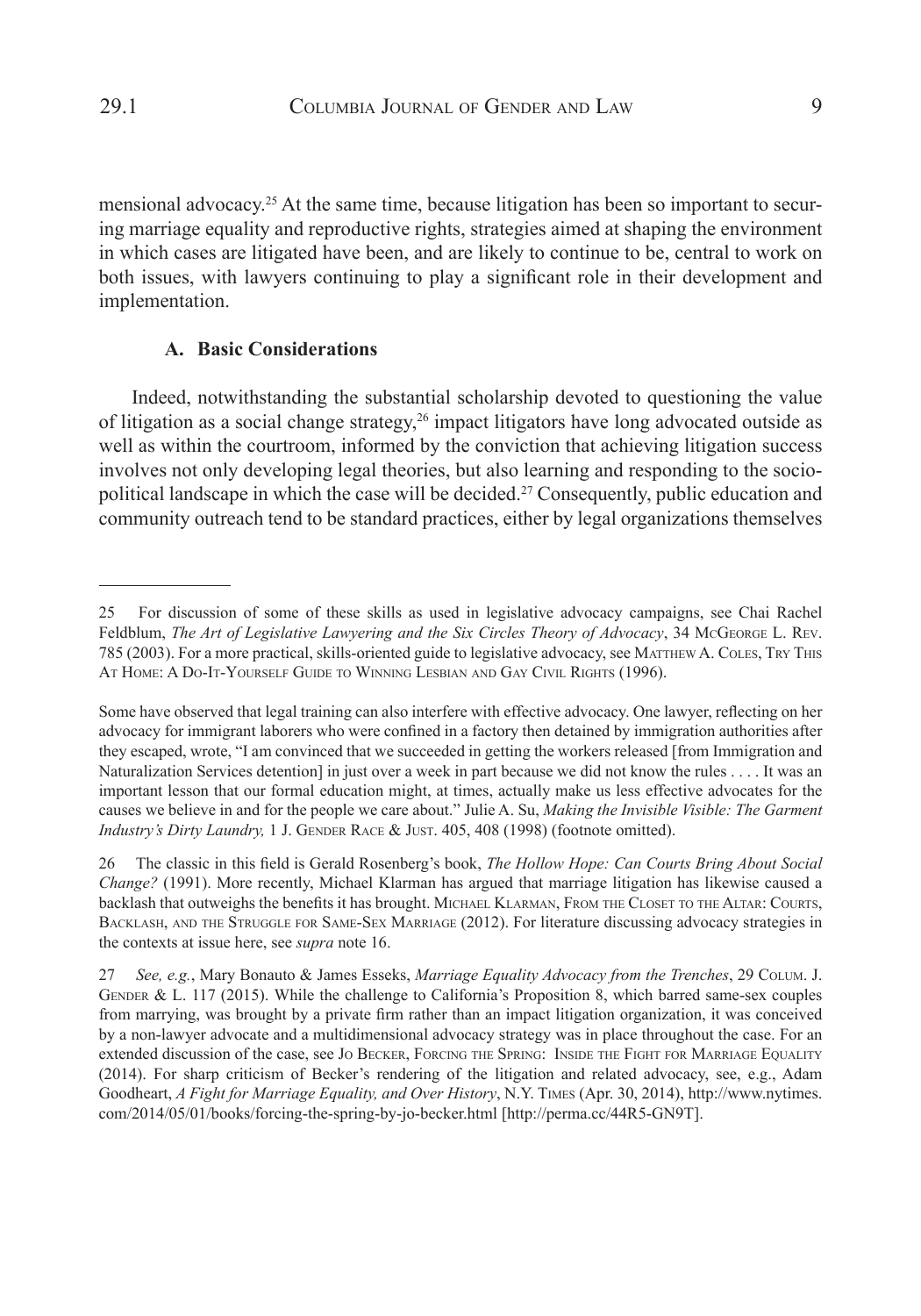and/or in collaboration with other movement organizations.<sup>28</sup>

 In Iowa, for example, before filing suit in 2005 seeking marriage rights for same-sex couples, Lambda Legal's lawyers spent their time "crisscross[ing] Iowa meeting gay and lesbian couples and organizing workshops and panels on issues that concerned them."29 In addition to networking with the organization's constituents and community-based ally organizations, the lawyers spent time developing relationships with members of the Iowa bar, including with the lawyer who agreed to become their co-counsel, a former state solicitor general and partner in a prominent law firm who ultimately argued the case to the Iowa Supreme Court.<sup>30</sup> Lawyers and public education staff also worked directly with the local media, including reporters and editorial boards, to introduce them to key issues in the legal case and the communities affected by the exclusion of same-sex couples from marriage.<sup>31</sup>

As this illustration suggests, multidimensional advocacy requires attention to as many aspects of the landscape surrounding an issue as advocates can manage. As a result, once a problem has been identified—say, a state's restrictive abortion law or a statewide ban on marriage for same-sex couples—myriad questions arise.

30 *Id.*

<sup>28</sup> Among groups focused on legal advocacy for marriage equality and reproductive rights, for example, one need only glance at leading organizations' websites to see how litigation is situated amidst broader outreach efforts. See, e.g., ACLU HIV/AIDS Project, https://www.aclu.org/hiv-aids (last visited Aug. 3, 2014); ACLU LGBT PROJECT, https://www.aclu.org/lgbt-rights (last visited Aug. 3, 2014); ACLU REPROD. FREEDOM PROJECT, https://www.aclu.org/reproductive-freedom (last visited Aug. 3, 2014); CTR. FOR REPROD. RTS., http://www. reproductiverights.org/ (last visited Aug. 3, 2014); Gay and Lesbian Advocates and Defenders, http://www. glad.org/ (last visited Aug. 3, 2014); LAMBDA LEGAL, http://www.lambdalegal.org/ (last visited Aug. 3, 2014); Nat'l Ctr. for Lesbian Rts., http://www.nclrights.org/ (last visited Aug. 3, 2014); Planned Parenthood, http:// www.plannedparenthood.org/ (last visited Aug. 3, 2014). *See also* Amiri, *supra* note 10; González-Rojas, *supra*  note 10.

<sup>29</sup> Keith B. Richburg, *How Gays Won a Marriage Victory*, Wash. Post, Apr. 15, 2009, at A01, *available at* http://www.washingtonpost.com/wp-dyn/content/article/2009/04/14/AR2009041403455.html [http://perma. cc/7PBD-K53X]. As lead lawyer Camilla Taylor recalled, "Sometimes it was lonely in those early days," including events where just a handful of people turned out to discuss the issues. *Id.*

<sup>31</sup> Interview with Lisa Hardaway, Lambda Legal Deputy Dir. of Educ. & Pub. Affairs-Commc'ns, in New York, NY (Apr. 15, 2014). Media advocacy, while often highly effective, can also be challenging to advocates seeking to portray complex social conditions or legal issues. *See* Su, *supra* note 25, at 414 (discussing the value of the media and "the struggle . . . [to] keep [] stories from becoming distorted"); *see also* Bonauto & Esseks, *supra* note 27 (noting importance of conveying messages about marriage equality through non-gay people). For discussion of media advocacy when a case reaches the Supreme Court, see Hilary Rosen, *Tactics, Strategy,*  and Marriage Equality, 29 COLUM. J. GENDER & L. 160 (2015).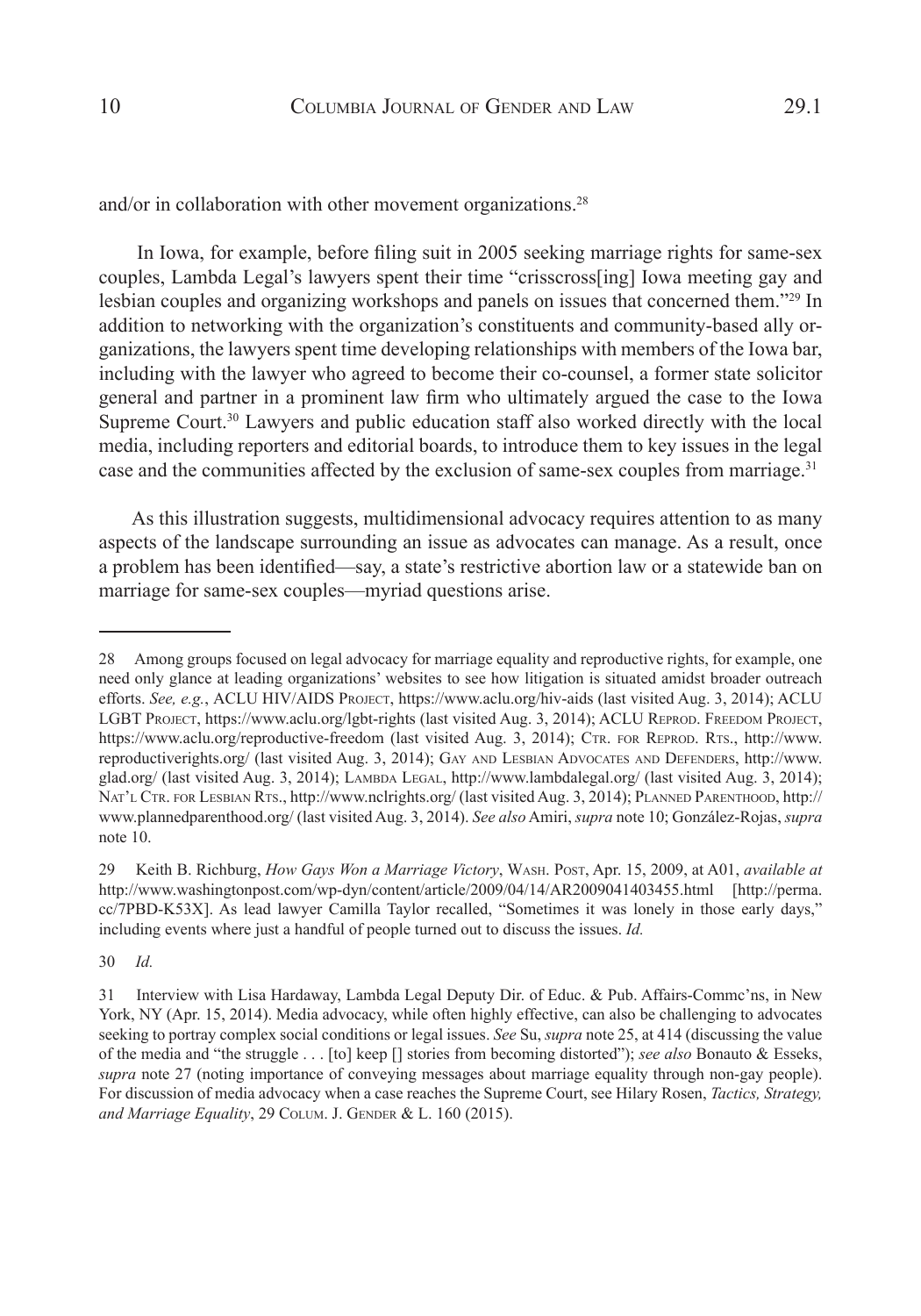For starters, assume that litigation is an option, at least in theory, because there are plausible legal claims. There are, then, the standard lawyerly questions that one must think about in any case of this sort. But while the academic literature devotes most attention to doctrinal choices related to the merits—chiefly, which among privacy, liberty, and equality theories might be most effective or desirable<sup>32</sup>—those turn out to be a small subset of the decisions to be made.

Many more questions are procedural and deeply strategic: which plaintiffs will have standing; who should be sued; whether a suit should be filed in state or federal court, and in which part of a state; what relief should be sought. Still others concern the formation of the litigation team, including how best to integrate local counsel and whether multiple organizations interested in the same issue should bring the suit together.<sup>33</sup>

### **B. External Engagement/Outreach Strategies**

As the multidimensional advocacy framework makes clear, even if a lawsuit is feasible, one needs to know more than legal doctrine to answer these questions thoughtfully.<sup>34</sup> As a result, legal advocates who are deciding whether, when, and how best to bring suit will likely engage with a range of communities in different settings, and then develop and implement context-sensitive strategies either on their own or through a range of messengers. This engagement might include:

**Directly-affected communities:** Legal advocates will typically reach out to local organizations whose members may already be active in non-litigation settings on the issue at hand. These organizations will usually be a crucial source of support for the lawsuit, and their members' individual stories and experiences can be included in a communications strategy to help make real for others the harm caused by the challenged law. As one commentary on the Iowa marriage case observed, "[p]erhaps most important," lawyers

<sup>32</sup> *See, e.g.*, Jamal Greene, *The So-Called Right to Privacy*, 43 U.C. Davis L. Rev. 715, 729–31 (2010) (contending that the right to privacy has been subsumed by a right to liberty); Smith, *Using Sex Equality Arguments*, *supra* note 16, at 389–403 (encouraging addition of sex equality arguments to traditional liberty arguments in abortion context); Kenji Yoshino, *The New Equal Protection*, 124 Harv. L. Rev. 747 (2011) (discussing the interaction between liberty and equality claims).

<sup>33</sup> On the relationship between out-of-state lawyers and local advocates more generally, see, e.g., William B. Rubenstein, *Divided We Litigate: Addressing Disputes Among Group Members and Lawyers in Civil Rights Campaigns*, 106 Yale L.J. 1623 (1997).

<sup>34</sup> It bears noting that many of these considerations are relevant to litigation and other forms of advocacy in non-governmental settings (e.g., workplaces and educational institutions) as well.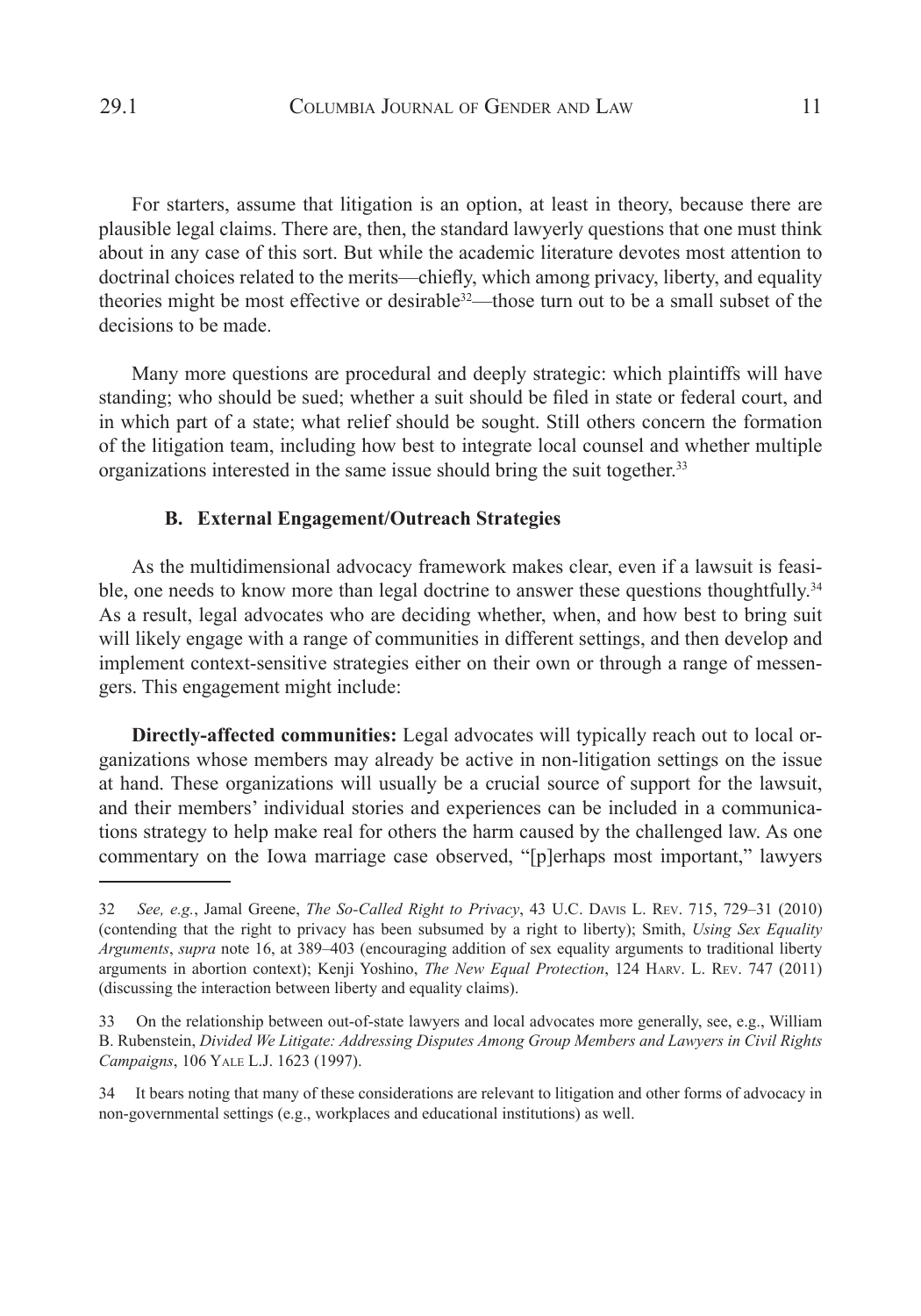planning the litigation "found six gay couples willing to go public with personal stories of discrimination, including being denied hospital visits and getting fired for attending a loved one's funeral "35

While some of these communities may be organized geographically, in a particular town or part of the state, others are likely to come together based on another cross-cutting aspect of identity, perhaps faith or race or age. To reach these groups, legal organizations might hire non-legal staff to help establish connections and additional support for the litigation. Lambda Legal, for example, hired an organizer to work with faith-based and other communities in advance of its New Jersey marriage lawsuit to help raise awareness and gather support from congregations across the state.<sup>36</sup> In addition to finding allies, advocates may become aware of intracommunity differences regarding the desirability of litigation and try to address them before they flare up publicly in ways that could negatively affect the lawsuit  $37$ 

Understanding the local landscape will also aid advocates in determining how best to allocate their resources, particularly in situations where there are more hostile measures than can be challenged at once.<sup>38</sup> For example, the impact of particular restrictions on repro-

In my own experience as a staff attorney with Lambda Legal planning litigation in Florida in the early 1990s, talking with people throughout the state created an opportunity to address concerns within the community that a pre-election challenge to a proposed ballot measure, which sought to ban antidiscrimination protections based on sexual orientation and other characteristics, would take away momentum from on-theground organizing for the election campaign. The point is not that legal advocates can assuage all concerns but rather that they at least be aware and, where possible, respond to them. *Cf. In re Advisory Opinion to the Atty Gen.*—*Restricts Laws Related to Discrimination*, 632 So.2d 1018 (Fla. 1994) (rejecting proposed ballot measure on single-subject grounds where the measure sought to bar the state and local governments from enacting "any law regarding discrimination against persons which creates, establishes or recognizes any right, privilege or protection for any person based upon any characteristic, trait, status, or condition other than race, color, religion, sex, national origin, age, handicap, ethnic background, marital status, or familial status").

38 Resource allocation is not the only constraint on litigation, as just noted. In jurisdictions where there is little likelihood of success, advocates might also choose to delay a challenge to a hostile measure. This was

<sup>35</sup> Lisa Bertagnoli, *Focus on Camilla Taylor*, Crain's Chicago Bus. (Oct. 31, 2009), http://www. chicagobusiness.com/article/20091031/ISSUE02/100032607/camilla-taylor# [http://perma.cc/2URK-Z9PZ].

<sup>36</sup> Interview with Jon Davidson, Lambda Legal Legal Dir., in New York, NY (Oct. 19, 2014).

<sup>37</sup> Derrick Bell's iconic article, *Serving Two Masters: Integration Ideals and Client Interests in School Desegregation Litigation*, 85 Yale L.J. 470 (1976), sets out the challenges of intracommunity disputes regarding legal strategy in the context of school desegregation efforts. For an elaboration of these challenges in the context of marriage equality advocacy, see generally Rubenstein, *supra* note 33.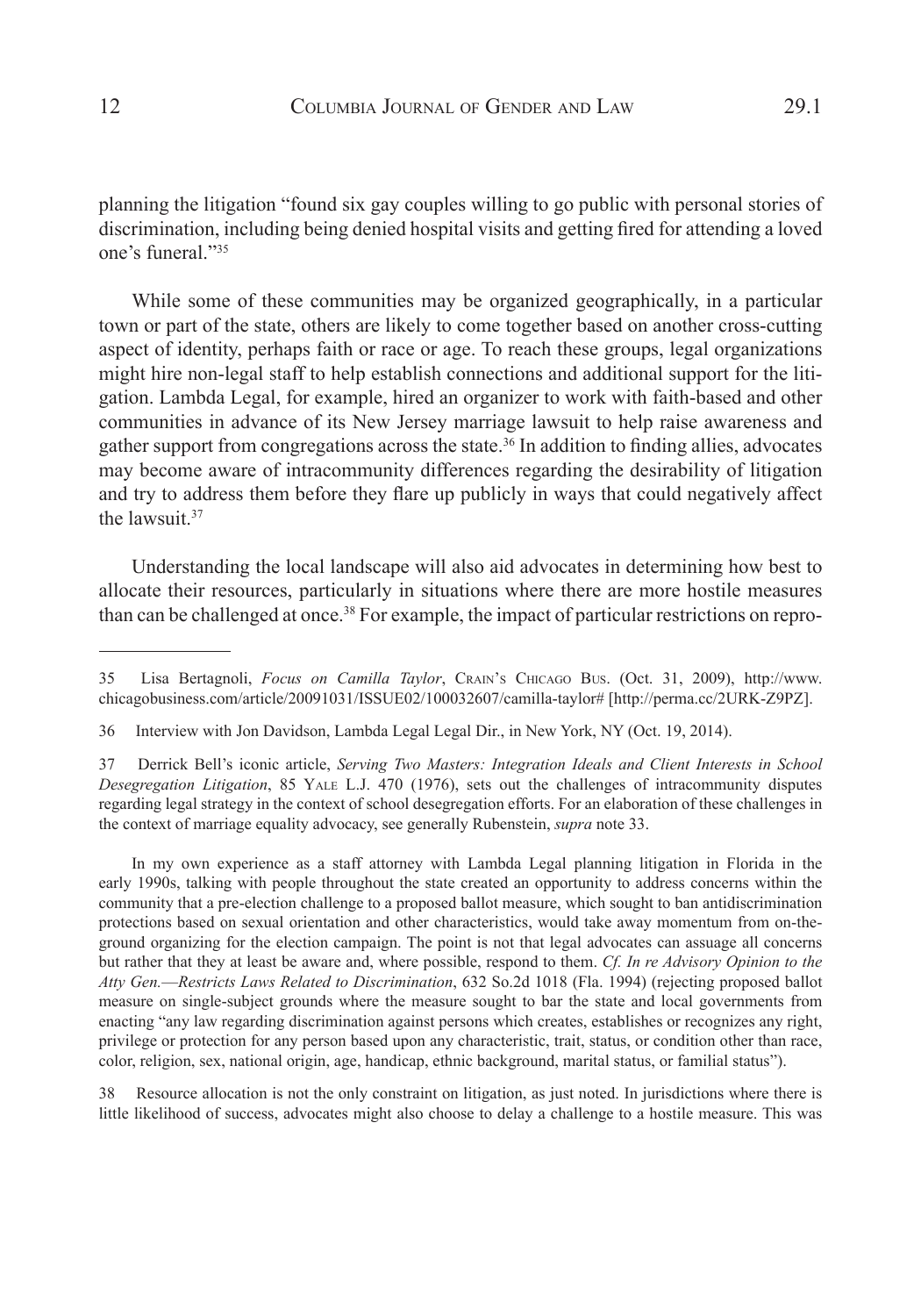ductive rights, including abortion access, can vary widely. Some restrictions, such as those that require all clinics where abortions are performed to meet ambulatory-surgery center standards, will substantially eliminate access to abortion if enforced while others, which regulate certain procedures for late-term abortions, may be more limited or cabinable in their impact.39 Indeed, even when facing statewide marriage restrictions, advocates in some states debated strenuously about whether litigation or legislation might be best in light of the local political and judicial landscape.<sup>40</sup> Knowing the surrounding communities' sense of how these measures will affect them, which ones seem most vulnerable to challenge, and whether challenges are more likely to succeed in court or in political forums can be a critical part of the case-vetting and litigation-strategy development processes.<sup>41</sup>

**Legislatures:** Determining how a state legislature will react to a lawsuit is also critical. If the plaintiffs prevail, will there be a risk of further negative legislative action? If there is a win in state court, how difficult, or easy, will it be to amend the state's constitution? In addition to background legal research regarding amendment processes, $42$  these questions require localized knowledge of individual legislators, including committee chairs who might prove critical to controlling hostile proposals.43 They also require advocates to make

certainly the case for LGBT legal advocacy organizations, which faced marriage restrictions in all fifty states in the late 1990s and initially chose from among them those where the political and legal climates suggested the greatest likelihood of success. *See, e.g.*, Mary L. Bonauto, Goodridge *in Context*, 40 Harv. C.R.-C.L. L. Rev. 1 (2005) (discussing the process of developing marriage litigation in Massachusetts); Eskridge, Jr. *Backlash Politics*, *supra* note 16, at 285 (elaborating the reasons for early marriage litigation in Vermont).

<sup>39</sup> *See* Anderson, *supra* note 17.

<sup>40</sup> *Cf.* Cummings & NeJaime, *supra* note 12, at 1312–16 (discussing the multidimensional litigation-andlegislation approach adopted by marriage equality advocates in California in the face of internal disagreement over how to proceed).

<sup>41</sup> On this point, Lynn Paltrow offers an extended argument on a divergent but also important point: that advocates ought to take a broad view in their case selection, with attention to the ways in which certain cases offer opportunities for organizing, alliance-building, and extra-litigation advocacy even when their precedential impact may be limited. *See* Paltrow, *supra* note 23, at 221–25.

<sup>42</sup> For marriage, considerable research was also devoted early on to evaluating cross-border recognition questions, which implicated both legislative and litigation strategies. *See, e.g.*, Cox, *supra* note 16.

<sup>43</sup> *See also* Abby Goodnough, *Challenge to Gay Marriage Fails in New Hampshire*, N.Y. Times (Mar. 22, 2012), http://www.nytimes.com/2012/03/22/us/politics/new-hampshire-refuses-to-repeal-gay-marriageright.html [http://perma.cc/V9TS-MTER] (reporting that Republican-dominated chamber voted to "kill" antimarriage bill); Stephanie Samuel, *Same-Sex Marriage Ban Fails in Iowa Senate*, The Christian Post (Jan. 7, 2011, 5:30 PM), http://www.christianpost.com/news/same-sex-marriage-ban-fails-in-iowa-senate-48699/ [http://perma.cc/JY5Z-GCUF] (reporting that state senate blocked debate on anti-marriage amendment).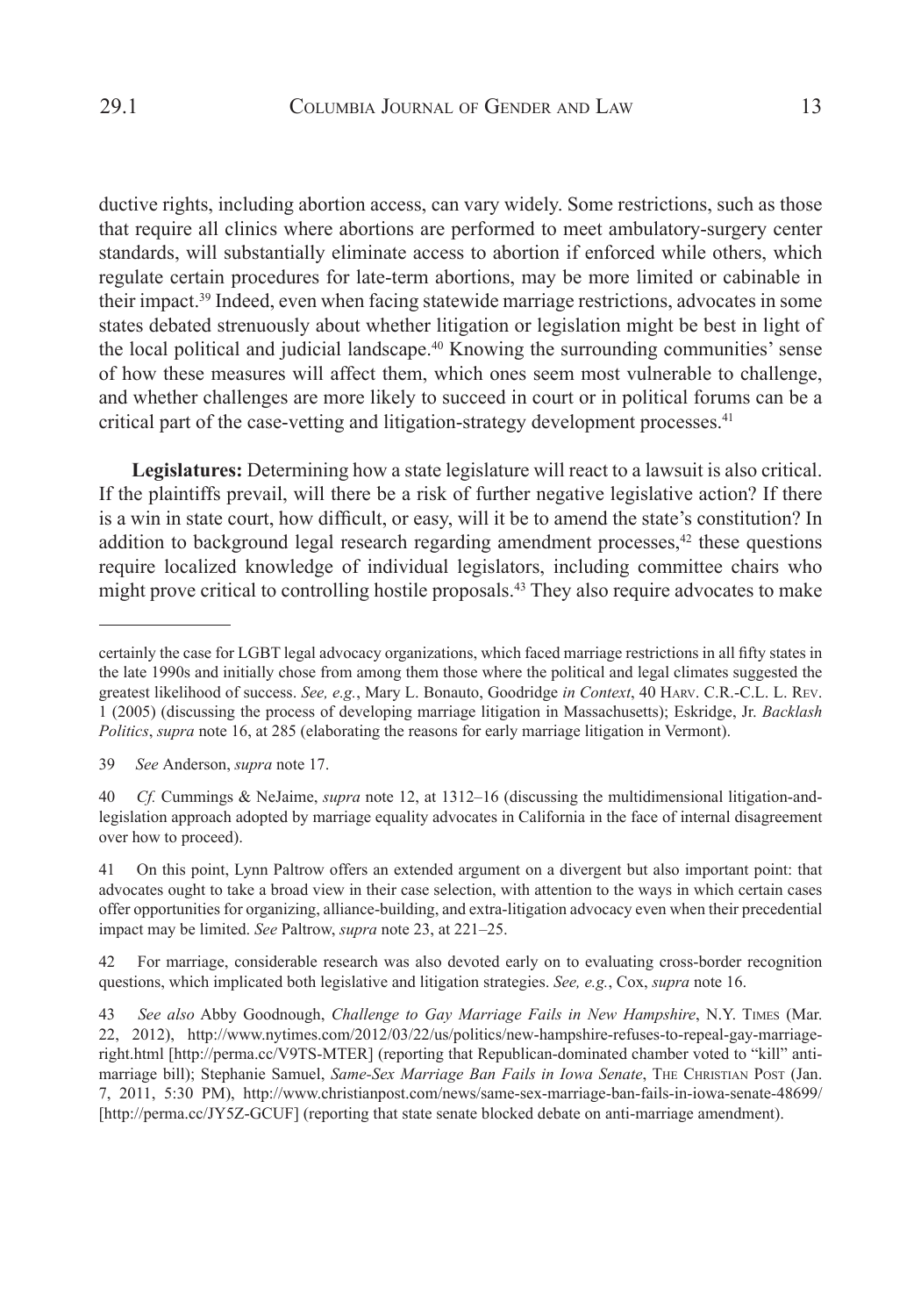a concerted bipartisan effort to reach leaders across the political spectrum.<sup>44</sup> These kinds of questions drew considerable attention from marriage equality advocates after numerous states banned marriage rights for same-sex couples not only legislatively but also through state constitutional amendment.<sup>45</sup>

**The bar:** To the extent advocates are based out of state, it is also important not only to find local counsel but also to find other local lawyers who can file amicus briefs, offer moots and background information about the court, and provide other support for the litigation effort. In my own experience in other gay rights cases, including those related to sodomy laws and anti-gay amendments, working with lawyers who knew the courts in their jurisdiction helped significantly with procedural and strategic questions related to framing and filing lawsuits.46 Having prominent local counsel join a case and sit at counsel table during an argument also surely added to the credibility of the plaintiffs' claims in various cases  $47$ 

\* \* \*

In addition to the groups just discussed, advocates contemplating litigation also benefit from engaging other sectors that may help aid the reception of a lawsuit in a given community. While lawyers are not always the obvious candidates to do this outreach, their participation can help link the general request for support on an issue to the urgency of a

45 *See supra* note 4 and accompanying text (discussing passage of DOMAs following the Hawaii Supreme Court's *Baehr v. Lewin* ruling).

<sup>44</sup> See Bonauto & Esseks, *supra* note 27 (discussing the importance of a bipartisan legislative advocacy effort). For a thorough discussion of the successful bipartisan legislative effort after litigation for marriage equality did not succeed in New York, see Michael Barbaro, *Behind Gay Marriage, An Unlikely Mix of Forces*, N.Y. Times (June 25, 2011), http://www.nytimes.com/2011/06/26/nyregion/the-road-to-gay-marriage-in-newyork.html?pagewanted=all [http://perma.cc/6R2K-7L6V]; *see also* Mark Solomon, Winning Marriage: The Inside Story of How Same-Sex Couples Took on the Politicians and Pundits—and Won 149–220 (2014) (presenting in-depth analysis of bipartisan marriage advocacy strategy in New York).

<sup>46</sup> Here, among others, I think of David Jones of the Houston law firm Williams, Birnberg & Anderson, who along with Mitchell Katine, served as local counsel for Lambda Legal in *Lawrence v. Texas*. It was Jones who provided essential criminal defense expertise as the case proceeded first in the state's Justice of the Peace Court and then into the Harris County Criminal Court. For extended discussion of the early development of the Lawrence case through to the Supreme Court's ruling, see DALE CARPENTER, FLAGRANT CONDUCT: THE STORY of *Lawrence v. Texas* (2012).

<sup>47</sup> Judge Gerald Bruce Lee of the Eastern District of Virginia has noted that local counsel should be utilized for their credibility and knowledge of local rules, and not left on the sidelines. Lloyd Smith, *An Interview with Judge Gerald Bruce Lee, United States District Court, Eastern District of Virginia*, 6 Landslide 7, 10 (2013).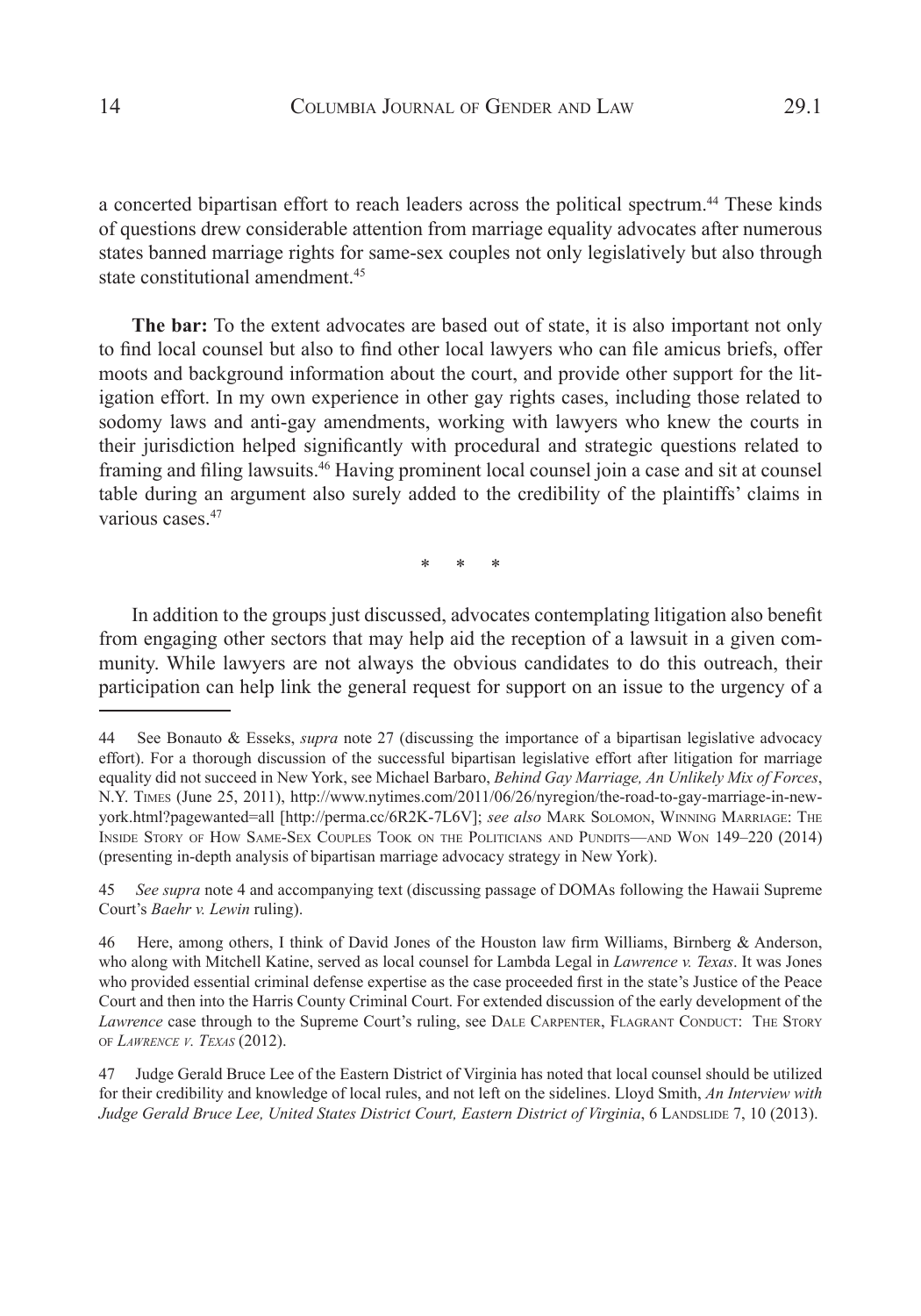particular case. Among these sectors are:

**Likely allies:** Support from within the state by others than those directly affected is vital to shaping the landscape surrounding a lawsuit. Civil rights groups may be likely allies and are unquestionably important voices to buttress the validity of a reproductive rights or marriage equality claim by showing how that claim is part of a broader fabric of protection for the state's residents.

Faith-based organizations often also play a critical role because of their ability to do outreach within their communities. In addition, faith-based leaders and communities are uniquely able to counter adversaries' arguments that litigants' claims defy foundational morality.<sup>48</sup>

**Unlikely allies:** While advocates will typically have a good sense of their likely allies before bringing suit, a multidimensional strategist will also be on the lookout for individuals and organizations that have not previously been supporters on the issue but might be open to joining in some fashion. This outreach can include those who have changed their minds on the issue as well as other individuals and entities, such as business leaders, corporations, and well-known personalities in sports, the arts, and other domains who avoided staking out a position on a potentially controversial issue in the past but are now ready to do so.

In marriage equality advocacy, this outreach began on a relatively small scale, with a limited set of unlikely allies offering their support, often motivated by their regard for a gay or lesbian family member.<sup>49</sup> Over time, the set of unlikely allies on marriage grew exponentially, to the point that amicus briefs in the *Windsor* and *Perry* cases overflowed with business leaders and many others who might not typically take a position in a civil rights case.<sup>50</sup>

50 *See* Brief for Am. Fed'n of Labor and Cong. of Indus. Orgs., et al. as Amici Curiae Supporting Respondents, United States v. Windsor, 133 S.Ct. 2675 (2013) (No. 12-307), 2013 WL 860461 (national labor union

<sup>48</sup> *See infra* Part III.

<sup>49</sup> *Non-Gay and Gay Groups Across Country Observe First National Freedom to Marry Day*, Lambda Legal (Feb. 6, 1998), http://www.lambdalegal.org/news/ny\_19980206\_groups-across-country-observe-firstfreedom-to-marry-day [http://perma.cc/XX9Z-RFYJ]; Anderson, Out of the Closets, *supra* note 22, at 55 (noting that Lambda garnered signatures for its Marriage Resolution from "a wide range of non-gay actors and organizations" with one purpose of mobilizing potential adherents). For contemporary outreach along these lines, see, e.g., *See Why Marriage Matters to Non-Gay Allies*, Freedom to MARRY, http://archive-freedomtomarry. org/get\_informed/communities/non-gay\_allies.php [http://perma.cc/FPP2-MW73] (last visited Aug. 4, 2014).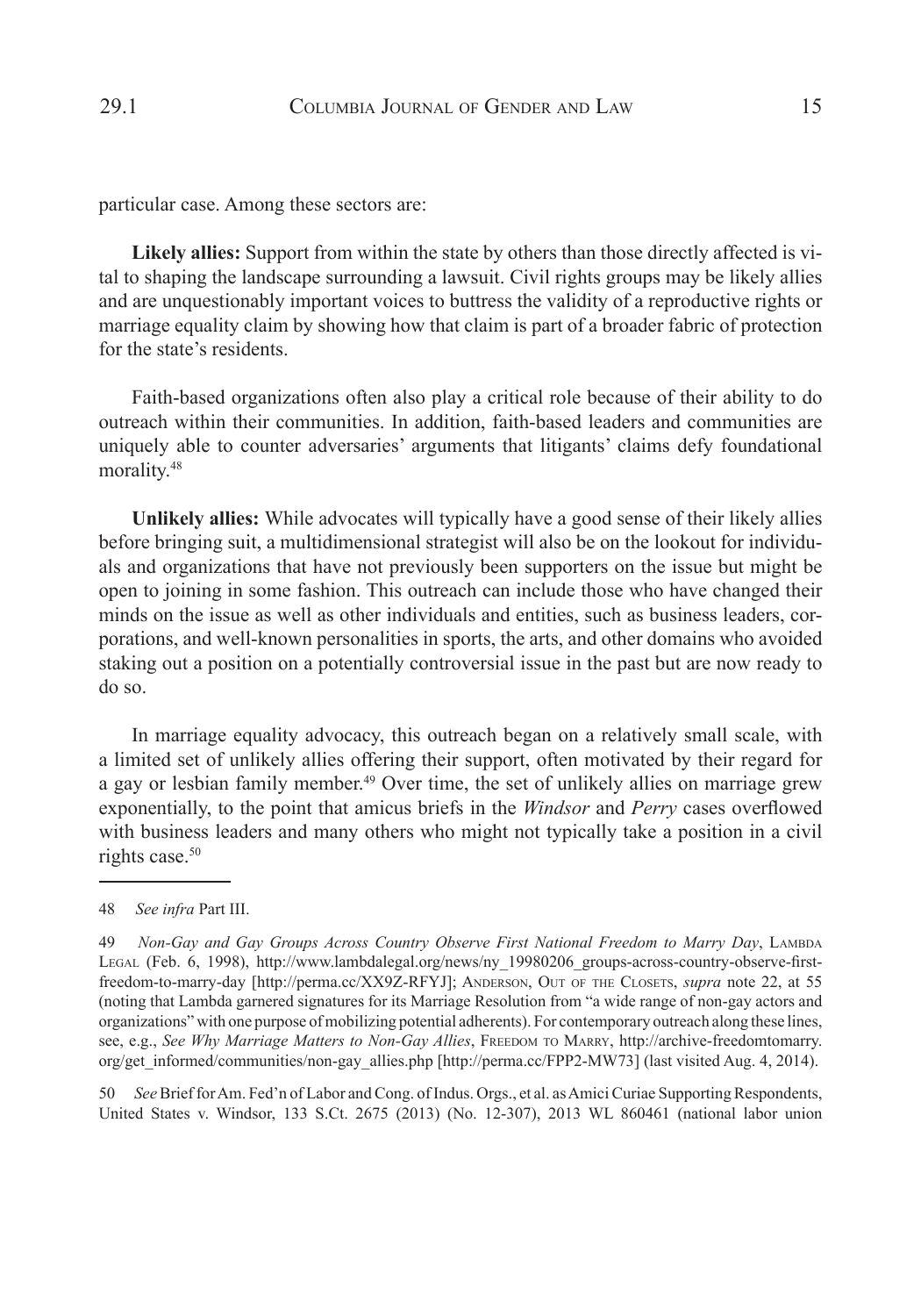Outside of litigation, popular figures also generated conversations and support in unlikely domains. Professional football player Chris Kluwe, for example, drew significant attention when he publicly opposed laws that ban gay couples from marrying and from receiving recognition for their marriages.<sup>51</sup> So, too, did Beyoncé and Jay Z, among many other pop stars.52 Indeed, when Beyonce posted her support for marriage equality on Facebook, the New York Daily News noted that the 45 million people who "like" her there is a group larger than the entire population of Poland.<sup>53</sup>

**Expert allies:** Experts have long played a particular and important role in American

On this point, consider, too, the substantial number of business leaders that, after the *Perry* and *Windsor* rulings, voiced their opposition to a proposed Arizona law that was widely understood to enable antigay discrimination. Laurie Merrill & Russ Wiles, Ariz. Business Leaders Urge Veto of Religion Bill, USA Today (Feb. 22, 2014, 9:00 AM), http://www.usatoday.com/story/news/nation/2014/02/21/ariz-business-leaders-urge-veto-ofreligion-bill/5719235/ [http://perma.cc/N5LX-TXWE].

53 *Id.*

federations and organizations); Brief for Bill Bradley, et al. as Amici Curiae Supporting Respondents, United States v. Windsor, 133 S.Ct. 2675 (2013) (No. 12-307), 2013 WL 840019 (former United States Senators who voted in favor of DOMA in 1996); Brief for Bishops of the Episcopal Church, et al. as Amici Curiae Supporting Respondents, United States v. Windsor, 133 S.Ct. 2675 (2013) (No. 12-307), 2013 WL 840023 (broad range of religious groups, organizations, and leaders); Brief for Dr. Donna E. Shalala, et al. as Amici Curiae Supporting Respondents, United States v. Windsor, 133 S.Ct. 2675 (2013) (No. 12-307), 2013 WL 840018 (former Cabinet secretaries, commissioners, and other senior administrative agency officials); Brief for Hon. Lawrence J. Korb, et al. as Amici Curiae Supporting Respondents, United States v. Windsor, 133 S.Ct. 2675 (2013) (No. 12- 307), 2013 WL 860462 (former national defense leaders); Brief for the P'ship of N.Y.C., as Amicus Curiae Supporting Respondents, United States v. Windsor, 133 S.Ct. 2675 (2013) (No. 12-307), 2013 WL 840020 (nonprofit membership organization comprised of 200 chief executive officers from many of City's leading businesses); Brief for 278 Emp'rs and Orgs. Representing Emp'rs as Amici Curiae Supporting Respondents, United States v. Windsor, 133 S.Ct. 2675(2013) (No. 12-307), 2013 WL 823227 (national employers).

<sup>51</sup> *See, e.g.*, Tony Gervino, *The Punter Makes His Point*, N.Y. Times (Oct. 19, 2012), http://www.nytimes. com/2012/10/20/sports/football/punter-chris-kluwes-voice-is-heard-in-same-sex-marriage-debate.html [http:// perma.cc/5EH2-PGDR]. Kluwe later left the Vikings and ultimately reached a settlement with them that included the Vikings making ongoing contributions to LGBT organizations and enhanced sensitivity training. *See* Ben Goessling, *Chris Kluwe, Vikings Avoid Lawsuit*, ESPN (Aug. 19, 2014, 12:15 PM), http://espn. go.com/nfl/story/\_/id/11375100/chris-kluwe-minnesota-vikings-reach-settlement-avert-lawsuit [http://perma. cc/SVZ9-FBUR]*.*

<sup>52</sup> *See, e.g.*, Corky Siemaszko, *Beyonce Shows Her Support for Marriage Equality: 'If You Like It You Should Be Able to Put A Ring on It'*, N.Y. Daily News (Mar. 27, 2013, 12:20 PM), http://www.nydailynews. com/entertainment/gossip/beyonce-shows-support-marriage-equality-article-1.1300312 [http://perma.cc/ TEN3-3LMH] (listing a group of well-known performers and others who support marriage equality, also including Clint Eastwood and Howard Stern).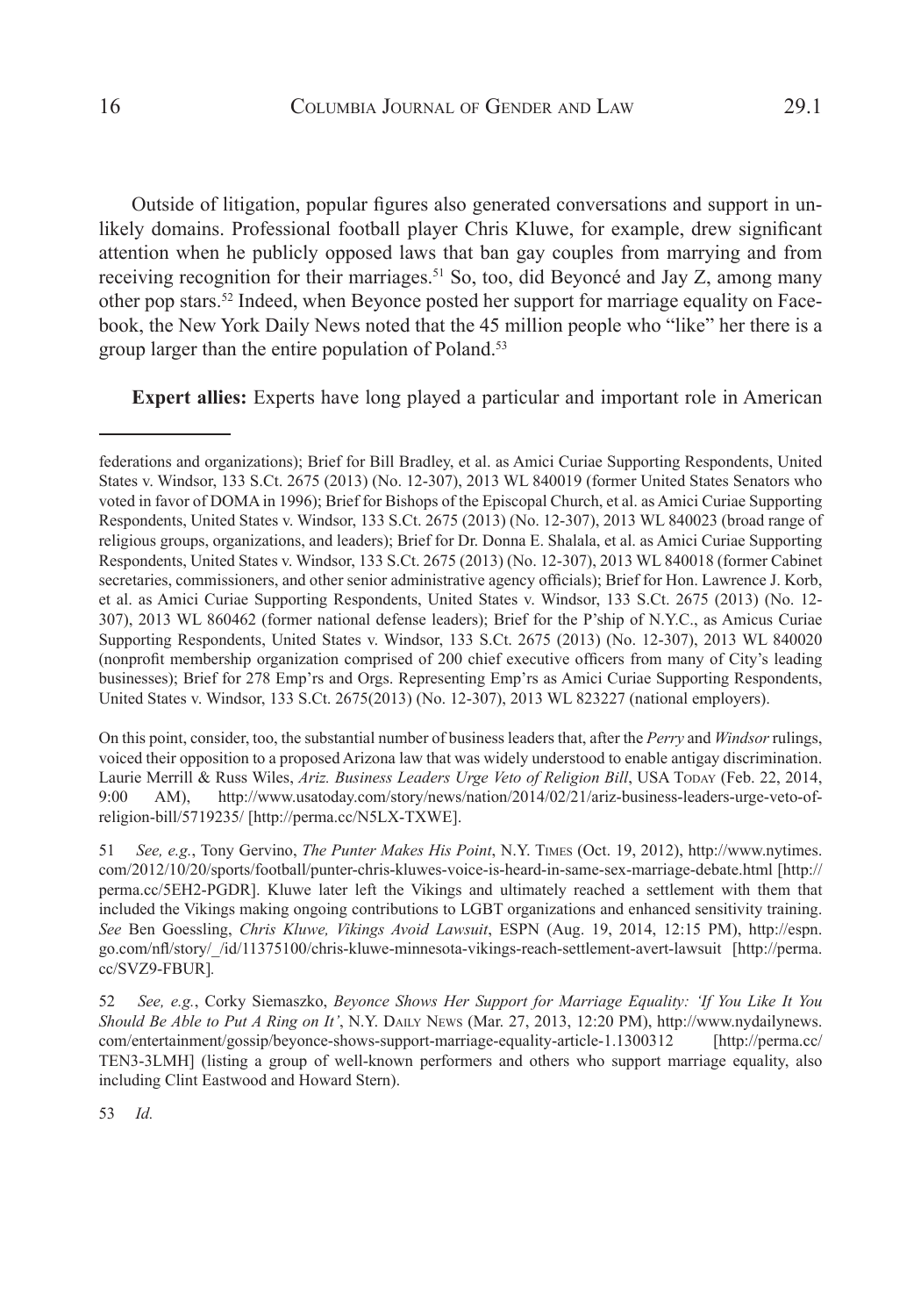litigation, including in marriage equality and reproductive rights cases, through direct testimony and submission of amicus briefs.<sup>54</sup> The key from a multidimensional advocacy perspective is to make use of these experts outside the litigation context as well so that their views can play a role in shaping popular discourse in addition to informing the record in a given case.

Reproductive rights advocates have done this in part by marshaling doctors and service providers as messengers in media settings and elsewhere because of their distinct medical expertise that can be used to counter flawed assertions made by supporters of the restrictions being challenged.<sup>55</sup>

**Local media:** Media is in somewhat of a different category from the other groups just discussed in that the aim of outreach is not to bring the media into the lawsuit itself. But there are at least two other significant goals related to the landscape in which a lawsuit will proceed. First is to familiarize media with information and analysis that will aid in fair coverage. Second, where possible, advocates will often seek favorable editorial support or, at a minimum, attempt to discourage hostile editorials. Given the enormous number of media outlets, especially if bloggers are counted in, and the diversity among them and their target audiences, full-fledged advocacy efforts related to media require significant resources and careful planning.<sup>56</sup>

\* \* \*

<sup>54</sup> In reproductive rights litigation, expert service providers are sometimes litigants as well. *See, e.g.*, Gonzales v. Carhart, 550 U.S. 124 (2007) (including four physician-plaintiffs, with Carhart among them); Jackson Women's Health Org. v. Currier, 13-60599, 2014 WL 3730467 (5th Cir. July 29, 2014) (including as plaintiffs three physicians who provided reproductive health services). In the reproductive rights cases, organizations that provide medical services as well as engage in advocacy are also litigants at times. *See*, *e.g.*, Planned Parenthood v. Casey, 505 U.S. 833 (1992).

<sup>55</sup> See, e.g., Texas Health Care Providers Take Fight for Abortion Access to U.S. Supreme Court, CTR FOR Reprod. Rights (Oct. 6, 2014), http://www.reproductiverights.org/en/press-room/texas-health-care-providerstake-fight-for-abortion-access-to-us-supreme-court [http://perma.cc/8ZYY-SGWA].

<sup>56</sup> A full discussion of the range of ways that lawyers can advance their advocacy goals through a careful media strategy is beyond the scope here. For more discussion of media advocacy at the United States Supreme Court in the context of marriage litigation, see, e.g., Rosen, *supra* note 31. For discussion of media advocacy at the state and local level in marriage cases, see Bonauto & Esseks, *supra* note 27. For analysis of lawyers' media advocacy outside the contexts here, see, e.g., Janell Smith & Rachel Spector, *Environmental Justice, Community Empowerment, and the Role of Lawyers in Post-Katrina New Orleans*, 10 N.Y. City L. Rev. 277, 295–96 (2006) (discussing role of media strategy in environmental litigation following Hurricane Katrina).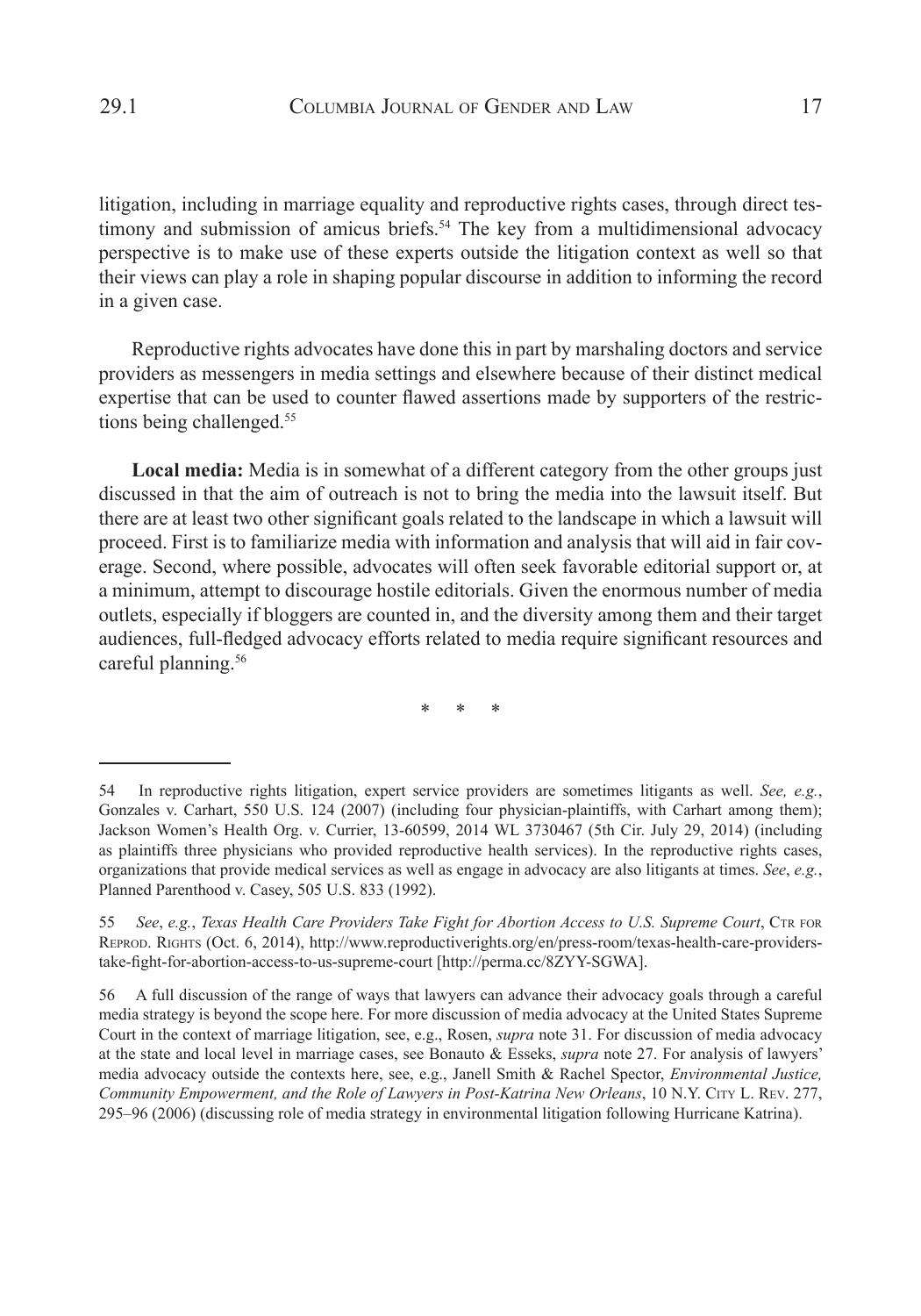Each of these sectors, apart from the media, will likely also be the source of spokespeople for the advocates' message, both in and outside of court. In litigation, an array of amicus briefs will expose the court to the diverse groups that have a stake in the case and to the particular information and other expertise those groups can bring forward. Outside of the case itself, these diverse amici can serve as messengers to their communities, each bringing a message tailored to reach a distinct community within a state.<sup>57</sup>

Given that social movements are never static, advocates on one side of an issue are likely to be working on a landscape that is also being shaped by their adversaries' similar efforts.58 Consequently, the outreach and intervention just described will also take place in a dynamic environment, requiring advocates to be especially aware of and responsive to ever-shifting perceptions and alliances.

In short, for the multidimensional advocate interested in doing as much as possible to facilitate a positive court decision, there is much to do. And for theorists seeking to understand the role of litigation in shaping social and cultural change, there is much to consider as well.

## **II. Marriage Equality and Abortion Rights Advocacy—Some Similarities and Differences**

Just as litigation does not happen in a vacuum, background understandings and framings of the issue at hand will also influence the reception of outreach and other strategies discussed above. Along these lines, this Part identifies some of the most significant similarities and differences in the popular and jurisprudential treatment of marriage and reproductive rights, primarily including abortion. These points, in turn, help illustrate some of the framing challenges facing advocates who seek, through alliance-building and messaging strategies, to influence the environment in which litigation is taking place.

### **A. Conceptual and Jurisprudential Similarities**

**Autonomy:** When considered conceptually and jurisprudentially, the issues of marriage equality and reproductive rights are arguably quite similar. Both implicate individual

<sup>57</sup> On the multiple uses of amicus briefs, see *infra* notes 117–119 and accompanying text.

<sup>58</sup> Reva Siegel has explored the synergies between movements and countermovements at length related to efforts to pass (or oppose) the Equal Rights Amendment. *See* Reva B. Siegel, *Constitutional Culture, Social Movement Conflict and Constitutional Change: The Case of the de facto ERA*, 94 Calif. L. Rev. 1323 (2006).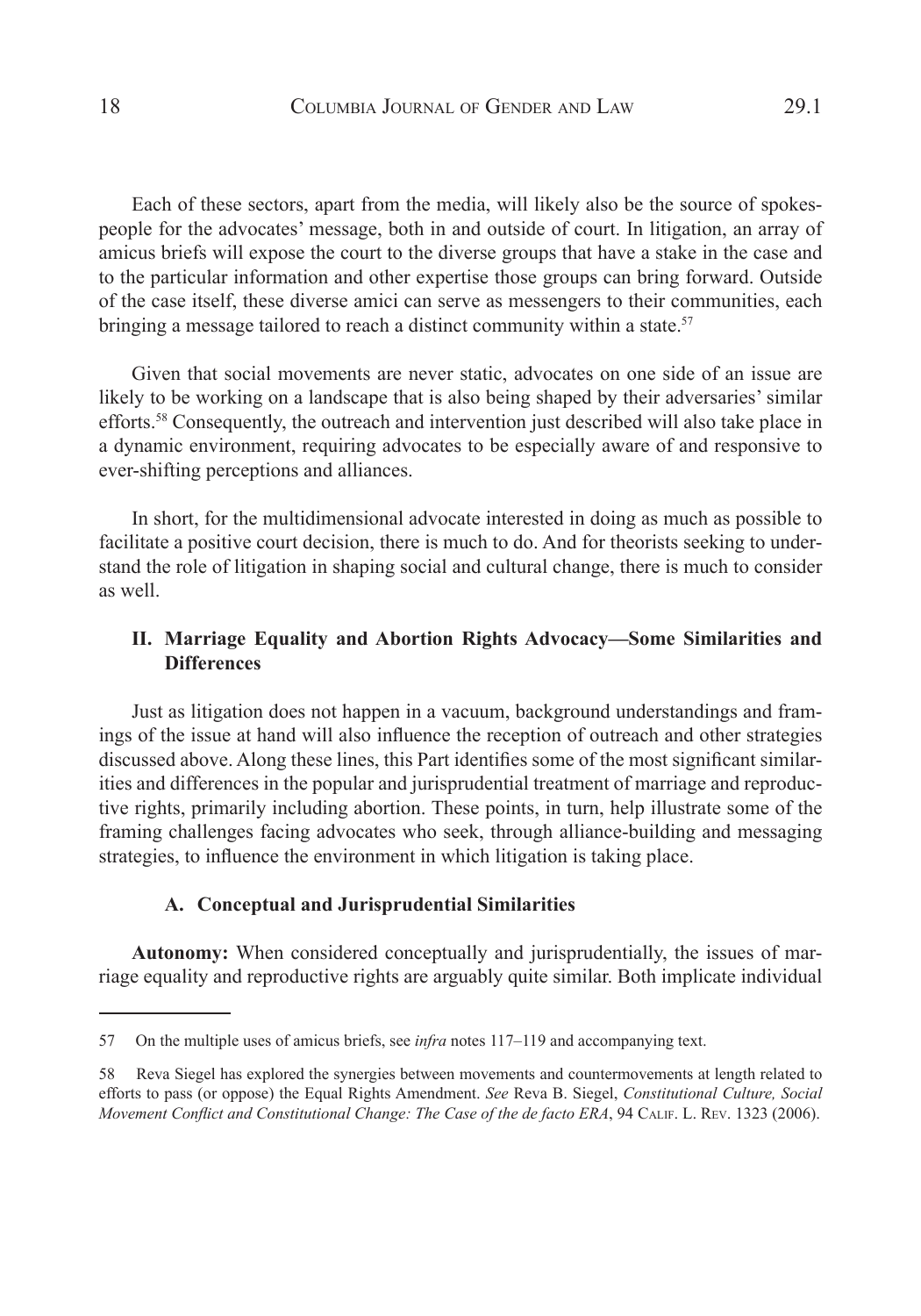autonomy in ways that are central to personhood<sup>59</sup> and both have, at times, had constitutional protection as fundamental rights.<sup>60</sup> In response, adversaries similarly argue that fundamental rights doctrine cannot possibly reach either reproductive decisions or marriage for same-sex couples because neither falls within the deeply rooted traditions protected by

rights deemed fundamental.<sup>61</sup>

**Equality:** Both issues arguably implicate equality as well. As reproductive rights advocates have long observed, women's control over their reproductive lives, including by access to abortion, is an essential element of sex equality.<sup>62</sup> Likewise, the denial of mar-

<sup>59</sup> *See* Planned Parenthood v. Casey, 505 U.S. 833, 851 (1992) ("[C]hoices central to personal dignity and autonomy, are central to the liberty protected by the Fourteenth Amendment. At the heart of liberty is the right to define one's own concept of existence, of meaning, of the universe, and of the mystery of human life."); Loving v. Virginia, 388 U.S. 1, 12 (1967) ("The freedom to marry has long been recognized as one of the vital personal rights essential to the orderly pursuit of happiness by free men."); Latta v. Otter, 14-35420, 2014 WL 4977682 at \*11 (9th Cir. Oct. 7, 2014) (Reinhardt, J., concurring) ("[T]he fundamental right to marriage . . . is properly understood as including the right to marry an individual of one's choice. That right applies to same-sex marriage just as it does to opposite-sex marriage."). *Cf.* Lawrence v. Texas, 539 U.S. 558, 562 (2003) ("Liberty presumes an autonomy of self that includes freedom of thought, belief, expression, and certain intimate conduct.").

<sup>60</sup> While access to abortion was originally deemed a fundamental right in *Roe v. Wade*, 410 U.S. 113, 155 (1973), the Court has since replaced strict scrutiny with a standard that asks whether challenged restrictions impose an "undue burden" on access to abortion. *See* Planned Parenthood v. Casey, 505 U.S. 833, 876 (1992) (joint op. of O'Connor, Kennedy, and Souter, J.J.). Marriage, by contrast, has been consistently deemed a fundamental right. *See, e.g.*, Loving v. Virginia, 388 U.S. 1 (1967); Meyer v. Nebraska, 262 U.S. 390, 399 (1923) (highlighting the "right of the individual . . . to marry, establish a home and bring up children . . . and generally to enjoy those privileges long recognized at common law as essential to the orderly pursuit of happiness by free men"). Recently, courts have deemed that this right also covers same-sex couples seeking to marry. *See, e.g.*, Bishop v. Smith, 760 F.3d 1070, 1080 (10th Cir. 2014), *stay lifted*, 2014 WL 4960523 (10th Cir. 2014), *cert. denied*, 760 F.3d 1070 (2014) ("State bans on the licensing of same-sex marriage significantly burden the fundamental right to marry  $\dots$ .").

<sup>61</sup> *Casey*, 505 U.S. at 952 (Rehnquist, C.J., dissenting in part) ("Nor do the historical traditions of the American people support the view that the right to terminate one's pregnancy is 'fundamental.'"); *Windsor*, 133 S. Ct. at 2706–07 (Scalia, J., dissenting) ("[T]he [majority] opinion does not argue that same-sex marriage is 'deeply rooted in this Nation's history and tradition,' (citation omitted), a claim that would of course be quite absurd.").

<sup>62</sup> *See, e.g.*, Brief for National Women's Law Center et al. as Amici Curiae Supporting the Government at 18–26, Burwell v. Hobby Lobby Stores, Inc., 134 S. Ct. 2751 (2014) (Nos. 13-354, 13-356), 2014 WL 333895; Burwell v. Hobby Lobby Stores, Inc., 134 S. Ct. 2751, 2787–88 (2014) **(**Ginsburg, J., dissenting) ("Congress acted on [the understanding that women's equality in the social and economic spheres has been made possible by their ability to control their reproductive rights] when, as part of a nationwide insurance program intended to be comprehensive, it called for coverage of preventive care responsive to women's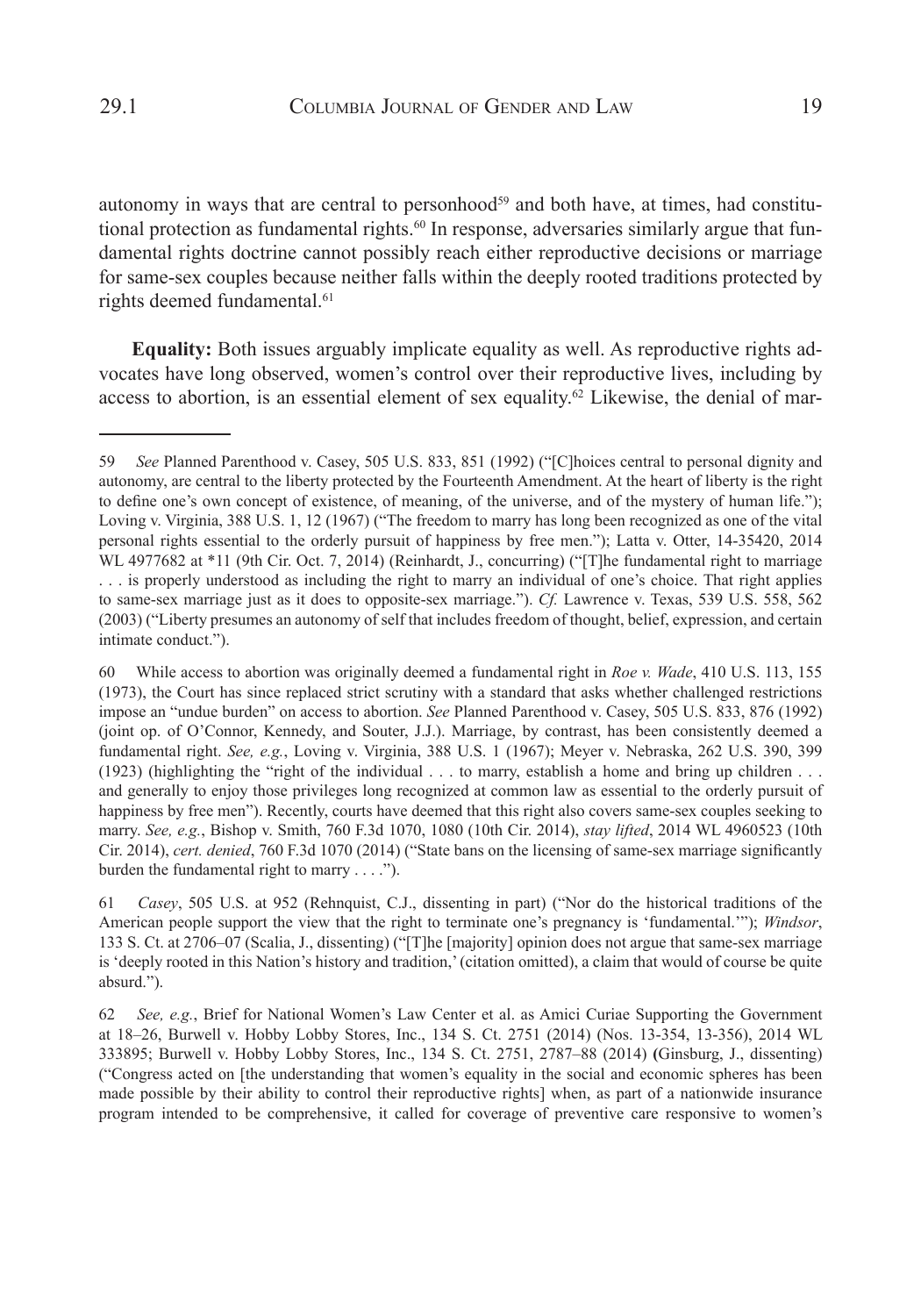riage and of marriage recognition to same-sex couples is patently unequal, as numerous courts have now observed.<sup>63</sup> Not surprisingly, those on the other side of both marriage equality and reproductive rights maintain that an equality claim is inapplicable because there is no unequal treatment of similarly-situated parties.<sup>64</sup>

**Sexuality:** Stepping away from legal doctrine, both marriage and reproductive rights claims also implicate human sexuality, with all of the attendant ways in which Americans both embrace and shrink from discussing the topic.<sup>65</sup>

To be sure, their relationships to sex are different. Being gay does not indicate anything specific about a person's sex life or relationship status. Seeking an abortion most often indicates that a woman has had sexual intercourse with a man, but says nothing more about that experience, including whether it came in the context of a marriage or committed relationship or whether it was consensual. Yet the response to each is undoubtedly affected by the

64 *See, e.g.*, Kitchen v. Herbert, 755 F.3d 1193, 1237–38 (10th Cir. 2014) (Kelley, J., concurring in part and dissenting in part) ("It is biologically undeniable that opposite-gender marriage has a procreative potential that same-gender marriage lacks. The inherent differences between the biological sexes are permissible legislative considerations . . . ."); Jackson v. Abercrombie, 884 F. Supp. 2d 1065, 1072 (D. Haw. 2012) ("It is undisputed opposite-sex couples can naturally procreate and same-sex couples cannot. Thus, allowing opposite-sex couples to marry furthers this interest and allowing same-sex couples to marry would not do so."); Brief for Respondents at 47–48, Sebelius v. Hobby Lobby Stores, Inc., 134 S. Ct. 2751 (2014) (No. 13-354), 2014 WL 546899 (arguing that the government's assertion that "women have different health needs than men" is "boilerplate" and then stating, "[t]he government has thus failed even to argue, much less demonstrate, that [Hobby Lobby's refusal to cover certain contraceptives] triggers any gender equality interest at all, much less a compelling one").

65 *See, e.g.*, Maggie Fox, *Sex Infections Still Growing in U.S., Says CDC*, Reuters (Nov. 16, 2009, 9:39 AM), http://www.reuters.com/article/2009/11/16/us-sex-diseases-usa-idUSTRE5AF14A20091116 [http:// perma.cc/VE8M-8JDN] ("American squeamishness about talking about sex has helped keep common sexually transmitted infections far too common, especially among vulnerable teens . . . ."); Lara Salahi, *HPV Vaccine Does Not Increase Signs of Sexual Activity, Study Finds*, ABC News (Oct. 15, 2012), http://abcnews.go.com/ Health/WomensHealth/hpv-vaccine-raise-risk-sexual-activity-study-finds/story?id=17467576 [http://perma. cc/MNU7-7YV7] (noting that a new study should assuage some parents' concerns that a cancer-preventing vaccine could make their daughters more promiscuous).

needs."); *Casey*, 505 U.S. at 856 ("The ability of women to participate equally in the economic and social life of the Nation has been facilitated by their ability to control their reproductive lives.").

<sup>63</sup> *See, e.g.*, United States v. Windsor, 133 S. Ct. 2675, 2679 (2013) (invalidating the federal DOMA provision that banned recognition of same-sex couples' marriages); Whitewood v. Wolf, 992 F. Supp. 2d 410, 431 (M.D. Pa. 2014) (striking down state restrictions on same-sex couples' marriages); Geiger v. Kitzhaber, 994 F. Supp. 2d 1128, 1146–48 (D. Or. 2014) (same); Lee v. Orr, 13-CV-8719, 2014 WL 683680 (N.D. Ill. Feb. 21, 2014) (same).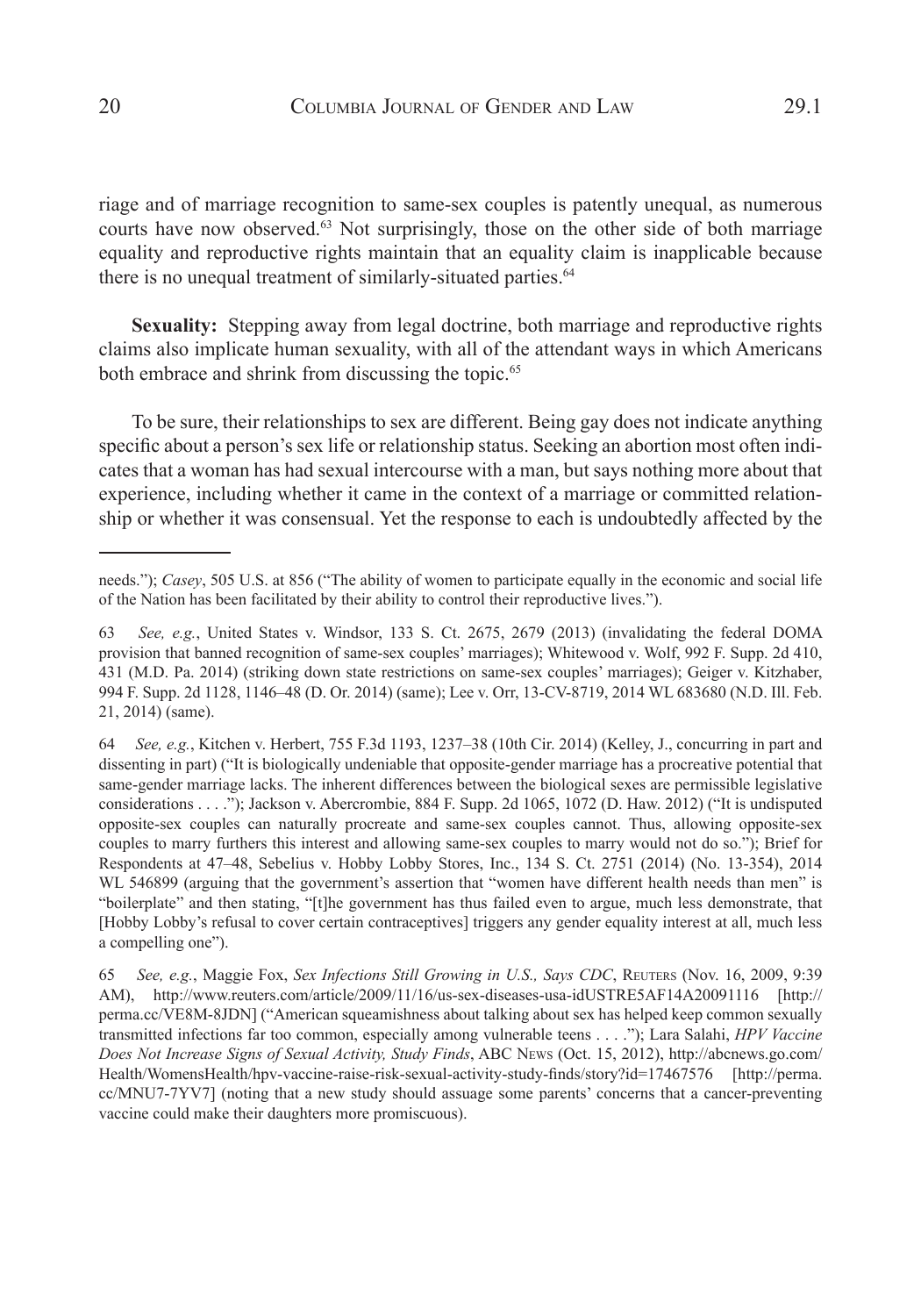fraught nature of sex within American political and social life,<sup>66</sup> which in turn poses some similar challenges as advocates navigate around inclinations toward treating both issues as "private" and not appropriate for general discussion.

**Government non-interference:** Ideas of autonomy resonate in popular culture as well as legal doctrine and can also provide support for government non-interference both with women's reproductive decisions and with individuals' choices about whom to marry.<sup>67</sup> Indeed, stepping away from the particular issues of abortion and marriage for same-sex couples, there is a strong American legislative tradition to safeguard individuals' broad freedom to choose a spouse and make personal medical decisions.<sup>68</sup>

## **B. Commonalities in Opposition to Reproductive Rights and Marriage Equality**

Both marriage equality and reproductive rights advocates also face common theoretical and organizational opposition.

**Constitutional limitations and tradition:** As a doctrinal matter, both encounter

<sup>66</sup> *See* Stevie Feliciano, *Banned Books Week: A Book List*, N.Y. Pub. Libr. (Sept. 9, 2013), http://www.nypl. org/blog/2013/09/09/banned-book-list [http://perma.cc/WU8D-FMJ2] (detailing challenges around the United States to, *inter alia*, books with gay and lesbian characters and sexual education books); *Facts on American*  Teens' Sources of Information About Sex, GUTTMACHER INST. (Feb. 2012), http://www.guttmacher.org/pubs/FB-Teen-Sex-Ed.html [http://perma.cc/DAN5-QQMA] (noting that 46% of males and 33% of females "do not receive formal instruction about contraception" before having sex).

<sup>67</sup> On individuals' freedom of choice in marriage, see, e.g., Brief of Amicus Curiae Columbia Law School Sexuality and Gender Law Clinic in Support of Plaintiffs-Appellees, DeBoer v. Snyder, 772 F.3d 388 (2014) (No. 14-1341), *available at* http://www.law.columbia.edu/null/download?&exclusive=filemgr.download&file\_ id=623186 [http://perma.cc/8JL9-N59M].

<sup>68</sup> This claim is consistent with a more general ideal, long part of American political and cultural life, that individuals should be free to pursue happiness for themselves, on their own terms, with only minimal limits from the state. "[T]he regulation of constitutionally protected decisions, such as . . . whom [a person] shall marry, must be predicated on legitimate state concerns other than disagreement with the choice the individual has made." Hodgson v. Minnesota, 497 U.S. 417, 435 (1990); *see also* Roberts v. U.S. Jaycees, 468 U.S. 609, 620 (1984) ("[T]he Constitution undoubtedly imposes constraints on the State's power to control the selection of one's spouse . . . ."); Cruzan v. Dir., Mo. Dep't of Health, 497 U.S. 261, 287 (1990) (O'Connor, J., concurring) ("[T]he liberty interest in refusing medical treatment flows from decisions involving the State's invasions into the body . . . . Our notions of liberty are inextricably entwined with our idea of physical freedom and self-determination . . . .").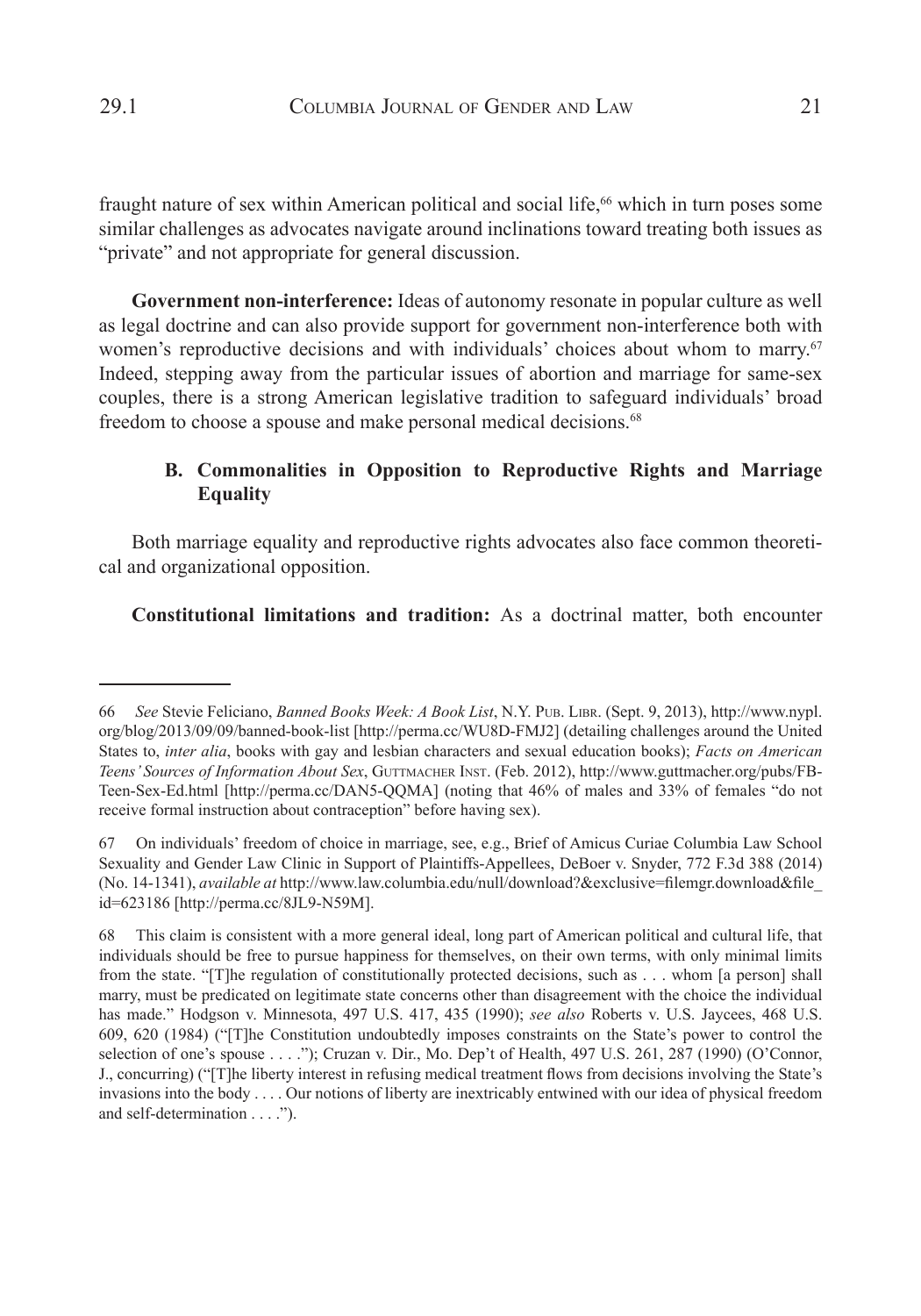arguments that no clause of the Constitution provides protection for either claim.69

There are arguments from tradition as well, including that embracing individual choice, particularly without majoritarian support, can undermine the well-being of civilized society.70

**Faith-based objections:** There are, too, arguments that invoke biblical doctrine to oppose women's reproductive freedom and gay people's freedom to marry in equal measure. While these will not be made directly in litigation, they surely infuse the surrounding environment.

The Manhattan Declaration, a relatively recent incarnation of this sort,<sup> $71$ </sup> embodies these linked objections, maintaining that "the sanctity of human life, the dignity of marriage as a union of husband and wife, and the freedom of religion are foundational principles of justice and the common good."72 With those baseline commitments in place, the Declaration's numerous signatories, who identify as Orthodox, Catholic, and Evangelical Christians, affirm, among other principles, "the profound, inherent, and equal dignity of every human being," "marriage as a conjugal union of one man and one woman, ordained by God from the creation, and historically understood by believers and non-believers alike, to be the most basic institution in society," and religious liberty.73 They also commit to pursuing these beliefs not only in church but also in politics:

73 *Id.*

<sup>69</sup> *See* United States v. Windsor, 133 S. Ct. 2675, 2707 (2013) (Scalia, J., dissenting) ("[T]he Constitution does not forbid the government to enforce traditional moral and sexual norms."); Planned Parenthood v. Casey, 505 U.S. 833, 980 (1992) (Scalia, J., concurring in the judgment in part and dissenting in part) (claiming that abortion is not constitutionally protected because "(1) the Constitution says absolutely nothing about it, and (2) the longstanding traditions of American society have permitted it to be legally proscribed"). *Cf*. Lawrence v. Texas, 539 U.S. 558, 598 (2003) (Scalia, J., dissenting) ("Constitutional entitlements do not spring into existence because some States choose to lessen or eliminate criminal sanctions on [sodomy].").

<sup>70</sup> *Cf.* Lord Patrick Devlin, The Enforcement of Morals (1959).

<sup>71</sup> Other similar organizing efforts from previous decades have been led by the Birch Society, the Moral Majority, and various self-styled "family values" coalitions, among many others. For extended discussion of these and other conservative social movement efforts, see generally SARA DIAMOND, ROADS TO DOMINION: Right-Wing Movements and Political Power in the United States (1995).

<sup>72</sup> Manhattan Declaration: A Call of Christian Conscience, Manhattan Declaration (Nov. 20, 2009), at 2, *available at* http://manhattandeclaration.org/man\_dec\_resources/Manhattan\_Declaration\_full\_text.pdf [http:// perma.cc/43XM-4ZW4].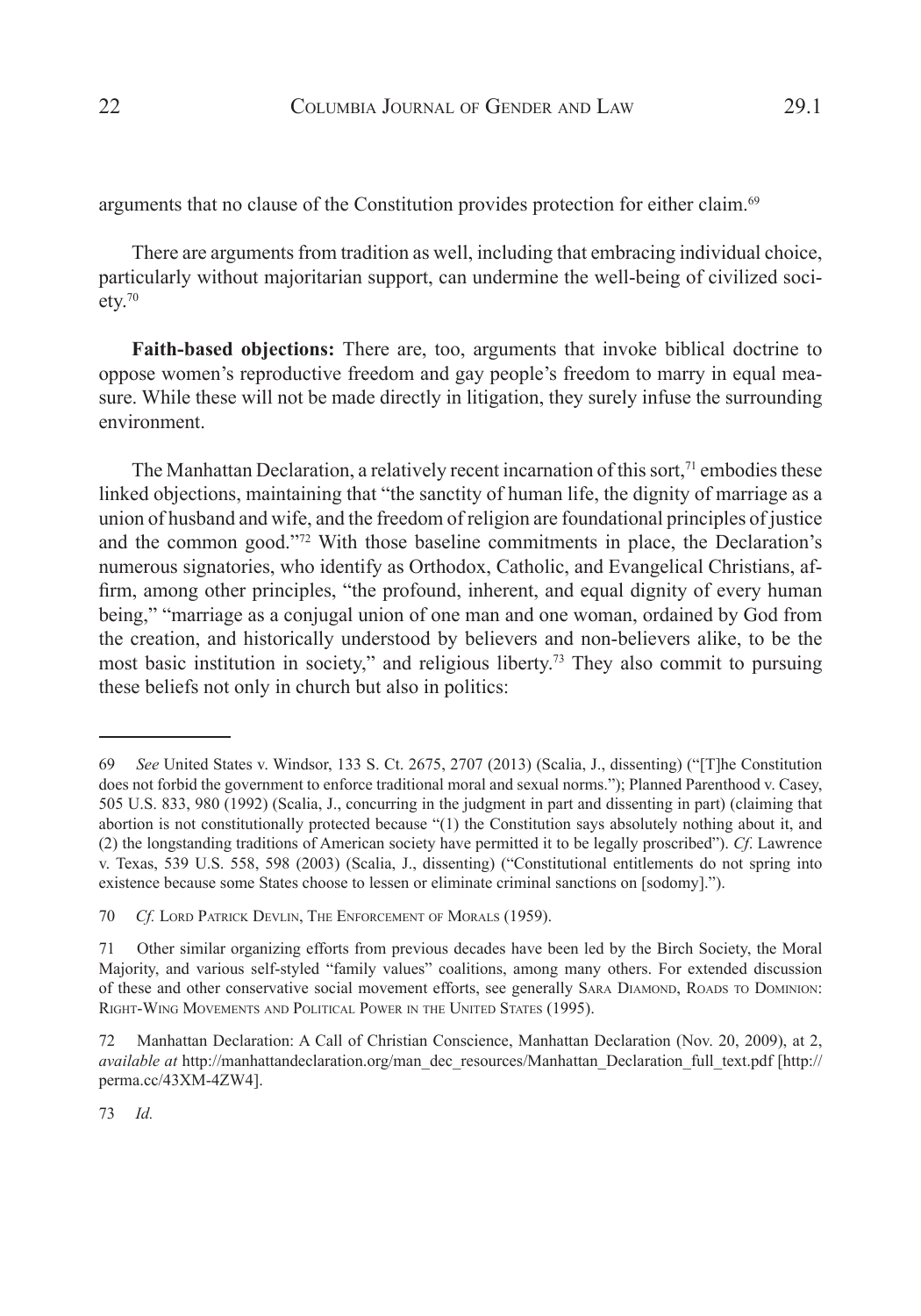Because we honor justice and the common good, we will not comply with any edict that purports to compel our institutions to participate in abortions, embryo-destructive research . . . ; nor will we bend to any rule purporting to force us to bless immoral sexual partnerships, treat them as marriages or the equivalent, or refrain from proclaiming the truth, as we know it, about morality and immorality and marriage and the family. We will fully and ungrudgingly render to Caesar what is Caesar's. But under no circumstances will we render to Caesar what is God's.<sup>74</sup>

One additional claim, which is likely to draw marriage equality and reproductive rights advocacy more closely together in the future, is that even if the state permits same-sex couples to marry and women to have abortions, private actors should not have to recognize those marriages or provide services or insurance related to reproductive care, including access to contraception and abortion, if they object on faith-based grounds. As noted earlier, the Supreme Court recently endorsed this argument in a limited way in the context of large employers invoking the Religious Freedom Restoration Act and refusing to provide or permit employees to obtain contraception through their insurance plans.75 There is much to suggest that the argument will be advanced with increasing frequency as a justification for businesses that want to refuse service to same-sex couples.<sup>76</sup>

### **C. Differences in Framing the Issues**

Yet, not surprisingly, marriage and reproductive rights—particularly abortion—are also framed as distinct in ways that affect advocates' choices among multidimensional strategies. The discussion here, while again not comprehensive, aims to flag some of the distinctions most frequently cited in public discourse and reflected in major cases.

Before going further, it bears repeating that these distinctions shift over time and that

<sup>74</sup> *Id.* at 9.

<sup>75</sup> Burwell v. Hobby Lobby Stores, Inc., 134 S. Ct. 2751, 2775 (2014).

<sup>76</sup> *See, e.g.*, Merrill & Wiles, *supra* note 50 (discussing Arizona bill that would have allowed business owners to discriminate against gay and lesbian customers on religious grounds); Reid Wilson, *Mississippi Passes Arizona-Style Religious Freedom Bill*, Wash. Post (Apr. 1, 2014), http://www.washingtonpost.com/ blogs/govbeat/wp/2014/04/01/mississippi-passes-arizona-style-religious-freedom-bill/ [http://perma.cc/ XS9W-QMWL] (discussing a similar law enacted in Mississippi); *Supreme Court Victory for Hobby Lobby*  and Religious Freedom, BECKET FUND FOR RELIGIOUS LIBERTY (June 30, 2014), http://www.becketfund.org/ hobbylobbyscotusvictory/ [http://perma.cc/M3TG-4SN8] (touting the "landmark" success of the faith-based argument in *Hobby Lobby*).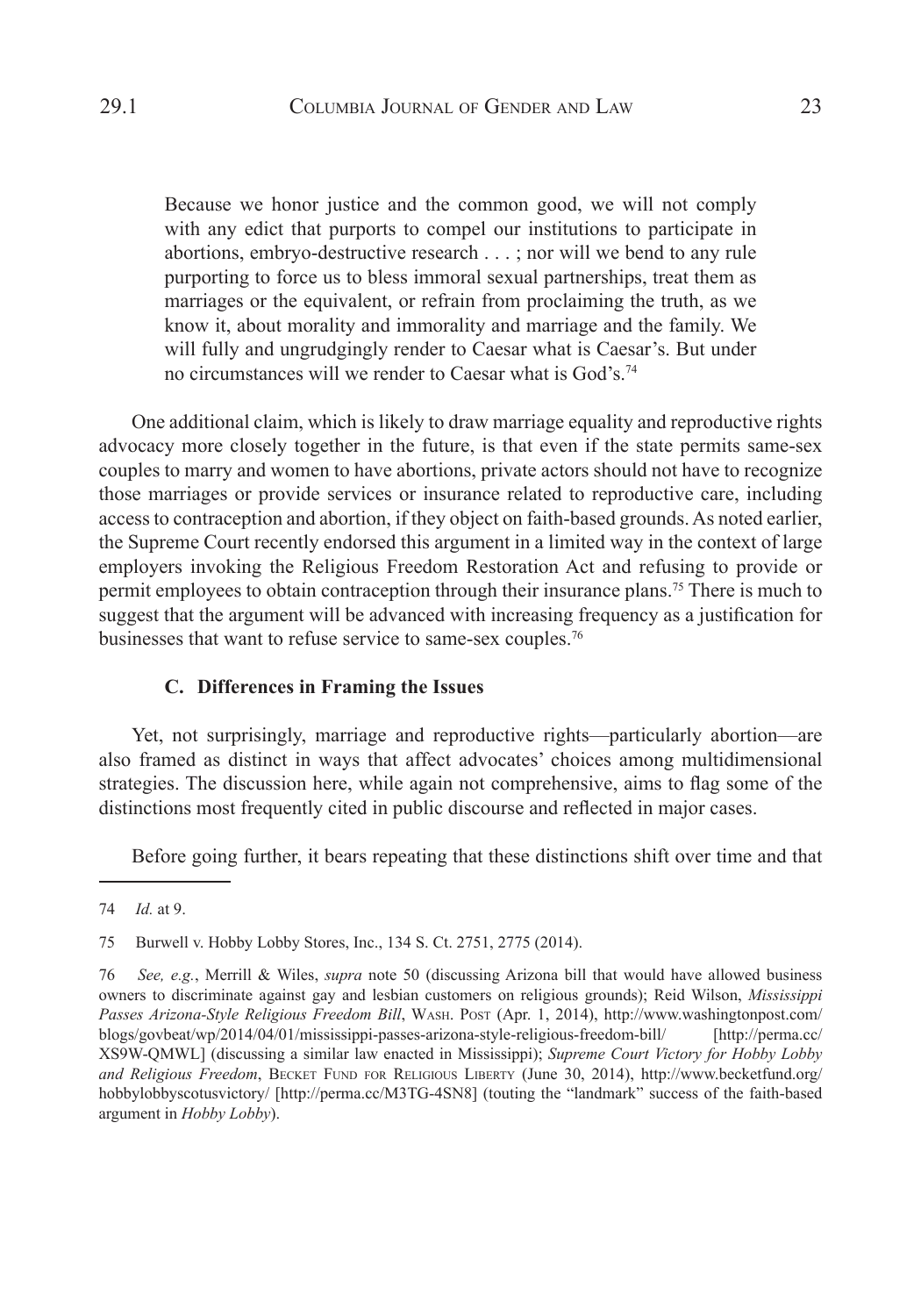the facts on which they purport to rest are not fixed in their social or legal salience. As a reminder of this mutability, think back, for example, to 1973. That January, the Supreme Court concluded that the Constitution protected a woman's right to terminate her pregnancy, pre-viability, free from state interference.77 To reach that decision, the Court conducted an extended review of ancient history, the Hippocratic oath, the common law, expert medical opinion, and more to support its ruling, as if intending to render a definitive determination of the question.78 Yet at that point, the American Psychiatric Association's Diagnostic and Statistical Manual still classified homosexuality as a mental disorder,<sup>79</sup> and nearly every state criminalized sexual intimacy between consenting adults of the same sex.<sup>80</sup>

Thus, although the nation's growing embrace of gay people and marriage equality and the increasingly hostile environment surrounding women's reproductive rights at present might seem inevitable, an observer just a few decades ago could reasonably have made a very different prediction.81 Put simply, issues are framed in ever-changing ways and those changes influence both the available options and likely effectiveness of advocacy strategies.

Among the ways in which reproductive rights and marriage equality are differentiated today in public and judicial discourse are these:

**Love v. Endangerment**: As one blogger observed, "[y]ou can support gay marriage because you believe in the dignity and equality of all human life—and oppose abortion for

80 Bowers v. Hardwick, 478 U.S. 186, 193–94 (1986) ("[U]ntil 1961, all 50 states outlawed sodomy, and today [in 1986], 24 States and the District of Columbia continue to provide criminal penalties for sodomy . . . ." (citing *Survey on the Constitutional Right to Privacy in the Context of Homosexual Activity*, 40 U. Miami L. Rev. 521 (1986) (internal citations omitted)).

81 *Cf.* Thomas B. Edsall, Op-Ed., *Abortion Endures as a Political Tripwire*, N.Y. Times (Apr. 15, 2014), http://www.nytimes.com/2014/04/16/opinion/why-does-abortion-endure-as-a-political-tripwire.html [http:// perma.cc/6TSW-EUCT ] (reviewing reasons why abortion has remained such a difficult political issue while views are shifting relatively quickly on marriage equality).

<sup>77</sup> Roe v. Wade, 410 U.S. 113 (1973). In reaching that result, the Court made clear that "we do not agree that, by adopting one theory of life, Texas may override the rights of the pregnant woman that are at stake." *Id.* at 162.

<sup>78</sup> *Id.* at 129–47.

<sup>79</sup> The American Psychiatric Association's declassification of homosexuality as a mental illness came in December of that year. Am. Psychiatric Ass'n, Diagnostic and Statistical Manual of Mental Disorders (2d ed. 1968 & 7th prtg. 1974); *see also* Richard Pillard, *From Disorder to Dystonia: DSM-II and DSM-III*, 13 J. Gay & Lesbian Mental Health 82 (2009) (chronicling the events that led to the American Psychiatric Association's declassification of homosexuality in December 1973).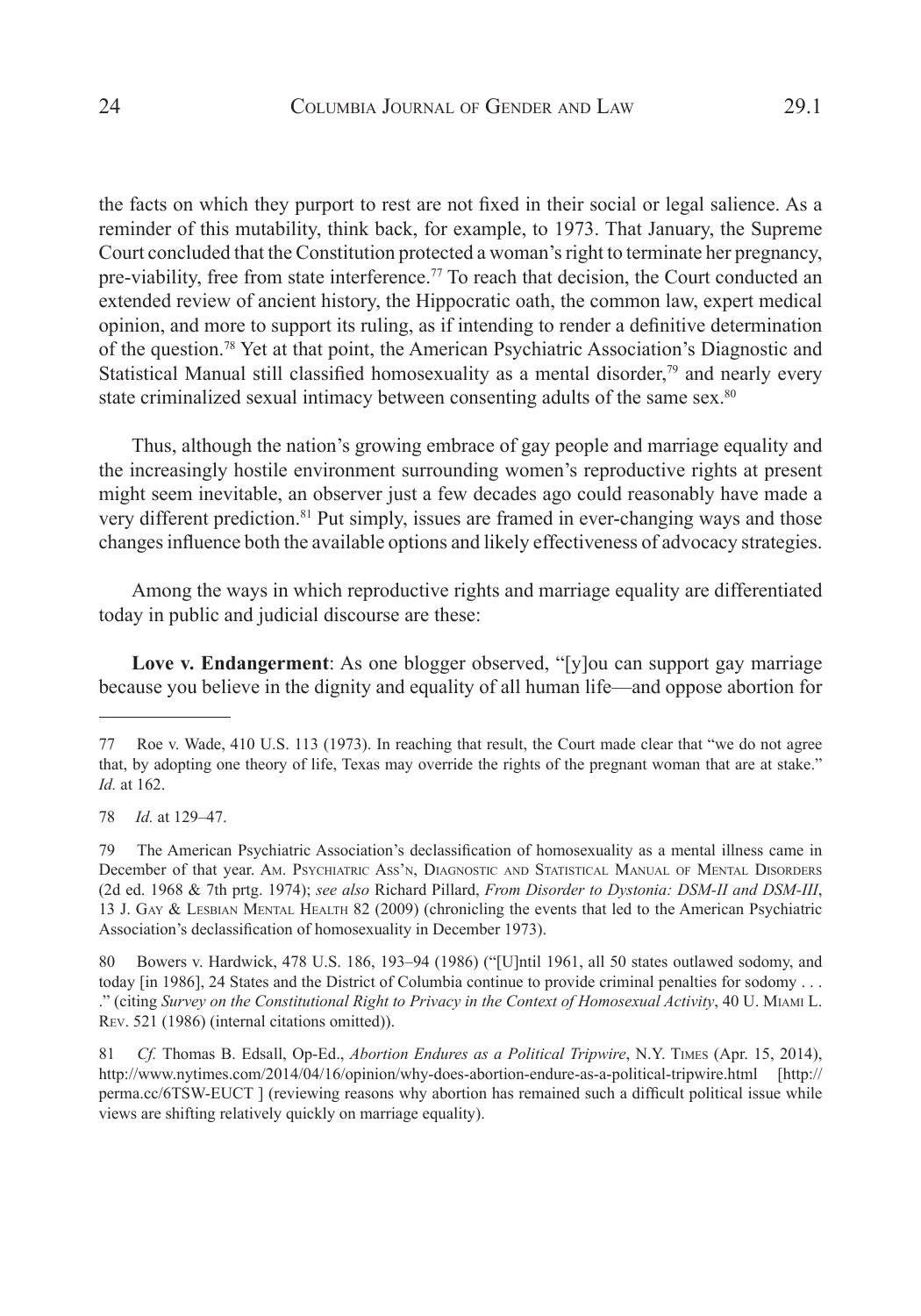the same stated reasons."82 This view that marriage equality concerns the right to choose a loving partner and that abortion disrespects and endangers the sanctity of human life remains deeply salient in some circles.<sup>83</sup> Yet the distinction is not inevitable. Others argue that access to reproductive care, including abortion, is also about love and respect for the sanctity of a woman's life, and that abortion does not harm a viable human being but denial of abortion does.<sup>84</sup>

**Happiness v. Regret and Depression**: One need only look at the many popular depictions of same-sex couples marrying—or waiting on line to get married after a court has invalidated a state's ban—to see a vision of joy and, for some, great relief at having government recognition and protection for their relationship. Indeed, the *Windsor* majority recognized this, citing the "urgency" of same-sex couples for marriage and touting the way in which marriage would enable these couples to "live with pride in themselves and their union."85 Of course, it was not always this way, and indeed, not terribly long ago that Chief Justice Burger invoked Blackstone's depiction of sexual relations between same-sex partners as "'the infamous *crime against nature*'" and "a heinous act 'the very mention of which is a disgrace to human nature."<sup>86</sup>

By contrast, while no popular discourse celebrates abortion, even the Supreme Court once understood that to not allow abortion and require women to give birth "may force upon the woman a distressful life and future."<sup>87</sup> Yet that recognition has given way to a

<sup>82</sup> Mark Joseph Stern, *It's Perfectly Logical to Oppose Abortion and Support Gay Marriage*, SLATE (May 15, 2014), http://www.slate.com/blogs/outward/2014/05/15/it\_s\_logical\_to\_oppose\_abortion\_and\_support\_gay marriage.html [http://perma.cc/E4FB-3TPH].

<sup>83</sup> Caitlin Borgmann has written thoughtfully about the challenges related to "pro-life" claims for reproductive rights advocates as well as adversaries. *See* Caitlin E. Borgmann, *The Meaning of "Life": Belief*  and Reason in the Abortion Debate, 18 COLUM. J. GENDER & L. 551 (2009).

<sup>84</sup> *See, e.g.*, Joshua Lang, *What Happens to Women Who Are Denied Abortions?*, N.Y. Times (June 12, 2013), http://www.nytimes.com/2013/06/16/magazine/study-women-denied-abortions.html (detailing studies on the psychological impact on women of being denied an abortion).

<sup>85</sup> United States. v. Windsor, 133 S. Ct. 2675, 2689 (2013).

<sup>86</sup> Bowers v. Hardwick, 478 U.S. 186, 197 (1986) (quoting 4 W. Blackstone, Commentaries \*215), *overruled by* Lawrence v. Texas, 539 U.S. 558 (2003).

<sup>87</sup> The full context of the Court's observations in *Roe* about the impact of unwanted pregnancy bear repeating:

Maternity, or additional offspring, may force upon the woman a distressful life and future. Psychological harm may be imminent. Mental and physical health may be taxed by child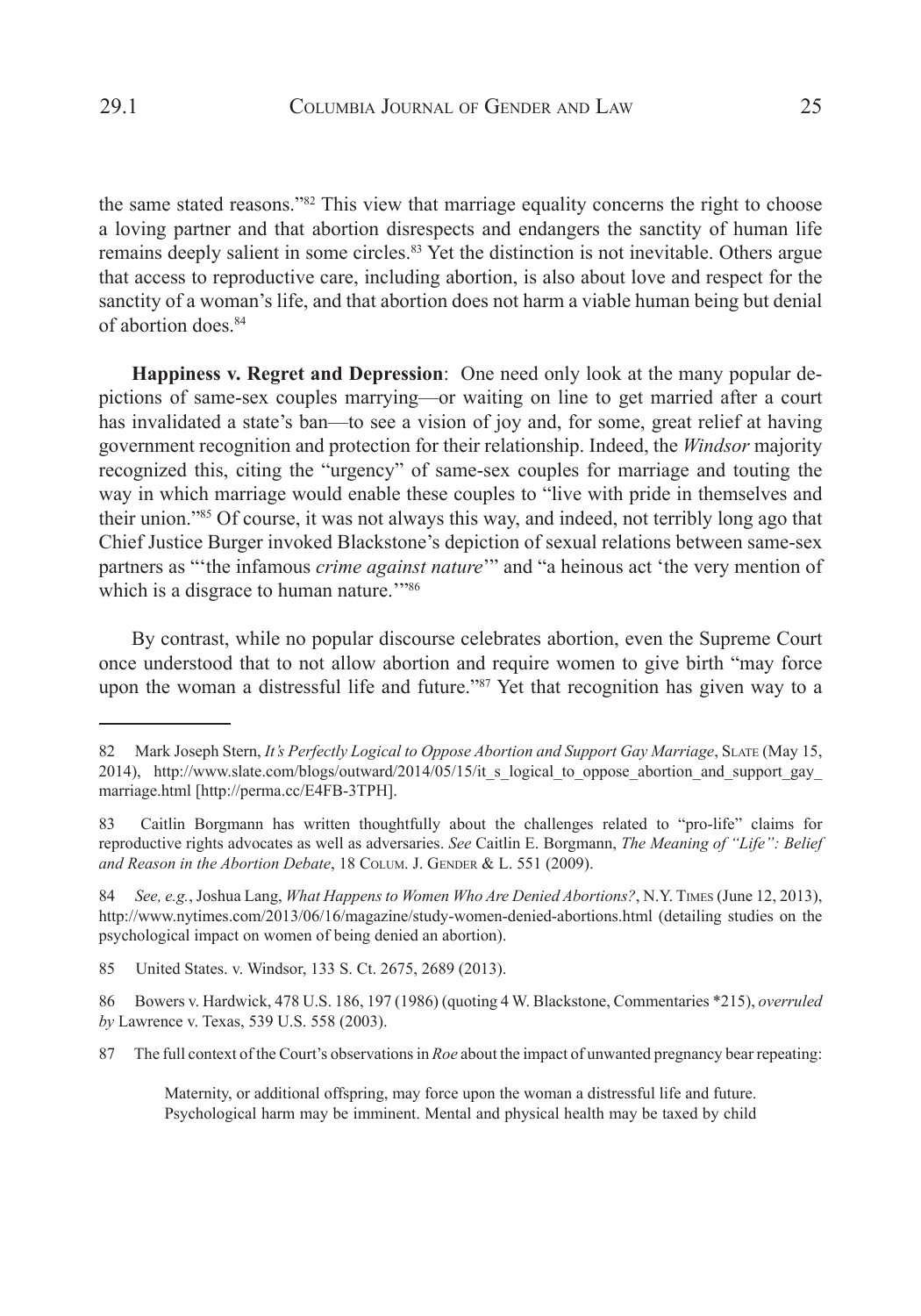social commentary and jurisprudence that more often links abortion, rather than unwanted childbirth, to depression and regret.<sup>88</sup> Per Justice Kennedy, "some women come to regret their choice to abort the infant life they once created and sustained."<sup>89</sup>

**Community v. Isolation**: Marriage, as typically celebrated in the United States, is understood to be a communal affirmation, while abortion, as performed in the United States, is widely characterized as a private medical decision. With respect to marriage, for example, Justice Kennedy observed that same-sex couples "wanted to affirm their commitment to one another before their children, their family, their friends, and their community."90 Ebullient LGBT Pride parades celebrating newly established marriage rights likewise convey the sense that the joy of individual couples is shared and celebrated across communities.

Reproductive health procedures, by their nature, are more private than public. Yet it would be mistaken to view abortion, in particular, as necessarily a private and isolating experience. Indeed, anyone who has gone to a Planned Parenthood office on a weekend in a location where abortion is contested has faced sidewalk "counselors" who view the

Roe v. Wade, 410 U.S. 113, 153 (1973).

89 Gonzalez v. Carhart, 550 U.S. 124, 159 (2007). Again, the full context of this observation warrants attention:

Respect for human life finds an ultimate expression in the bond of love the mother has for her child. The Act recognizes this reality as well. Whether to have an abortion requires a difficult and painful moral decision. While we find no reliable data to measure the phenomenon, it seems unexceptionable to conclude some women come to regret their choice to abort the infant life they once created and sustained . . . . Severe depression and loss of esteem can follow.

care. There is also the distress, for all concerned, associated with the unwanted child, and there is the problem of bringing a child into a family already unable, psychologically and otherwise, to care for it. In other cases, as in this one, the additional difficulties and continuing stigma of unwed motherhood may be involved. All these are factors the woman and her responsible physician necessarily will consider in consultation.

<sup>88</sup> *Cf.* J.F., *A Hard Roe to Hoe*, Economist (Mar. 22, 2013), http://www.economist.com/blogs/ democracyinamerica/2013/03/gay-marriage-and-abortion [http://perma.cc/UG2A-PY47] (describing the "fundamental difference between same-sex marriage and abortion. Everybody loves a wedding; nobody likes an abortion").

*Id.* (citations omitted).

<sup>90</sup> *Windsor*, 133 S. Ct. at 2689.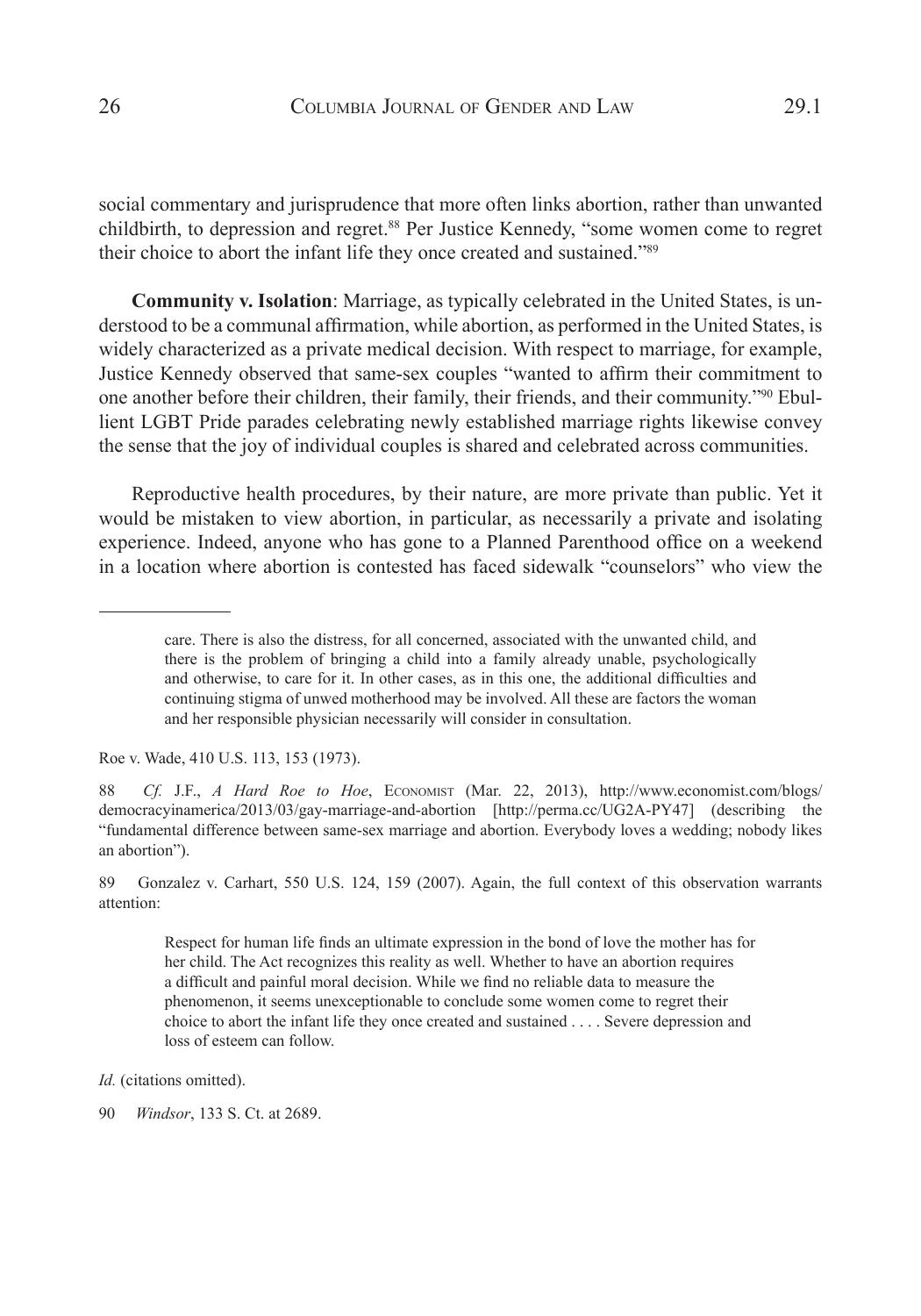procedure as a community event.<sup>91</sup> Advocates, escorts and supporters are also part of the community that enables a woman to pass safely by these "counselors" and protesters to obtain reproductive health care, possibly including an abortion, and to depart safely as well. There are also burgeoning online discussion groups of women sharing their stories about abortion and generating a sense of community in seeking and sharing affirmation, comfort, and support from others.<sup>92</sup>

**Morality**: Not terribly long ago in the United States, the Chief Justice of the Supreme Court had little difficulty condemning sexual relations between same-sex couples as highly immoral and worthy of state intervention for that reason. "Condemnation of those practices is firmly rooted in Judeo-Christian moral and ethical standards," Chief Justice Burger wrote in *Bowers v. Hardwick*. <sup>93</sup> More recently, some members of the Court have reiterated essentially that same position.<sup>94</sup>

By contrast, abortion has not always been treated as morally fraught, and the majority opinion in *Roe* never once considered that moral opposition to abortion might be an adequate basis on which to forbid it. Instead, the Court situated its analysis of abortion historically and observed that "[a]t least with respect to the early stage of pregnancy, and very possibly without such a limitation, the opportunity to make this choice was present in this country well into the 19th century."95

Yet, as the moralizing language around homosexuality has largely dissipated, even in judicial opinions,<sup>96</sup> it has gained force in the reproductive rights context, with abortion be-

95 Roe v. Wade, 410 U.S. 113, 140-41 (1973).

<sup>91</sup> *Cf.* McCullen v. Coakley, 134 S. Ct. 2518, 2549 (2014) (Scalia, J., concurring in the judgment) (describing "sidewalk counselors").

<sup>92</sup> *See, e.g.*, 1 in 3 Campaign, http://www.1in3campaign.org/en/ [http://perma.cc/EX5N-N9BF] (last visited Jan. 21, 2015); 45 Million Voices, http://www.45millionvoices.org [http://perma.cc/27VX-HRAW] (last visited Jan. 21, 2015); Exhale, https://exhaleprovoice.org/ [https://perma.cc/W7MH-QQDV] (last visited Jan. 21, 2015); Project Voice http://www.projectvoice.org/ [http://perma.cc/Q3JJ-R76D] (last visited Jan. 21, 2015).

<sup>93</sup> Bowers v. Hardwick, 478 U.S. 186, 196 (1986) (Burger, C.J., concurring).

<sup>94</sup> Lawrence v. Texas, 539 U.S. 558 at 589 (Scalia, J., dissenting) ("Countless judicial decisions and legislative enactments have relied on the ancient proposition that a governing majority's belief that certain sexual behavior is 'immoral and unacceptable' constitutes a rational basis for regulation.").

<sup>96</sup> *Lawrence* rejected reliance on moral disapproval as a legitimate basis for government action. *See Lawrence*, 539 U.S. at 577 (holding that "the fact that the governing majority in a State has traditionally viewed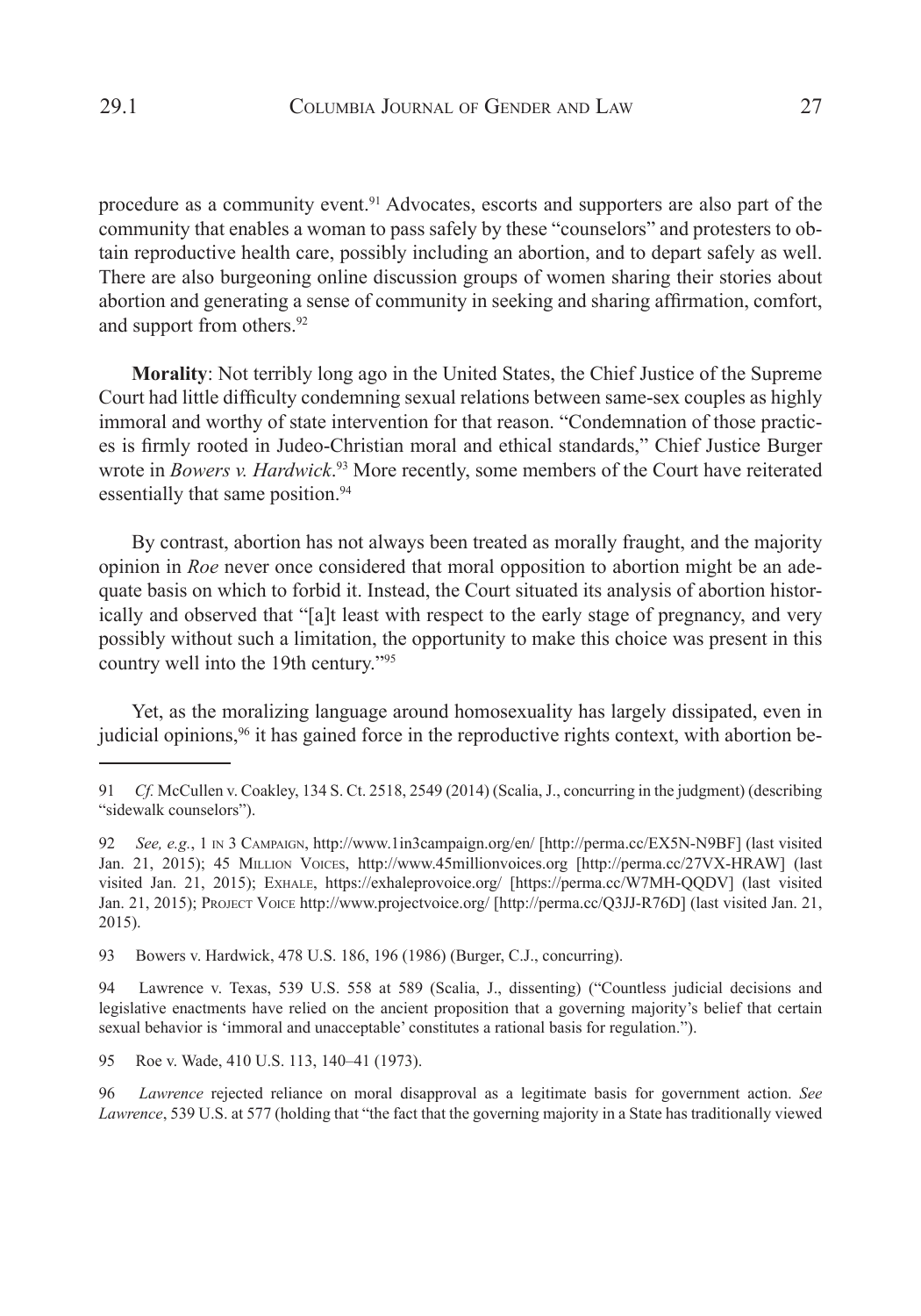ing characterized not as a positive means for women to respond to the morally challenging position of forced maternity but instead, as noted earlier, as a "difficult and painful moral decision" in itself<sup>97</sup>

\* \* \*

Advocates also often cite several additional points growing out of these distinctions that may make advocacy related to reproductive health and abortion more challenging today than most advocacy related to marriage equality.

**Coming out/Pride**: While coming out as lesbian, gay, bisexual or transgender remains challenging for many, it is also celebrated, and there are communities ready to let LGBT people know that "it gets better" if it is not already good and that there is pride in coming and being out.<sup>98</sup>

By contrast, for any number of reasons, including some of those mentioned above, coming out as having had an abortion, or even as using particular types of birth control, is much rarer. Perhaps more akin to the experience of people who were identified as gay in earlier decades, those who come out as having had an abortion are often denounced as shameful, selfish, and sinners, in addition to being condemned as murderers. In other words, coming out is rarely seen as a point of pride. Indeed, some women come out about their ambivalence or regret<sup>99</sup> (as is true for some gay people<sup>100</sup>), and the risks associated with coming out can be high, usually with little payoff, unlike for many LGBT people, for

98 The It Gets Better Project is dedicated to "communicat[ing] to lesbian, gay, bisexual and transgender youth around the world that it gets better, and to create and inspire the changes needed to make it better for them." *See What is the It Gets Better Project?*, It GETS BETTER PROJECT, http://www.itgetsbetter.org/pages/ about-it-gets-better-project/ [http://perma.cc/RA7C-8RNV] (last visited Oct. 21, 2014).

99 *See* Brief of Sandra Cano et al. as Amici Curiae in Support of Petitioner, Gonzalez v. Carhart, 550 U.S. 124 (2007) (No. 05-380), 2006 WL 1436684 (presenting views of "women injured by abortion"); Brief of The Nurturing Network et al. as Amici Curiae Supporting Petition, Cano v. Baker, 549 U.S. 972 (2006) (No. 06-162), 2006 WL 2569800 (arguing that women experience physical and psychological harms as a result of having an abortion).

100 *See, e.g.*, Zoë Schlanger & Elijah Wolfson, *Ex-Ex-Gay Pride*, Newsweek (May 1, 2014, 11:36 AM), http://www.newsweek.com/ex-ex-gay-pride-249282 [http://perma.cc/A6SH-CGXM].

a particular practice as immoral is not a sufficient reason for upholding a law prohibiting the practice" (quoting *Bowers*, 478 U.S. at 216 (Stevens, J., dissenting))).

<sup>97</sup> Gonzales v. Carhart, 550 U.S. 124, 128 (2007) (citing Planned Parenthood v. Casey, 505 U.S. 833, 852–53 (1992)).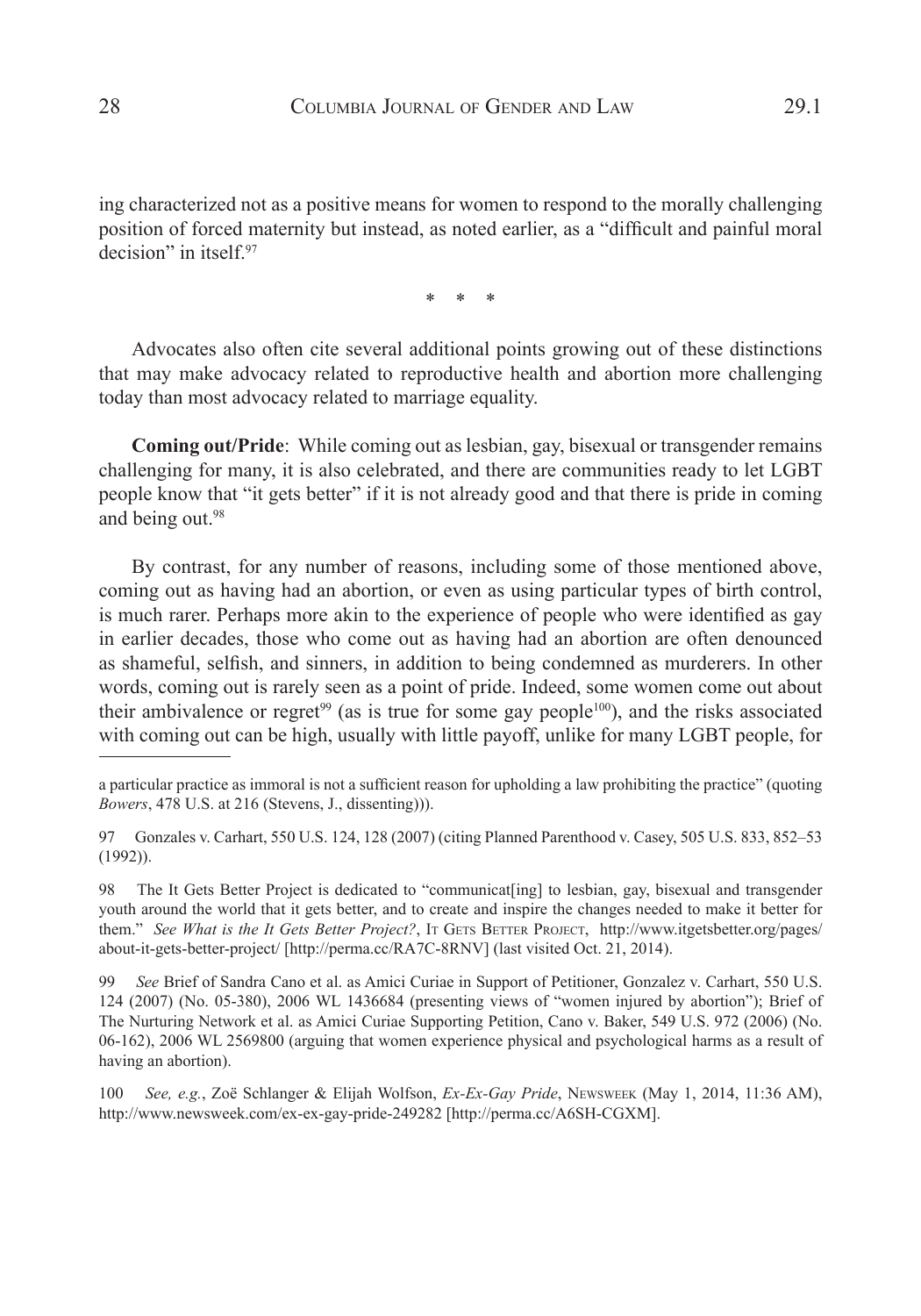whom coming out makes possible a new and typically more fulfilling way of life.

**Gaining rights vs. losing rights/Organized opposition**: As the contrasting positions of reproductive rights and gay rights in 1973 show, LGBT advocates had nowhere to go but up in their advocacy, while reproductive rights advocates had much to lose. One result was that reproductive rights, and in particular abortion access, became a concentrated target for opposition during a time when few paid much attention to gay rights claims, let alone took them seriously.101 Thus, today, reproductive rights advocates face an opposition movement that has been cultivating its strategies for nearly forty years, $102$  while the major national organization dedicated to fighting marriage equality was not founded until 2007.103

**Social movements as ongoing social experiences**: Social change movements often grow out of a community already linked by some shared experience or interest. In many instances, this shared experience or interest engenders or reflects enough commonality among people that group members enjoy working and socializing together on their common goals.104

This is certainly true among LGBT people, where activism has often mixed with socializing and, for many, has been a place to find friends, dates, potential partners, and

<sup>101</sup> *See* Dale M. Schowengerdt, *Defending Marriage: A Litigation Strategy to Oppose Same-Sex "Marriage"*, 14 Regent U. L. Rev. 487 (2001–02) (expressing concern that advocacy against marriage equality had not been sufficiently vigorous and setting out a litigation strategy to counter the successes of advocates for same-sex couples).

<sup>102</sup> *See* Andrea D. Friedman, *Bad Medicine: Abortion and the Battle Over Who Speaks for Women's Health*, 20 Wm. & Mary J. Women & L. 45, 52–59 (2013) (discussing abortion opponents' long-term legal and political strategy). For discussion of contemporary efforts to restrict abortion access, see Rachel Sussman, *The Landscape of State Anti-Abortion Legislation*, 29 COLUM. J. GENDER & L. 229 (2015).

<sup>103</sup> The National Organization for Marriage (NOM) describes its founding as "in response to the growing need for an organized opposition to same-sex marriage in state legislatures." *About NOM*, Nat'l Org. for Marriage, https://nationformarriage.org/about [http://perma.cc/KH45-UYME] (last visited Jan. 13, 2015). The organization's website observes that "[f]or decades, pro-family organizations have educated the public about the importance of marriage and the family, but have lacked the organized, national presence needed to impact state and local politics in a coordinated and sustained fashion" and that NOM "seeks to fill that void." *Id.*

<sup>104</sup> *See* Melissa R. Gotlieb & Chris Wells, *From Concerned Shopper to Dutiful Citizen: Implications of*  Individual and Collective Orientations Toward Political Consumerism, 644 ANNALS AM. ACAD. POL. & Soc. Sci. 207, 211 (2012) (discussing the power of "identification with a community of likeminded others" as a motivator of collective action).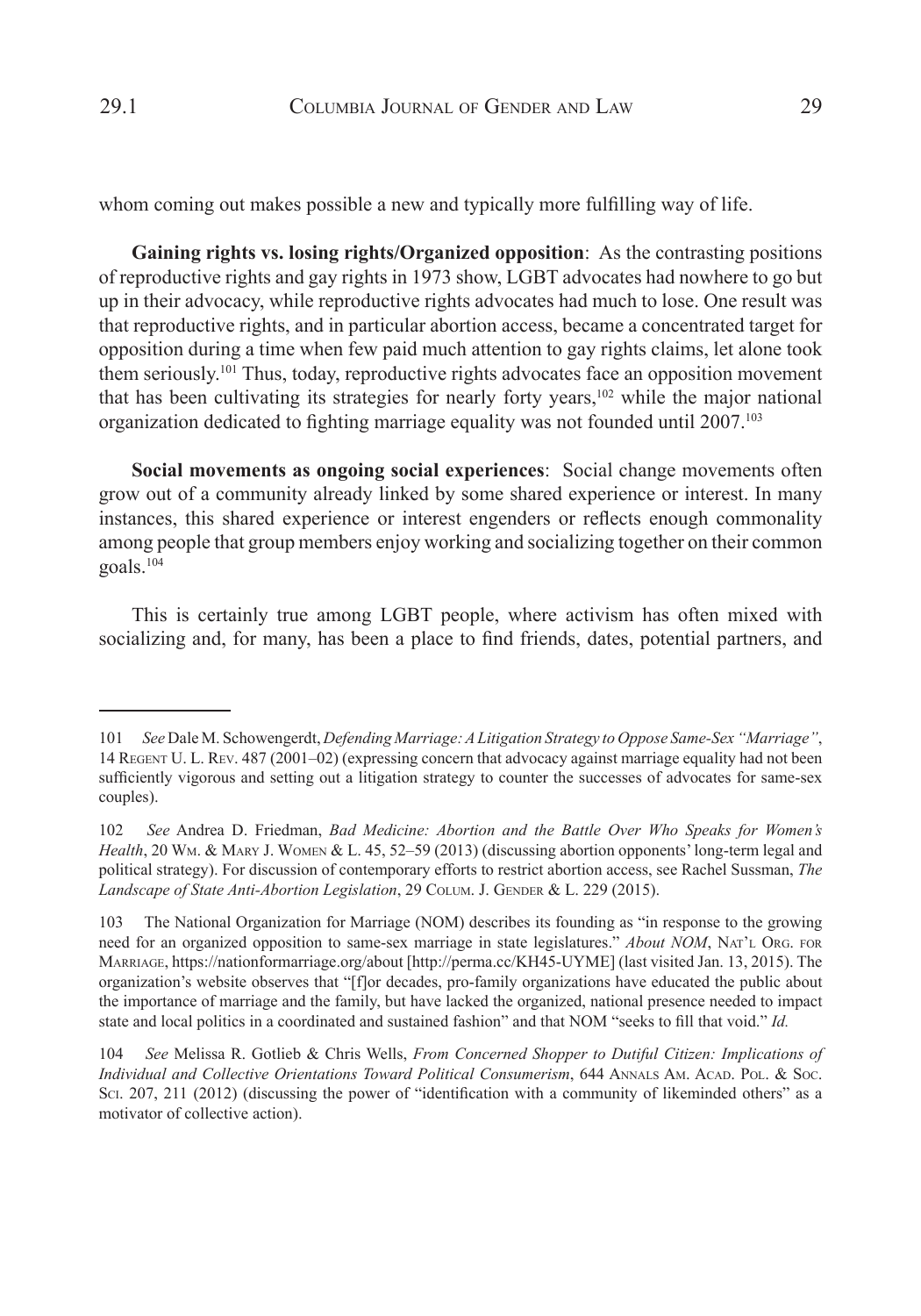other families headed by LGBT parents as a means of creating community for children.<sup>105</sup> While the same is true in some measure around reproductive rights advocacy and activism, there does not seem to be the same sustained desire for social community relative to the marriage equality movement.

The distinction may also result from abortion being a relatively rare experience. Even though many women will have an abortion at least once during their reproductive years, the reproductive health care involved does not require sustained interaction or attention over time. $106$ 

**Community market power and activism**: In the United States, many corporations that would not have dared support gay equality claims, much less marriage rights, have become strong supporters in recent years.<sup>107</sup> While this is surely for purposes of reaching gay consumers and attracting and retaining qualified employees, LGBT organizations have leveraged this interest by setting standards and publicizing those companies that do, or do not, adopt fair practices vis-à-vis LGBT consumers and employees. The Human Rights Campaign's Corporate Equality Index, for example, has become an important and effective tool in this way.108 Activists have also played an influential role, at times, by organizing

108 *See Corporate Equality Index and Report*, HUMAN RIGHTS CAMPAIGN, http://www.hrc.org/campaigns/ corporate-equality-index [http://perma.cc/WQP2-GKPX] (last visited Jan. 13, 2015).

<sup>105</sup> *See* Linda Hirshman, Victory: The Triumphant Gay Revolution (2012) (presenting, in a popular history format, an extended discussion of the social movement for LGBT rights); RANDY SHILTS, AND THE BAND PLAYED ON: POLITICS, PEOPLE, AND THE AIDS EPIDEMIC (1987) (detailing the intertwined social and political strands of LGBT activism during the AIDS crisis).

<sup>106</sup> By contrast, those who have sustained interactions with medical providers or related to a serious or chronic condition may be motivated to come together to share information and socialize in ways that grow out of their shared experience, making clear that the medical nature of the abortion procedure is not, in itself, preclusive of community. There are, for example, numerous walks and other events aimed to end breast cancer that celebrate the solidarity among those who have or have had breast cancer diagnoses. *See, e.g.*, Avon Walk to End Breast Cancer, http://www.avonwalk.org/new-york/ [http://perma.cc/97JE-AUDH] (last visited Jan. 13, 2015); *Making Strides Against Breast Cancer*, Am. Cancer Soc'y, http://makingstrides.acsevents.org/ [http:// perma.cc/QW2F-LE6E] (last visited Jan. 13, 2015); see also GILDA's CLUB NY, http://www.gildasclubnyc.org/ [http://perma.cc/A3AZ-94C2] (last visited Jan. 13, 2015) (offering "welcoming communities of free support for everyone living with cancer").

<sup>107</sup> *See*Brief for 278 Emp'rs and Orgs. Representing Emp'rs as Amici Curiae Supporting Respondents,United States v. Windsor, 133 S. Ct. 2675 (2013) (No. 12-307), 2013 WL 823227 (national employers); Brief for the P'ship of N.Y.C., as Amicus Curiae Supporting Respondents, United States v. Windsor, 133 S. Ct. 2675 (2013) (No. 12-307), 2013 WL 840020 (nonprofit membership organization comprised of 200 chief executive officers from many of City's leading businesses).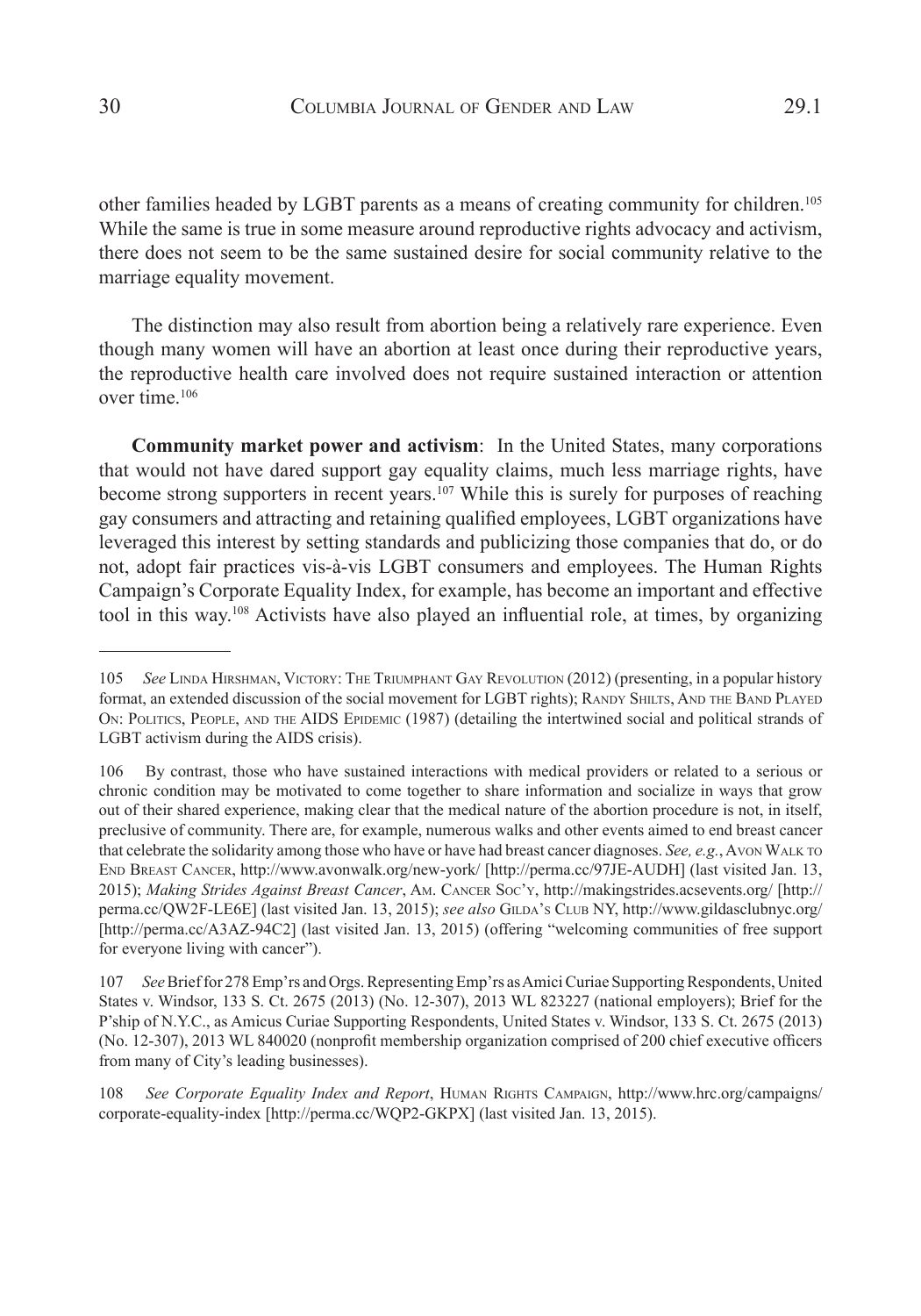demonstrations and otherwise disrupting business to challenge discrimination in the private sector and by government actors.<sup>109</sup>

Imagine if companies thought of the market of women who need reproductive health care, including access to abortions, and wanted to make themselves attractive to those consumers and potential employees. Or imagine a movement of the sort that every person who uses or cares for someone who uses contraception stopped shopping at Hobby Lobby, or opted for a demonstration and scattered contraceptives and related health care information at the company's stores.110 Yet while large marches have periodically been held in Washington, D.C., and smaller-scale activism elsewhere,<sup>111</sup> there has been relatively little organizing to urge private sector accountability related to reproductive rights protections.

**Movement heroes**: Social movements often claim appealing figures as heroes or sources of inspiration because of their courage and leadership. This is certainly true in the marriage equality movement, where Edie Windsor, whose case led to the invalidation of the key provision of the federal DOMA, has become something of a global celebrity among

<sup>109</sup> In recent years, Get Equal has been a leading national organization with a mission "to empower the lesbian, gay, bisexual, transgender, and queer (LGBTQ) community and our allies to take bold action to demand full legal and social equality, and to hold accountable those who stand in the way." *See* GET EQUAL, http://www. getequal.org [http://perma.cc/PHC6-SDPR] (last visited Jan. 13, 2015). Earlier organizations that played a significant role in organizing direct action and other confrontational challenges to discrimination and inequality included Queer Nation and Boycott Colorado. *See generally* Lisa C. Bower, *Queer Acts and the Politics of "Direct Address": Rethinking Law, Culture, and Community*, 28 Law & Soc'y Rev. 1009, 1015–20 (1994) (discussing Queer Nation); Dirk Johnson, *Colorado Faces Boycott Over Its Gay-Bias Vote*, N.Y. Times, Dec. 3, 1992, at A16, *available at* http://www.nytimes.com/1992/12/03/us/colorado-faces-boycott-over-its-gay-biasvote.html [http://perma.cc/3LK7-XLZQ]. The success of ACT UP in bringing attention to HIV/AIDS also helped lay the foundation for LGBT activism on other issues. *Cf.* E.J. Graff, *How the Gay-Rights Movement Won*, The American Prospect (June 7, 2012), http://prospect.org/article/how-gay-rights-movement-won [http:// perma.cc/9H7E-85LG ] (observing, in book review, that HIV/AIDS activism showed "how powerful white gay men, discovering that being despised meant you could be left to die, put their Rolodexes and insider skills to work").

<sup>110</sup> Among the organizing challenges would be the ambivalence that some have about their contraceptive use or the abortion they had or might need some day, see *supra* note 99, as well as the reluctance of many to associate their shopping choices with their contraceptive use.

<sup>111</sup> *See, e.g.*, *Abortion Activists on the March*, BBC News (Apr. 26, 2004, 09:16 GMT), http://news.bbc. co.uk/2/hi/americas/3657527.stm [http://perma.cc/H4QH-LU6D] (reporting on the March for Women's Lives in Washington, D.C.); Tara Culp-Ressler, *How Pro-Choice Activists Are Fighting Back Against Texas' Abortion Restrictions*, Think Progress (July 17, 2013, 10:05 AM), http://thinkprogress.org/health/2013/07/17/2313201/ pro-choice-activists-fighting-back-texas/ [http://perma.cc/E2HW-E87U] (describing pro-choice protests in Texas).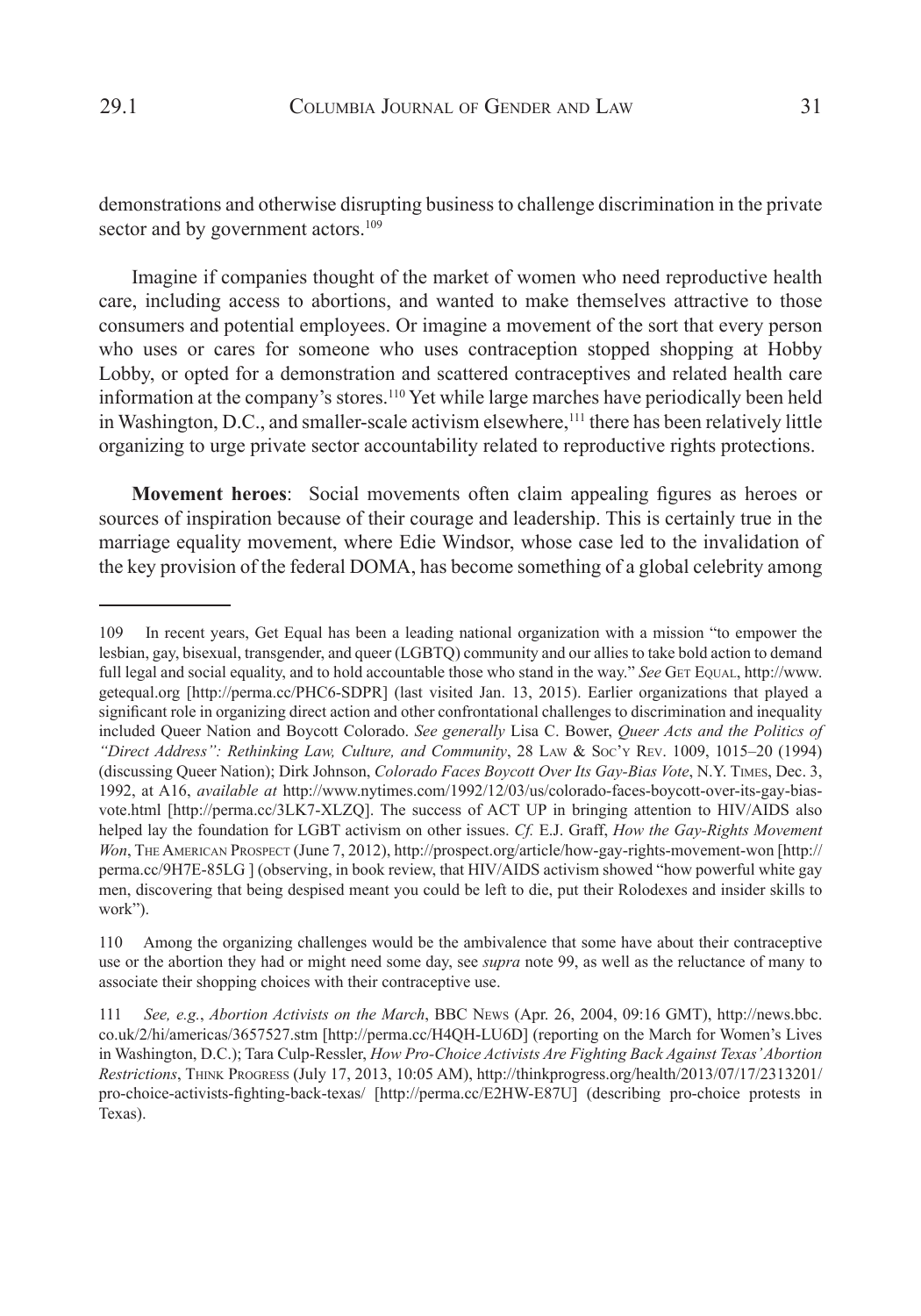many gay people, and many others as well.<sup>112</sup> Other individuals, including advocates, have also received substantial recognition both in connection with marriage equality work and, more broadly, advocacy for LGBT rights.<sup>113</sup>

It is difficult to find the same for the reproductive rights movement. Contrast, for example, the number of celebrities who have come out as LGBT or as supporters of marriage equality and allies of the LGBT movement relative to the numbers that have taken a prominent stance in support of women's reproductive rights, much less talked about having an abortion or having a partner who had an abortion.

**Gender dynamics**:Integrally related to the points just discussed is the scope of who feels affected by marriage inequality and by restrictions on reproductive rights and abortion access. On marriage, there is no question but that the issue reaches men and women, and that men tend, on the whole, to have greater access to power and to financial resources to support advocacy efforts than women.<sup>114</sup> To the extent the reproductive rights movement is seen as one primarily of interest to women (despite its obvious importance for men), the gender dynamic will result in relatively fewer resources being available to support the sorts of advocacy discussed above.

<sup>112</sup> Ms. Windsor describes some of her experiences in the Conversation that is part of this volume on marriage equality and reproductive rights. Edie Windsor, Suzanne B. Goldberg, Madeline Gomez, & Andrew Chesley, *A Conversation with Edie Windsor*, 29 COLUM. J. GENDER & L. 243 (2015).

<sup>113</sup> *See, e.g.*, *Evan Wolfson, Founder and President of Freedom to Marry*, Freedom to Marry, http:// freemarry.3cdn.net/67ff06328c7b6f6788\_29m6bhebz.pdf [http://perma.cc/M9N6-WYKE] (last visited October 12, 2014) ("In 2000, the *National Law Journal* honored Wolfson's civil rights leadership by naming him one of the '100 most influential attorneys in America.'"); *Mary L. Bonauto*, MACARTHUR FOUNDATION (Sept. 17, 2014), http://www.macfound.org/fellows/909/ [http://perma.cc/TN5L-73S5] ("Mary L. Bonauto is a civil rights lawyer whose powerful arguments and long-term legal strategies have led to historic strides in the effort to achieve marriage equality for same-sex couples across the United States.").

<sup>114</sup> *See The Wage Gap Over Time*, NAT'L WOMEN's LAW CTR (Oct. 2013), http://www.nwlc.org/sites/default/ files/pdfs/wage\_gap\_over\_time\_overall.pdf [http://perma.cc/JM5Z-V8SM] (showing that women's salaries were between 60–80% of men's over the past three decades). On the national level, women hold fewer than one in five seats in Congress and hold 16.9% of seats on Fortune 500 company boards of directors. *See* CTR. FOR Am. Women and Politics, Women in the U.S. Congress 2014 Fact Sheet (Nov. 2014), *available at* http://www. cawp.rutgers.edu/fast\_facts/levels\_of\_office/documents/cong.pdf [http://perma.cc/M9Q7-C7BN]; JUDITH Warner, Fact Sheet: The Women's Leadership Gap (2014), *available at* http://cdn.americanprogress.org/wpcontent/uploads/2014/03/WomenLeadership.pdf [http://perma.cc/4NYF-HCW3].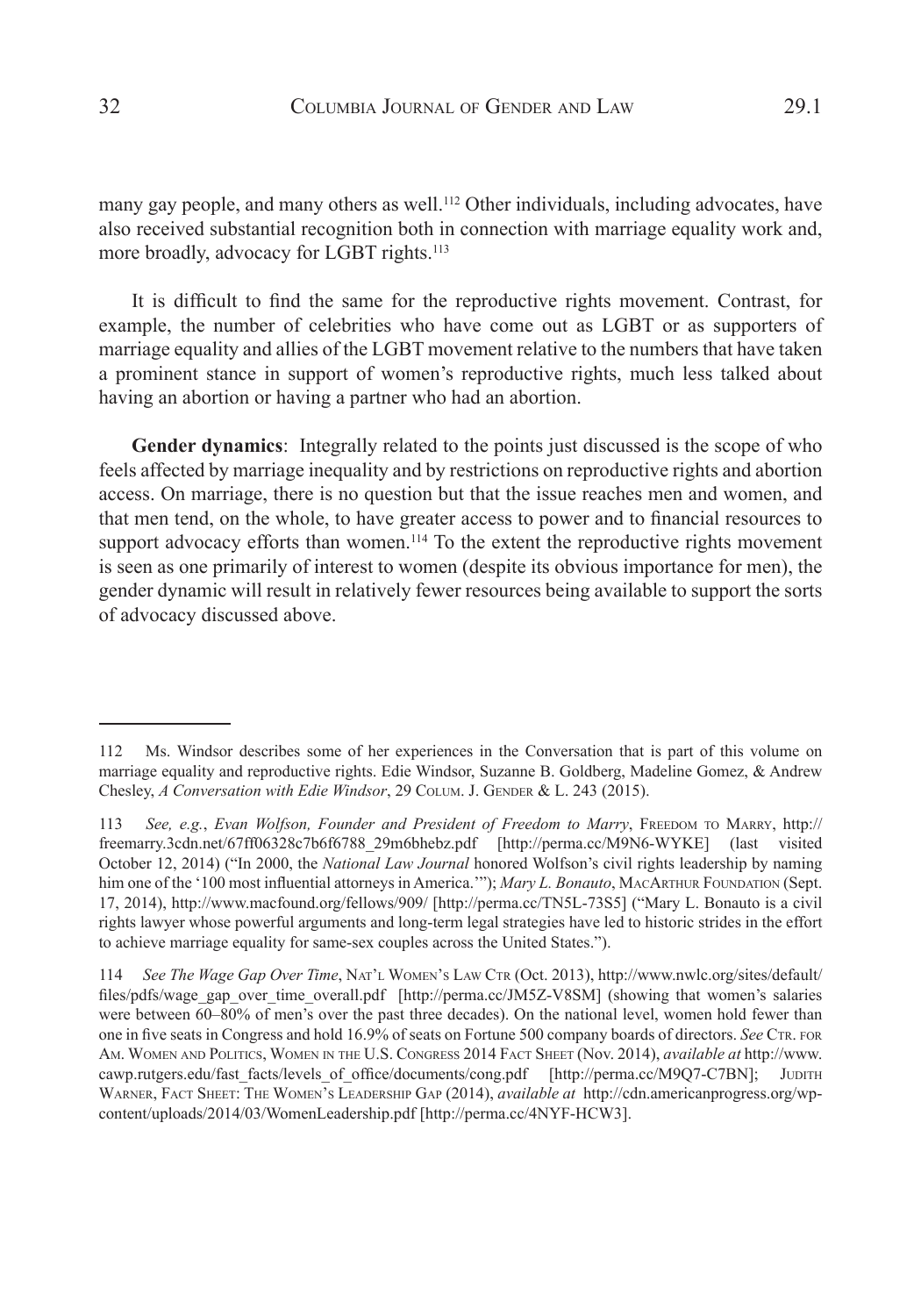#### **III. Leveraging Litigation to Shape the Surrounding Environment**

As the points just discussed suggest, there is much that advocates have to confront when strategizing about how to try to prepare the environment so that litigation has the greatest chance of success. In this Part, I will focus particularly on three ways in which advocacy related to litigation can be leveraged in public domains to help shift the surrounding discourse and push back against unhelpful frames.

#### **A. Plaintiff Selection**

First, chronologically, is the selection of plaintiffs. The account of injury imposed by a challenged law will be told through their experiences, both in and outside of court. In marriage litigation, sensitivity to this point has typically led advocates to choose a group of married couples who can, both individually and together, demonstrate the injuries caused by the denial of marriage.<sup>115</sup> In reproductive rights cases, including abortion access cases, advocates often select service providers who likewise can show how a particular restriction limits their rights and the rights of women they seek to serve.<sup>116</sup>

While the plaintiffs' experiences are important from a litigation standpoint to establish the injury required by standing doctrine, they are also important for telling the "story" publicly about why their injuries are compelling and warrant urgent redress. Social science research reinforces the value of narrative as a persuasive tool,<sup>117</sup> and advocates in mar-

116 In her symposium submission, Bebe Anderson explains why it is often difficult to have women seeking abortions serve as plaintiffs. *See* Anderson, *supra* note 17, at 150–51.

<sup>115</sup> Edie Windsor's challenge to the federal DOMA was distinctive in that the case involved just one couple and that Windsor became the sole "face" of the case because her spouse had died. Most other cases have involved multiple plaintiff couples for several litigation-specific reasons, including that advocates typically want to be sure their challenge is not treated as an "as applied" challenge that will address only the issues related to that couple and to avoid the risk that the litigation could become moot midstream should a couple break up during the several year process. *See* Bonauto & Esseks, *supra* note 27.

An additional reason, which was important to me when I was involved with putting together groups of plaintiffs to challenge other types of laws, including a sodomy law in Arkansas, is to enable the plaintiffs to support each other through the general rigors of litigation and the particular challenges when a lawsuit receives a hostile public reception. Having a group of plaintiffs also enables advocates to offer a more expansive and varied range of couples, each of whom might appeal to a different community within the state.

<sup>117</sup> *See, e.g.*, Jennifer Sheppard, *What If the Big Bad Wolf in All Those Fairy Tales Was Just Misunderstood?: Techniques for Maintaining Narrative Rationality While Altering Stock Stories That Are Harmful to Your Client's Case*, 34 Hastings Comm. & Ent. L.J. 187, 190–94 (2012). *See generally* Kim Lane Scheppele,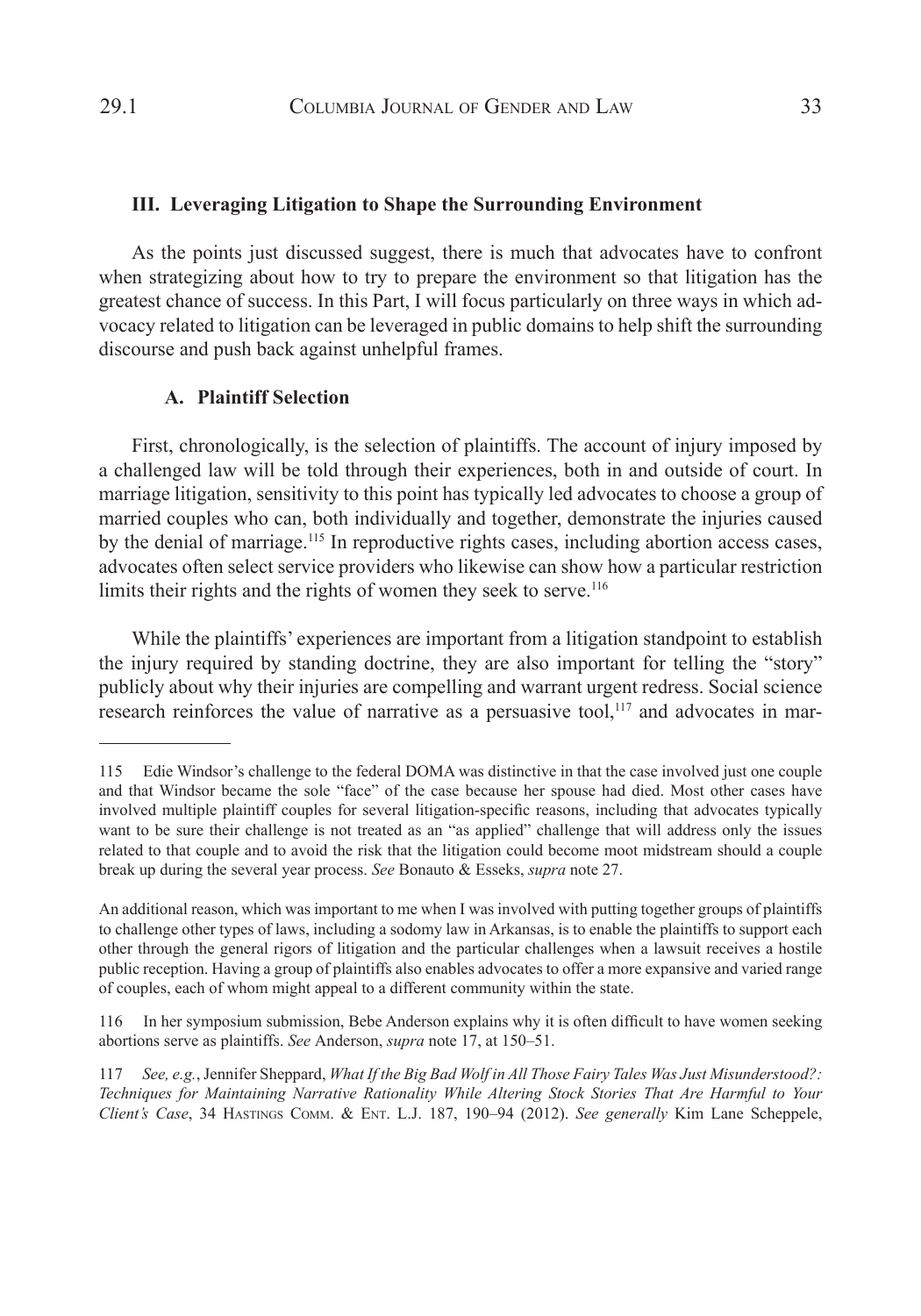riage cases have worked to feature individuals' stories prominently.<sup>118</sup> By participating as spokespeople at events and press conferences, members of couples help the surrounding community (and the reporters covering cases) relate to what might otherwise seem to be an abstract legal problem.<sup>119</sup>

Yet in the reproductive rights context, storytelling can be more challenging for many of the reasons discussed in the previous part. In addition, for similar reasons, it can sometimes pose heightened risks for individual plaintiffs.120

119 This strategy has also been used effectively by adversaries of reproductive health care that includes contraception and abortion in a range of ways. Two strong illustrations come from recent cases. In one, *Little Sisters of the Poor Home for the Aged, Denver, Colo. v. Sebelius*, 134 S. Ct. 1022 (2014), the group of Colorado nuns was arguably an effective plaintiff for challenging a contraception-related provision of the Affordable Care Act to represent the religious not-for-profit entities to which the ACA's mandate applied. In another, a challenger to Massachusetts' buffer zone to protect women entering reproductive health care clinics was able to offer an account of how the buffer zone interfered with her desire to converse quietly as a "sidewalk counselor" with women entering the clinic; presumably the advocates chose her, rather than someone who could be portrayed as an aggressive, loud protestor to convey the harm they claimed to suffer from the law. McCullen v. Coakley, 134 S. Ct. 2518 (2014)*. See* Adam Liptak, *Where Free Speech Collides with Abortion Rights*, N.Y. Times, Jan. 13, 2014, at A1, *available at* http://www.nytimes.com/2014/01/13/us/where-free-speech-collideswith-abortion-rights.html [http://perma.cc/R3PW-GHS5].

120 In earlier times, the same was true for openly gay and lesbian plaintiffs in certain cases. I remember distinctly having conversations about safety concerns with a group of lesbians and gay men in Arkansas who were contemplating becoming plaintiffs in Lambda Legal's challenge to the sodomy law there. Although no one suffered injury in connection with their participation, concerns about possible risk led some individuals to decide against participating and prompted the formation of a support team for members of the plaintiff group. The plaintiffs eventually won their case in the Arkansas Supreme Court. *See* Jegley v. Picado, 80 S.W.3d 332 (Ark. 2002).

*Foreword: Telling Stories*, 87 Mich. L. Rev. 2073 (1989); Anthony V. Alfieri*, Reconstructive Poverty Law Practice: Learning Lessons of Client Narrative*, 100 Yale L.J. 2107 (1991).

<sup>118</sup> *See The Plaintiffs:* Gill v. O.P.M., GLAD, http://www.glad.org/doma/plaintiffs-gill/ [http://perma. cc/TE85-KR53] (last visited Aug. 4, 2014); *Plaintiffs in* Sevcik v. Sandoval, LAMBDA LEGAL, http://www. lambdalegal.org/publications/fs\_plaintiffs-in-sevcik-v-sandoval [http://perma.cc/4V29-TA7E] (last visited Aug. 4, 2014); *Wolf and Schumacher v. Walker—Freedom to Marry in Wisconsin*, ACLU, https://www. aclu.org/lgbt-rights/wolf-and-schumacher-v-walker [https://perma.cc/M6BE-NVRP] (last visited Aug. 4, 2014); *Meet the Plaintiffs in* Bishop v. Smith*,* Freedom to Marry, http://www.freedomtomarry.org/pages/ oklahoma-plaintiffs [http://perma.cc/5WJ3-KL75] (last visited Aug. 4, 2014)*; see also* Shaun McKinnon, *When They Stopped Waiting*, Ariz. Republic (July 26, 2014), http://www.azcentral.com/longform/life/aznarratives/2014/07/26/gay-marriage-lawsuit-in-arizona-when-they-stopped-waiting/13183861/ [http://perma. cc/9FD4-SW32] (providing vivid multimedia account of plaintiffs in Arizona).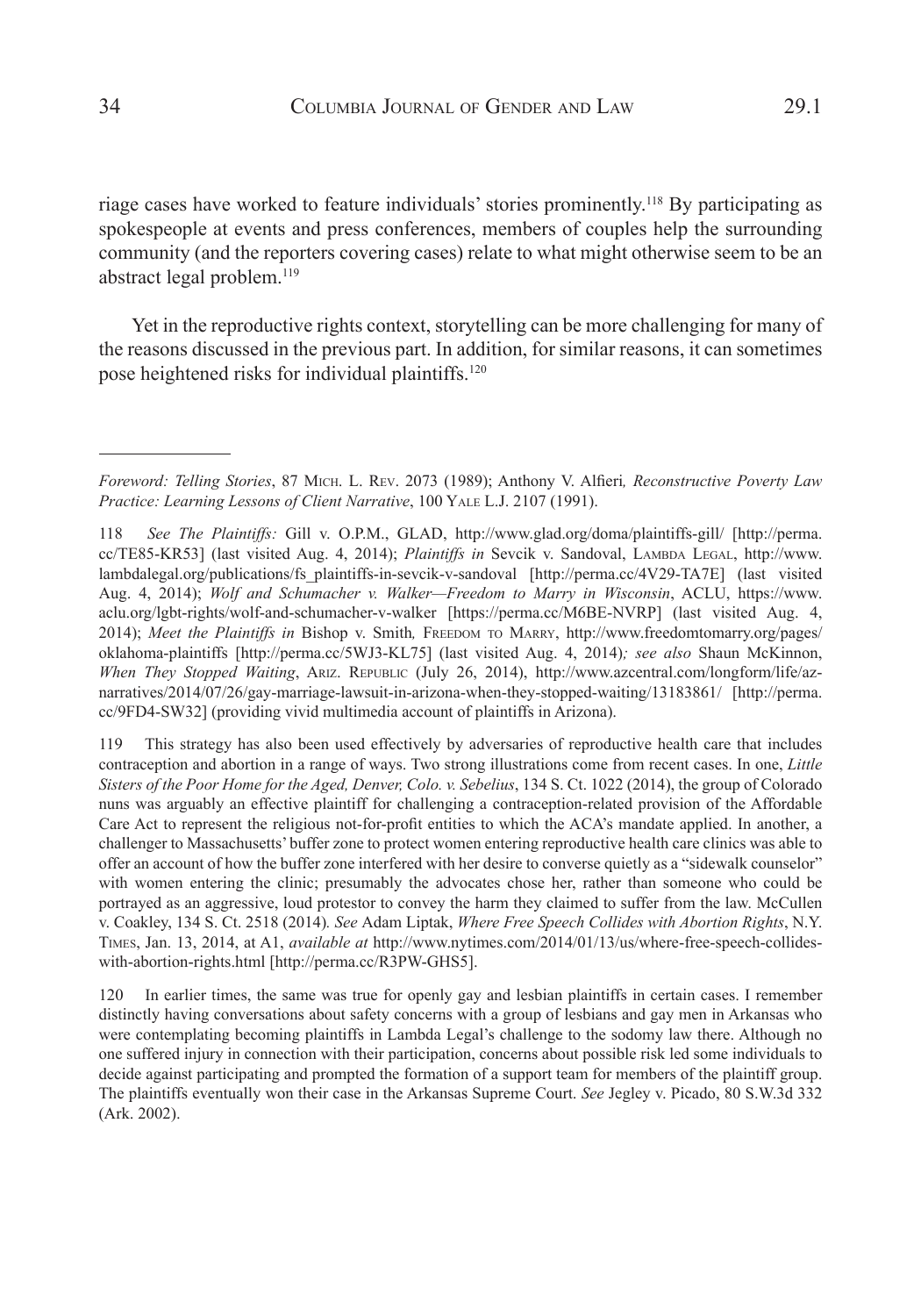#### **B. Amicus Briefs**

A second feature of litigation that can also play an important advocacy role outside the courtroom is amicus briefs. While the briefs' most obvious function is to bring additional information and analysis to the court's attention, they can play a perception-changing role in multiple ways.

First, even the request to file a brief constitutes a form of outreach. By making the request, advocates can prompt conversations about the issue at hand that might not otherwise take place. Then, if the individual or group agrees to sign on, they in turn communicate that decision to their communities, membership, or constituents—and that process brings still new participants into the conversation and, ideally, has positive ripple effects by encouraging further discussions.121

To the extent some of the amici are not likely allies, they also may be able to draw additional attention to the issue and encourage others also to rethink their views.<sup>122</sup> And, of course, the litigators can invoke the briefs as additional messengers when communicating about the case to various sectors of the community and the media.

This has long been an important strategy in LGBT rights cases, and it has played a particularly important role in marriage cases as clusters of individuals and groups with shared interests began to sign on to briefs in lower court cases in ways that brought on many others. Ultimately, this outreach produced an enormous array of amici at the Supreme Court for *Windsor* and *Perry*, including numerous prominent Republicans, major corporations, a broad swath of civil rights and faith-based groups, and experts in psychology, children's welfare, and much more.<sup>123</sup>

While this is an important strategy in reproductive rights cases as well, and briefing often includes faith-based, civil rights, and public health organizations, bipartisan and cor-

<sup>121</sup> *See, e.g.*, Heather Sawyer, *The Role of Congress in Advancing Civil Rights: Lessons from Two Movements*, 29 Colum. J. Gender & L. 165 (2015).

<sup>122</sup> *See* Brief of Kenneth B. Mehlman, et al. as Amici Curiae Supporting Respondents, Hollingsworth v. Perry, 133 S. Ct. 2652 (2013) (No. 12-144) (arguing on behalf of prominent Republicans, of whom many had previously not supported marriage equality).

<sup>123</sup> *See Amici Briefs Filed in Windsor and Perry Marriage Cases*, Respect for Marriage Coalition, http:// www.respectformarriage.org/news/entry/amici-briefs-filed-in-windsor-and-perry-marriage-cases/ [http:// perma.cc/6EFT-C9Y8] (last visited July 28, 2014) (collecting of each amicus brief filed in support of the plaintiffs in *Windsor* and *Perry*).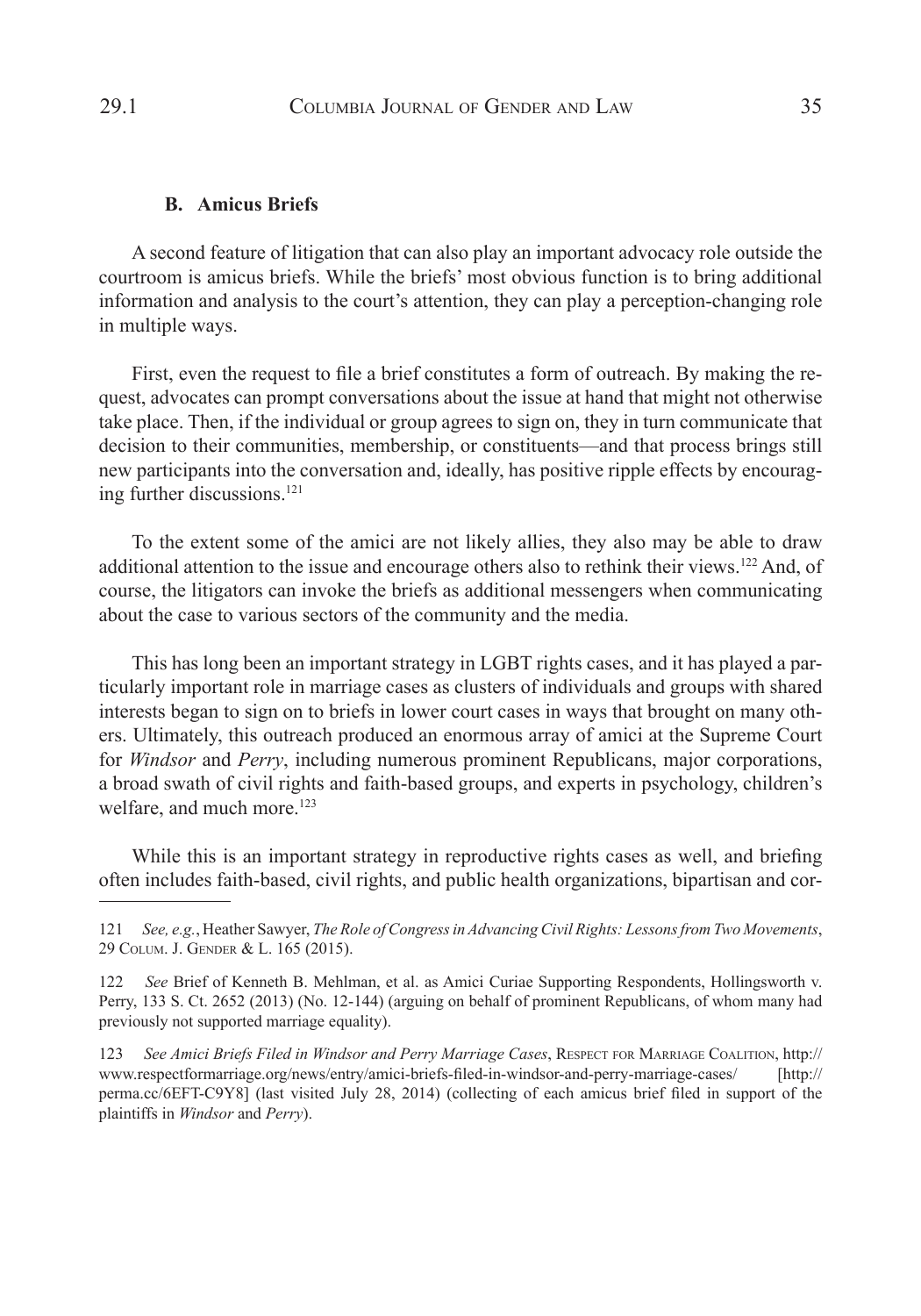porate supporters of contraception access have not played much of a role in cases. Indeed, these groups, as well as some of the others that signed on in the marriage cases and might have a shared interest in reproductive rights, too, were notably absent from the *Hobby*  Lobby amici.<sup>124</sup>

#### **C. Framing Results**

A third way in which litigators can play a crucial role in shaping public perceptions is by situating courts' decisions in terms of the protections they provide or the suffering they cause. By urging opposition, claiming victory, or marginalizing a negative result, advocates' communications with constituents, policy makers, and the surrounding communities about a decision can help expand the power of a win or cabin the consequences of a loss.

Given that many more people will learn about a judicial ruling from the media than from reading the court's opinion,<sup>125</sup> advocates' attention to framing the decision plays a vital role in public discourse. Notably, effective communication with community members is critical not only for informing individuals about how their lives may be affected by a ruling but also for encouraging them to show their reaction publicly and, in some instances, to exercise their new rights. The line-ups at marriage clerks' offices around the country, for example, were meaningful not only for the individuals who married in those moments but also for their public message about the value of and felt need for the court's ruling. Taking a longer view, advocates' commentary about a ruling may also shape the environment in which legislators debate whether to support or override the court's decision.<sup>126</sup>

<sup>124</sup> *See* Docket No. 13-354, Sup. Ct. U.S., (last visited Aug. 3, 2014), http://www.supremecourt.gov/Search. aspx?FileName=/docketfiles/13-354.htm [http://perma.cc/5LLY-67RP] (listing amicus briefs filed in *Hobby Lobby*).

<sup>125</sup> *See* Deborah J. Cantrell, *Sensational Reports: The Ethical Duty of Cause Lawyers to Be Competent in Public Advocacy*, 30 Hamline L. Rev. 567, 576 (2007) ("When a cause lawyer walks out of the courtroom after winning a case or legal argument, and the media is waiting, it is the cause lawyer who must be prepared and competent to answer the media's questions."). *See generally* Jana M. Kemp, *The Media, Attorneys and the*  Lawmaking Process, 48 Apvoc. 14 (2005) (discussing ways lawyers spread messages through media).

<sup>126</sup> Communication around the inevitability of ultimate victory after a win at the district court may also occasionally translate into a government's decision not to appeal a law's invalidation. This type of effort may have played a role, along with the growing number of decisions invalidating marriage bans, in Pennsylvania's decision not to appeal when the state's marriage ban was invalidated by a federal district court there. Press Release, Governor Tom Corbett, Statement Regarding the Opinion of Judge Jones in the Whitewood Case (May 21, 2014), *available at* http://www.pa.gov/Pages/NewsDetails.aspx?agency=Governors%20 Office&item=15643#.VFMwvYt4rvA [http://perma.cc/4A2A-QPHZ] ("Given the high legal threshold set forth by Judge [John E. Jones III] in this case, the case is extremely unlikely to succeed on appeal. Therefore,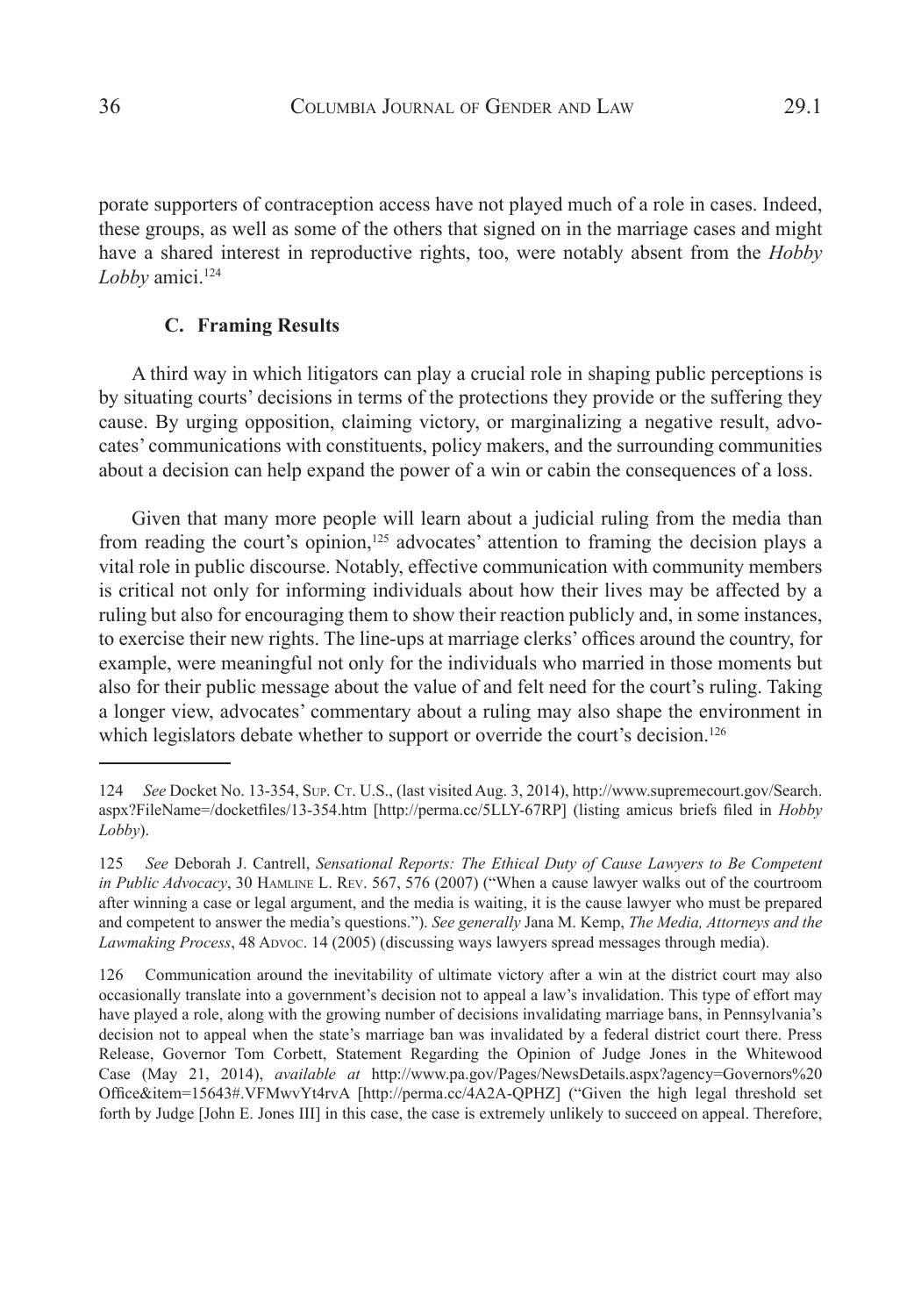Even losses can be turned to productive use with an effective communications strategy. If litigation is understood as one piece of an advocacy effort to achieve change, then a negative outcome can be used to motivate supporters, highlight a problem that needs redress, even if not from a court, and generate outrage.<sup>127</sup>

Advocates working on both marriage and reproductive rights issues regularly do substantial framing work in these ways, trying to capitalize on wins while limiting the effect of losses. Yet these efforts tend to play out differently. For reproductive rights advocates, as noted earlier, a win typically means the invalidation of a restrictive law so that what is gained is a return to the status quo of access to contraception or abortion. The enthusiasm that can be generated from that sort of victory across the various sectors just mentioned is likely to be limited. For marriage equality advocates, on the other hand, the status quo has been the absence of rights so that a victory actually generates new rights that are quickly celebrated and exercised.<sup>128</sup>

# **IV. Multidimensional Advocacy As Applied—An Additional Strategy for Expanding Reproductive Rights Allies In and Outside Litigation**

While more attention can always be given to plaintiff selection, leveraging amicus briefs, and effective case framing, in this final part I turn to one additional strategy that proved effective for marriage equality advocates, and consider its utility for shaping the environment in which reproductive rights litigation proceeds.

I have decided not to appeal Judge Jones' decision.").

<sup>127</sup> *See, e.g.*, Evan Wolfson, *Marriage Equality and Some Lessons for the Scary Work of Winning*, 14 Law & Sexuality 135, 141 (2005) (arguing that losses in the fight for marriage equality create "the opportunity to enlist more support, build more coalitions, and make it possible for more candidates and nongay opinion leaders to move toward fairness"); Douglas NeJaime, *Winning Through Losing*, 96 Iowa L. Rev. 941, 947 (2011) (explaining how advocates can use litigation loss to "construct organizational identity[,] . . . mobilize outraged constituents [,] . . . appeal to other state actors [, and] . . . to appeal to the public through images of an antimajoritarian judiciary").

<sup>128</sup> *See supra* notes 101–03 (discussing the ways in which the different positions of marriage equality and reproductive rights advocates have resulted in the reproductive rights movement doing more defensive work relative to the LGBT rights movement at this point in time). Interestingly, the victory in *Lawrence v. Texas*, 539 U.S. 558 (2003), also led not only to the removal of a restrictive sodomy law, but to the Court's overturning of its 1986 *Bowers v. Hardwick* ruling, 478 U.S. 186 (1986), which directly endorsed antigay moralizing, meaning that, in context, the *Lawrence* ruling was far more than a return to the status quo. *Cf.* Mary C. Dunlap, *Gay Men*  and Lesbians Down by Law in the 1990's USA: The Continuing Toll of Bowers v. Hardwick, 24 GOLDEN GATE U. L. Rev. 1 (1994) (detailing the harms caused by *Bowers v. Hardwick* and sodomy laws).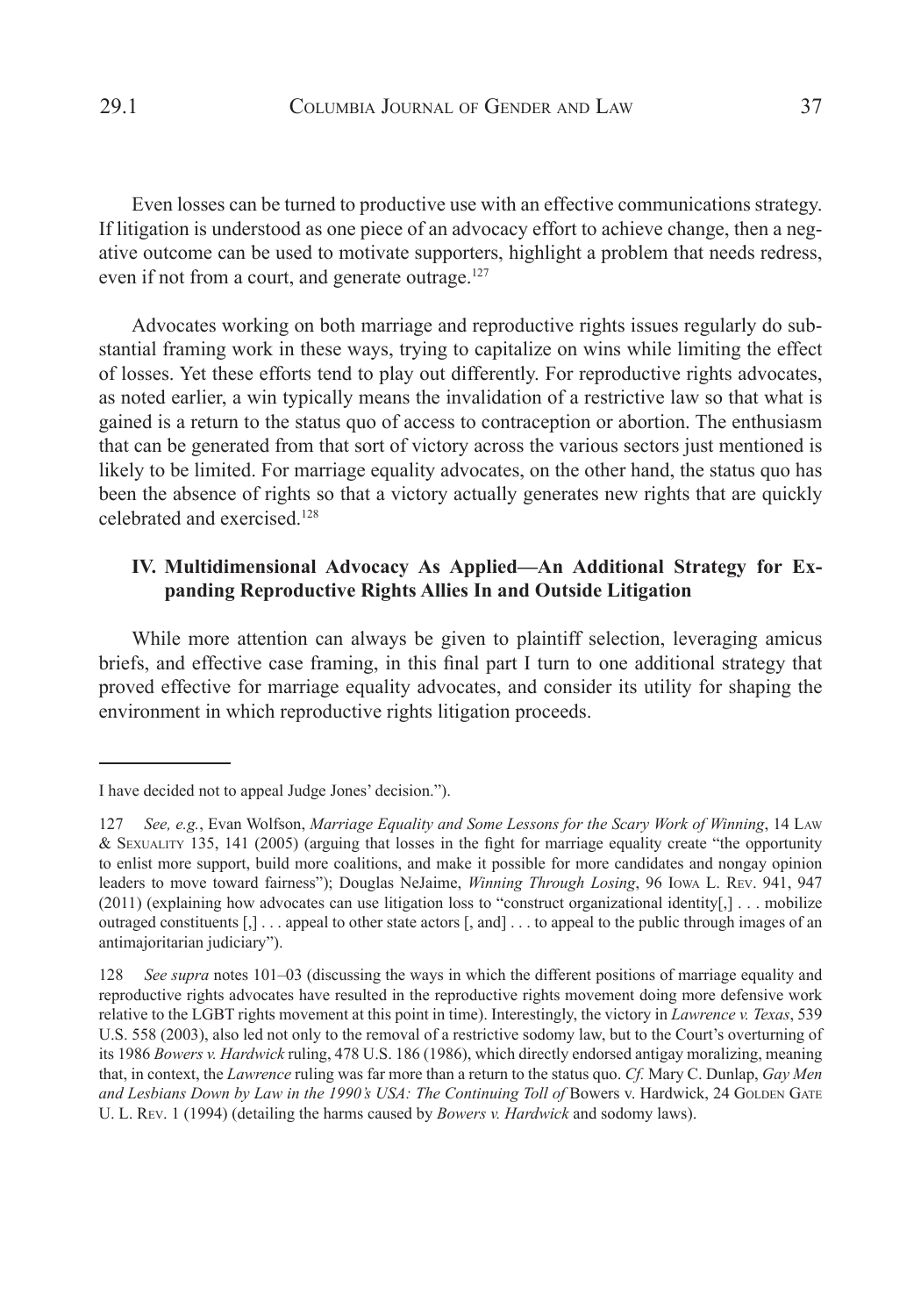The marriage equality strategy was simple—to have people sign a pledge to support the freedom to marry.<sup>129</sup> Underlying this strategy was a recognition that the request itself has value, much like the value in asking individuals and groups to join amicus briefs: at the least, the invitation gets people thinking and talking about the issue.<sup>130</sup> The pledge, in other words, served as a vehicle for starting conversations, educating others, and, for some, prompting a public commitment and eventual participation as amici in litigation. As a strategy within a multidimensional framework, it was, over time, an effective means of nudging the landscape to become more favorable for ongoing litigation.

Notably, the pledge was first deployed in the early years of the marriage equality movement, when public approval numbers were extremely low and anti-gay hostility was high. Given the significant contestation over reproductive rights today, I consider here, briefly, whether a similar strategy might be useful as a way of broadening and solidifying support and destabilizing some of the framing that has made advocacy in this area particularly challenging in recent years.

To be sure, the pledge strategy sounds more in organizing than litigation. But as I set out here, when conceived as a means for shaping the litigation environment, a pledge can be tailored in ways that might generate new sources of support while sidestepping some of the challenges associated with finding a common, clear theme. After all, the question of one's stand regarding reproductive rights, or even abortion access, raises issues significantly more complex than the marriage equality pledge. Would a pledge commit the signer to resisting the hyperregulation of abortion clinics; demanding an end to faith-based exceptions for contraceptive coverage by for-profit employers and provision of contraceptives by pharmacists; supporting buffer zones to insure women's safe access to reproductive health facilities; or any number of other issues? Or could a general pledge to support women's reproductive health and rights, including safe and meaningful abortion access, be enough?

<sup>129</sup> *See* Anderson, *supra* note 22, at 55 (describing how Lambda garnered signatures for its Marriage Resolution from "a wide range of non-gay actors and organizations" with an aim to mobilize potential supporters); Take the Pledge, FREEDOM TO MARRY, http://www.freedomtomarry.org/page/s/pledge [http://perma.cc/K3KZ-S3UV] (last visited Aug. 4, 2014); *see also Position Paper on Gay Marriage*, Am. Psychoanalytic Ass'n, http://www.apsa.org/sites/default/files/2013%20Position%20Statement%20on%20Civil%20Marriage%20 and%20Civil%20Rights.pdf (last visited Aug. 4, 2014) (discussing APsaA endorsement of Lambda Legal's Marriage Resolution in 1997).

<sup>130</sup> For a different illustration of petitions' effectiveness as a multidimensional advocacy strategy, see Maura J. Casey, Editorial, *Challenging the Mullahs, One Signature at a Time*, N.Y. Times (Feb. 7, 2007), http://www. nytimes.com/2007/02/07/opinion/07observer.html [http://perma.cc/7TEP-T23J] (discussing Nobel Prizewinner Shirin Ebadi's use of petitions as means of sparking conversation and educating women in Iran about their rights).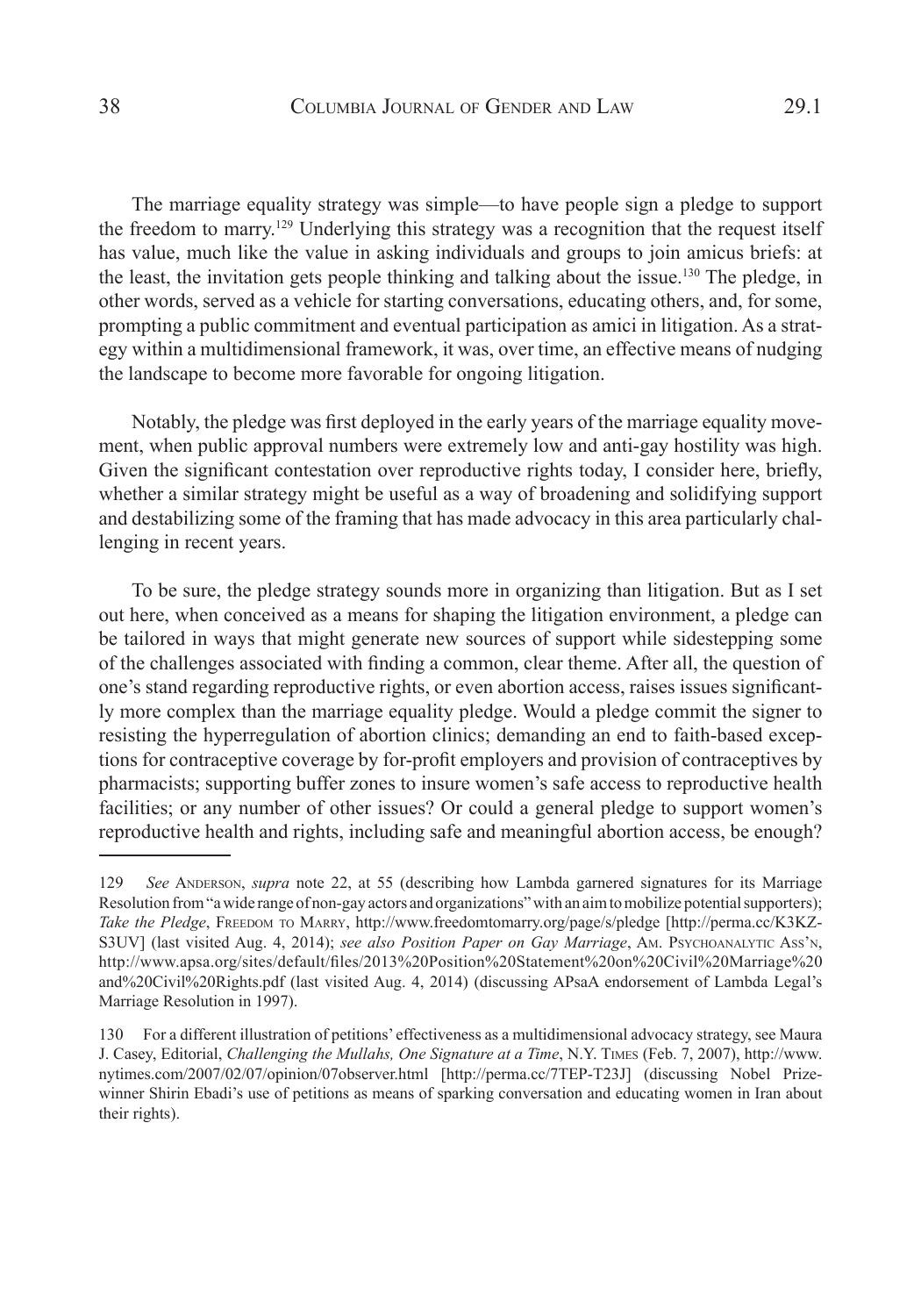Here, perhaps, is where the multidimensional advocacy frame linked to litigation might be helpful. If a general pledge proves difficult to settle on, advocates might develop an initial pledge that derives from a set of laws under challenge—perhaps a commitment to a core right that is being threatened from among the list above.

The pledge could then become a starting point for seeking support and commitment from a wider array of individuals and organizations than might typically be invited to sign an amicus brief. Included in this group might be current and/or former elected officials, businesses, labor unions, faith leaders, congregations, educators, artists, and performers, as well as allied civil rights organizations.

Drawing from a basic fundraising principle that a lead gift will help inspire others, a few lead signatories might well do the same from among any of the groups just mentioned. On the business front, for example, when I think back to my own work advocating for domestic partner benefits long before the marriage equality movement came into force, we had a very short list of employers that offered the benefits—a small computer software company (Lotus Development Corporation, later purchased by IBM), a non-mainstream newspaper (the Village Voice), and a committedly progressive ice cream company (Ben and Jerry's).<sup>131</sup> But it was a list nonetheless, and that list enabled us to go to others and ask them to do the same. Even if they declined, they had to understand that providing the benefits was at least possible.

Likewise, even if private sector signers at first are a small collection of progressive companies or companies that believe their customer base will respond positively (or neutrally) to the commitment, it will be a start. The same is true for signatories in every other category. And indeed, it may be that other population segments will need to lay the signatory groundwork before businesses sign on in significant numbers given fears of provoking commercial backlash.

The point is not about which segments sign on first but instead about gaining a core of signers, and using that core to bring in others. While many may be reluctant to sign based on concerns about negative reactions, if the pledge is written in a way that allows signers to resonate with the majority of Americans who support access to abortion and reproductive health care, at least under some circumstances, signatories themselves may be able to help

<sup>131</sup> *Cf.* Renee M. Scire & Christopher A. Raimondi, *Employment Benefits: Will Your Significant Other Be Covered*, 17 Hofstra Lab. & Emp. L.J. 357 (2000) (discussing early public and private providers of domestic partner benefits and analyzing domestic partner benefit programs).